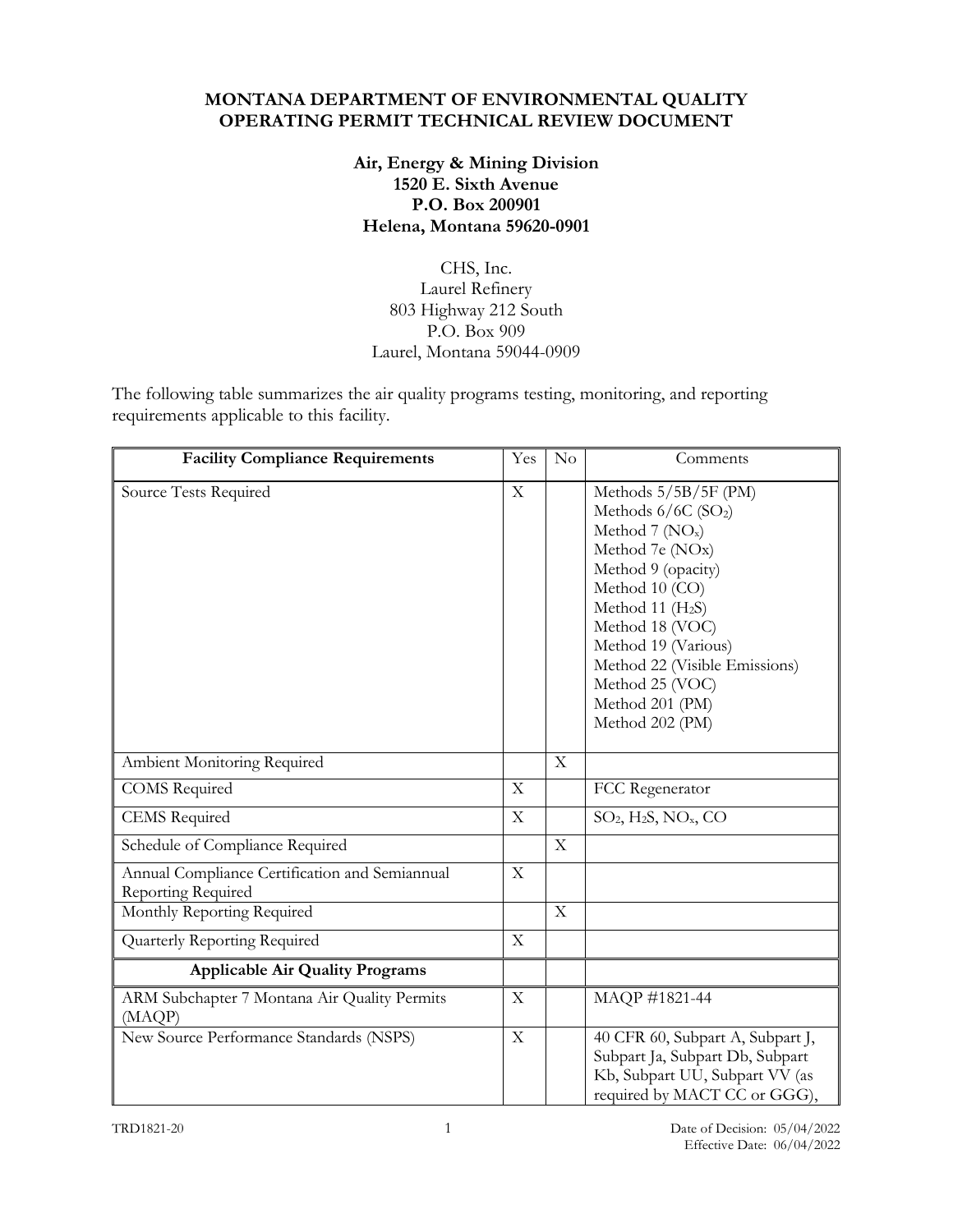| <b>Facility Compliance Requirements</b>                                                                                            | Yes         | $\rm No$ | Comments                                                                                                                              |
|------------------------------------------------------------------------------------------------------------------------------------|-------------|----------|---------------------------------------------------------------------------------------------------------------------------------------|
|                                                                                                                                    |             |          | Subpart VVa (as required by<br>MACT GGGa), Subpart XX,<br>Subpart GGG, Subpart GGGa,<br>Subpart QQQ, Subpart IIII and<br>Subpart JJJJ |
| National Emission Standards for Hazardous Air<br>Pollutants (NESHAPS)                                                              | X           |          | 40 CFR 61, Subpart A, Subpart FF                                                                                                      |
| Maximum Achievable Control Technology (MACT)                                                                                       | $\mathbf X$ |          | 40 CFR 63, Subpart A, Subpart R<br>(as required by Subpart CC),<br>Subpart CC, Subpart UUU,<br>Subpart ZZZZ and Subpart<br>DDDDD.     |
| Major New Source Review (NSR) - includes Prevention<br>of Significant Deterioration (PSD) and/or Non-<br>attainment Area (NAA) NSR | X           |          |                                                                                                                                       |
| Risk Management Plan Required (RMP)                                                                                                | X           |          |                                                                                                                                       |
| Acid Rain Title IV                                                                                                                 |             | X        |                                                                                                                                       |
| Compliance Assurance Monitoring (CAM)                                                                                              |             | X        |                                                                                                                                       |
| State Implementation Plan (SIP)                                                                                                    | X           |          | Billings/Laurel SO <sub>2</sub> Control Plan                                                                                          |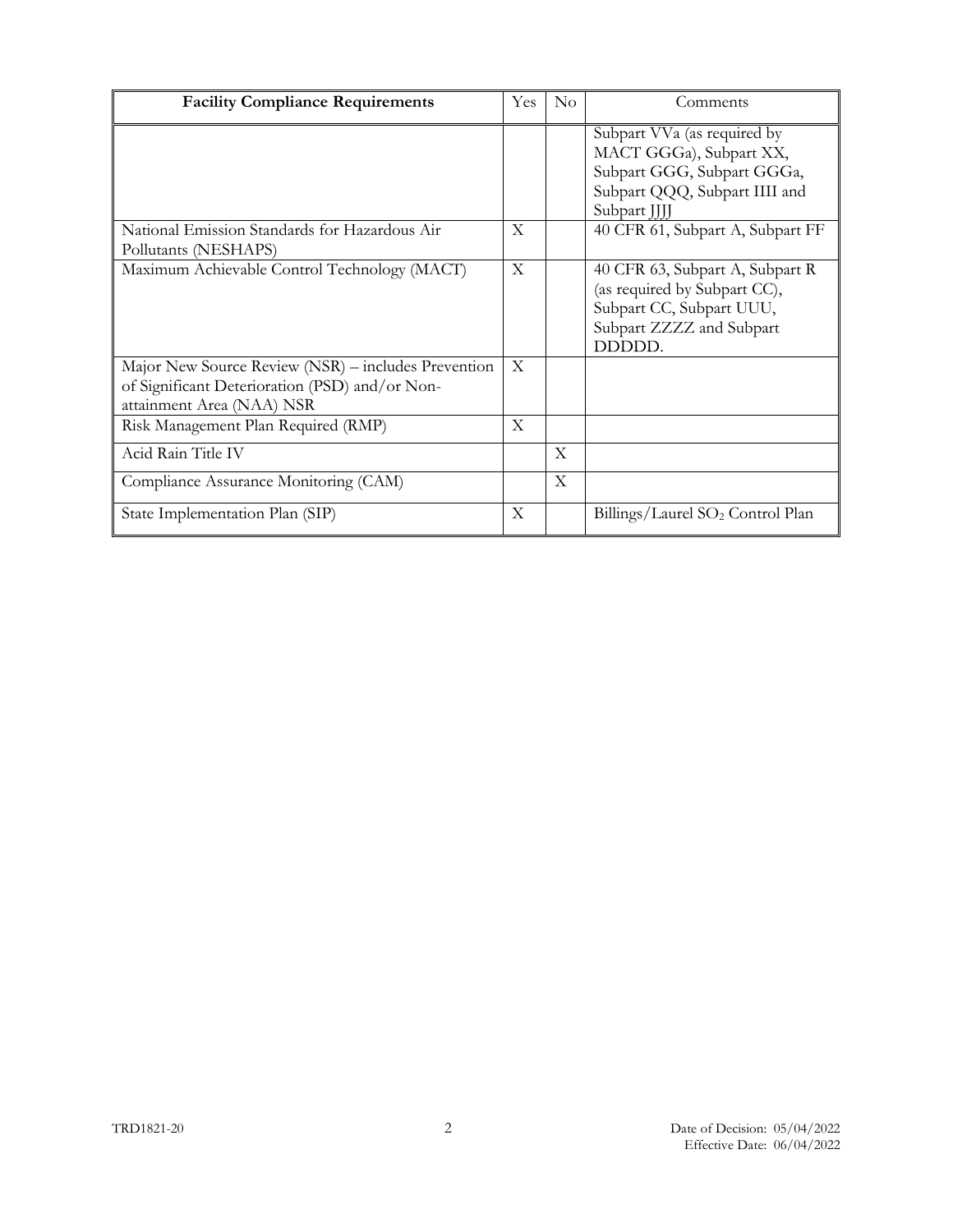## **TABLE OF CONTENTS**

| A.             |                                                    |  |
|----------------|----------------------------------------------------|--|
| B <sub>1</sub> |                                                    |  |
| $C_{\cdot}$    |                                                    |  |
| D.             |                                                    |  |
| $E_{\rm L}$    |                                                    |  |
| $F_{\rm c}$    |                                                    |  |
|                |                                                    |  |
| A.             |                                                    |  |
| <b>B.</b>      |                                                    |  |
| $C$ .          |                                                    |  |
|                |                                                    |  |
| A.             |                                                    |  |
| <b>B.</b>      |                                                    |  |
| $C_{\alpha}$   |                                                    |  |
| D.             |                                                    |  |
| E.             |                                                    |  |
| $F_{\rm r}$    |                                                    |  |
| G.             |                                                    |  |
|                | SECTION IV. NON-APPLICABLE REQUIREMENT ANALYSIS 55 |  |
|                |                                                    |  |
| А.             |                                                    |  |
| <b>B.</b>      |                                                    |  |
| $C_{\alpha}$   |                                                    |  |
| D.             |                                                    |  |
| $E_{\rm L}$    |                                                    |  |

F. PREVENTION OF SIGNIFICANT DETERIORATION AND TITLE V GREENHOUSE GAS TAILORING RULE57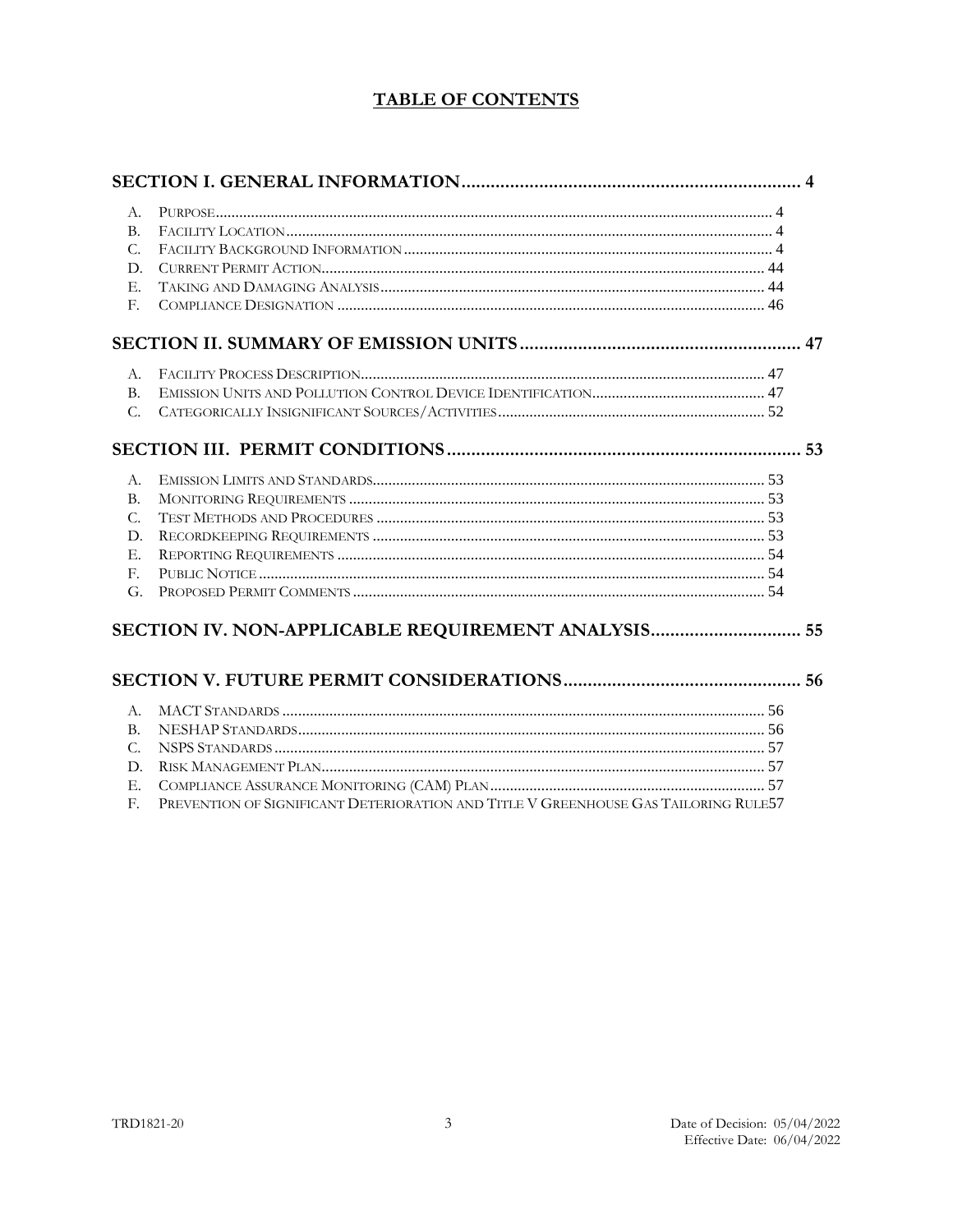#### <span id="page-3-0"></span>**SECTION I. GENERAL INFORMATION**

# <span id="page-3-1"></span>**A. Purpose**

This document establishes the basis for the decisions made regarding the applicable requirements, monitoring plan, and compliance status of emission units affected by the operating permit proposed for this facility. The document is intended for reference during review of the proposed permit by the U.S. Environmental Protection Agency (EPA) and the public. It is also intended to provide background information not included in the operating permit and to document issues that may become important during modifications or renewals of the permit.

Conclusions in this document are based on information provided in the original application submitted to the Montana Department of Environmental Quality Air Quality Bureau (Department) by Cenex Harvest States Cooperatives on July 10, 1995, the application for renewal submitted by CHS, Inc. (CHS) on May 12, 2006, and the significant modification applications submitted by CHS on October 10, 2007; February 25, 2008; November 7, 2008; February 27, 2009; August 13, 2009; September 17, 2009; March 31, 2010; July 27, 2010; November 1, 2010; April 12, 2011; November 8, 2011; June 4, 2012; and January 22, 2013, renewal application received April 15, 2013, and the more recent modification applications received on August 13, 2013; October 21, 2013; June 23, 2016, and the significant modification received on October 27, 2017, with an addendum on November 15, 2017. A renewal application was received on April 2, 2019. A request to update the Responsible Official received on March 31, 2021. The current request received on March 4, 2022, to open the permit as a minor modification to standardize the MAQP quarterly reporting requirements.

#### <span id="page-3-2"></span>**B. Facility Location**

The CHS-Laurel Refinery is located at the South ½, Section 16, Township 2 South, Range 24 East, Yellowstone County. This legal description refers to a physical address of 803 Highway 212 South, Laurel, Montana.

#### <span id="page-3-3"></span>**C. Facility Background Information**

#### **Montana Air Quality Permit History**

On May 11, 1992, Cenex was issued **Montana Air Quality Permit (MAQP) #1821-01** for the construction and operation of a hydro-treating process to desulfurize Fluidized Catalytic Cracking Unit (FCCU) feedstocks. The existing refinery property lies immediately south of the City of Laurel and about 13 miles southwest of Billings, Montana. The new equipment for the desulfurization complex is located near the western boundary of the existing refining facilities.

The Hydrodesulfurization (HDS) process is utilized to pretreat FCCU feeds by removing metal, nitrogen, and sulfur compounds from these feeds. The proposed HDS unit also improved the quality of refinery finished products including gasoline, kerosene, and diesel fuel. The HDS project significantly improved the finished product quality by reducing the overall sulfur contents of liquid products from the Cenex Refinery. The HDS unit provided low sulfur gas-oil feedstocks for the FCCU, which resulted in major reductions of sulfur oxide emissions to the atmosphere. However, only a minor quantity of the proposed sulfur dioxide (SO<sub>2</sub>) emission reductions were made federally enforceable.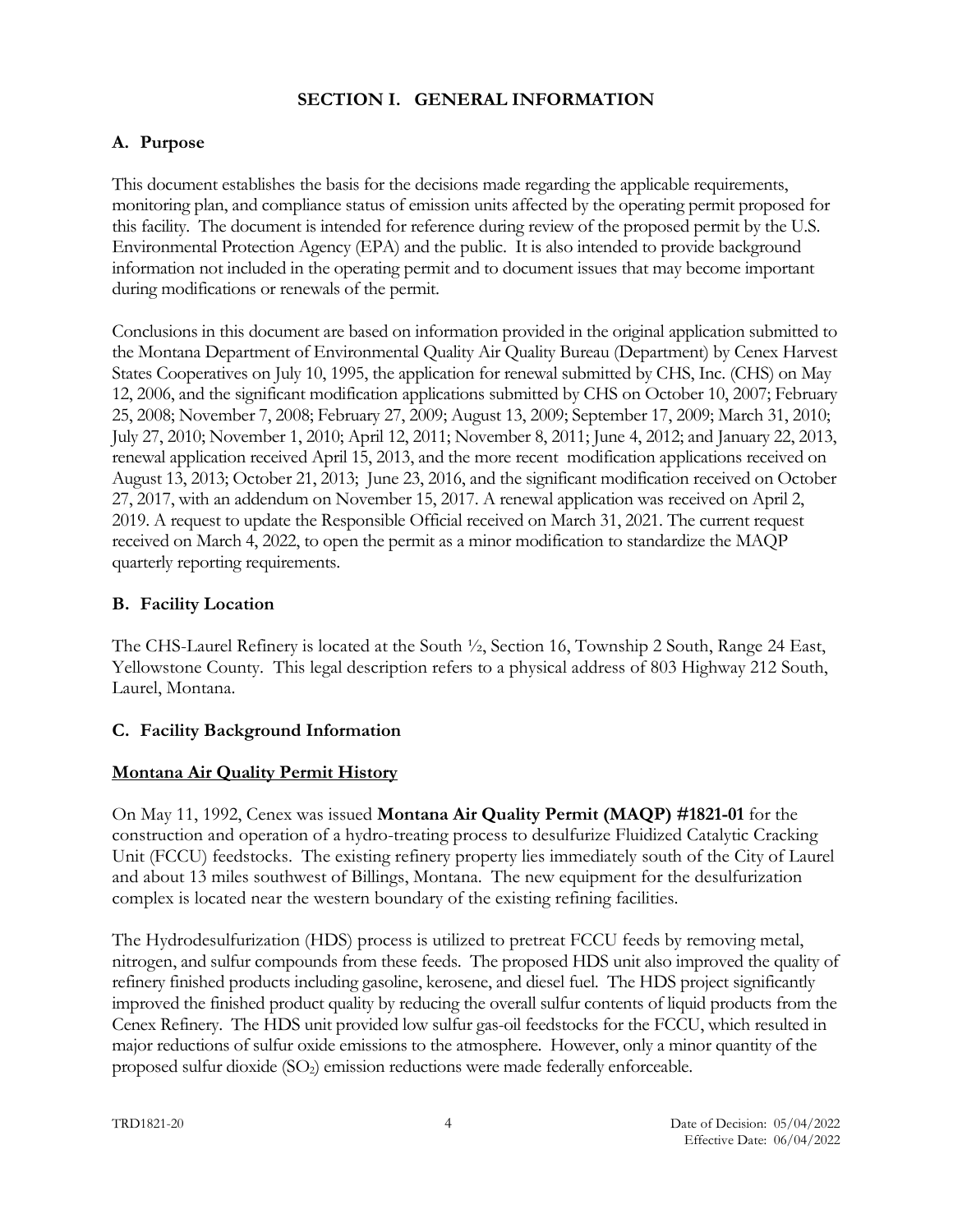The application was not subject to the New Source Review (NSR) program for either nonattainment or Prevention of Significant Deterioration (PSD) since Cenex chose to "net out of major modification review" for the affected pollutants due to contemporaneous emission reductions at an existing emission unit. The application was deemed complete on March 24, 1992. Additional information was received on April 16, 1992, in which Cenex proposed new short-term emission rates based upon modeled air quality impacts.

The basis for the permit application was due to a net contemporaneous emission increase that was less than the significant level of 40 tons per year for  $SO_2$  and oxides of nitrogen  $(NO_x)$ . The application referred to significant  $SO_2$  emission reductions that were expected by addition of the HDS project. These anticipated major  $SO_2$  reductions were not committed to by Cenex under federally enforceable permit conditions and limitations. The contemporaneous emission decreases for  $SO_2$  and  $NO<sub>x</sub>$ , which were made federally enforceable under this permitting action, amount to approximately 15.5 and 23.7 tons per year, respectively. Construction of the HDS/sulfur recovery complex was completed in December 1993, and the 180-day shakedown period ended in June 1994.

**MAQP #1821-02** was issued on February 1, 1997, to authorize the installation of an additional boiler (#10 Boiler) to provide steam for the facility. Cenex submitted the original permit application for a 182.50-million British thermal unit per hour (MMBtu/hr) boiler on February 9, 1996. This size boiler is a New Source Performance Standard (NSPS)-affected facility and the requirements of NSPS, Subpart Db, would have applied to the boiler. On November 15, 1996, Cenex submitted a revised permit application proposing a smaller boiler (99.90 MMBtu/hr). The manufacturer of the proposed boiler had not been identified; however, the boiler was to be rated at approximately 80,000 pounds (lbs) steam/hour with a heat input of 99.9 MMBtu/hour. The boiler shall have a minimum stack height of 75 feet above ground level. The boiler will be fired on natural gas until November 1, 1997, at which time Cenex will be allowed to fire refinery fuel gas in the boiler. The requirements of NSPS, Subpart Dc, apply to the boiler. The requirements of NSPS, Subpart J and GGG, also applied as of November 1, 1997. Increases in emissions from the new boiler were detailed in Section IV of the permit analysis for MAQP #1821-02. Modeling performed showed that the emissions increase would not result in a significant impact to the ambient air quality (see Section VI of the permit analysis).

Cenex also requested a permit alteration to remove the  $SO<sub>2</sub>$  emission limits (Section II.E.2.a of MAQP #1821-01) for the C-201B compressor engine because the permit already limits C-201B to be fired on either natural gas or unodorized propane. Cenex also requested that if the  $SO_2$  emission limits could not be removed, the limits should be corrected to allow for the combustion of natural gas and propane. The Department altered the permit to allow for burning odorized propane in the C-201B compressor.

Cenex also requested a permit modification to change the method of determining compliance with the HDS Complex emitting units. MAQP #1821-01 required that compliance with the hourly (lb/hr) emission limits be determined through annual source testing and that the daily (lb/day), annual (ton/yr), and Administrative Rules of Montana (ARM) 17.8, Subchapter 8, requirements (i.e., PSD significant levels and review) be determined by using actual fuel-burning rates and the manufacturer's guaranteed emission factors listed in Attachment B. Cenex requested to use actual fuel-burning rates and fixed emission factors determined from previous source test data in order to determine compliance with the daily (lb/day) and annual (ton/yr) emission limits. The Department agreed that actual stack testing data is preferred to manufacturer's data for the development of emission factors. However, the Department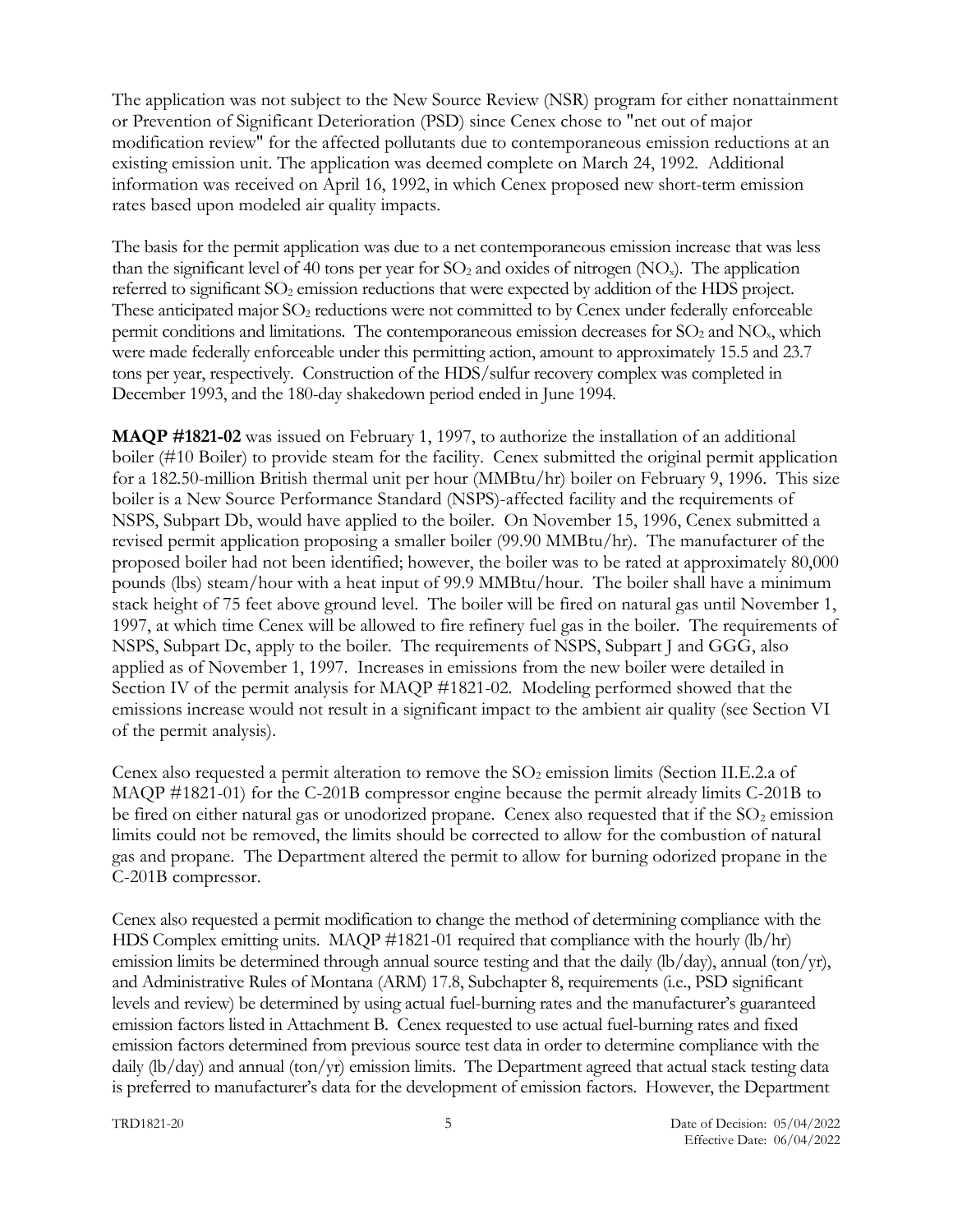required that the emission factor be developed from the most recent source test and not on an average of previous source tests. The permit was changed to remove Attachment B and rely on emission factors derived from the most recent source test, along with actual fuel flow rates for compliance determinations. However, in order to determine compliance with ARM 17.8, Subchapter 8, Cenex shall continue to monitor the fuel gas flow rates in both scf/hr and scf/year.

This permit (#1821-02) was written to maintain the language from the HDS Complex MAQP #1821-01, where possible, and to separate the HDS Complex MAQP #1821-01 requirements from the requirements for the current action (Boiler #10). The permit requirements from MAQP #1821- 01 were included in MAQP #1821-02.

On June 4, 1997, Cenex was issued **MAQP #1821-03** to modify emissions and operational limitations on components in the HDS Complex at the Laurel refinery. The unit was originally permitted in 1992, but has not been able to operate adequately under the emission and operational limitations originally proposed by Cenex and permitted by the Department. This permitting action corrected these limitations and conditions. The new limitations established by this permitting action were based on operational experience and source testing at the facility and the application of Best Available Control Technology (BACT). The following emission limitations were modified by this permit.

| Source                       | Pollutant       | <b>Previous Limit</b>                     | New Limit                             |
|------------------------------|-----------------|-------------------------------------------|---------------------------------------|
| SRU Incinerator stack (E-407 | SO <sub>2</sub> | 291.36 lb/day                             | 341.04 lb/day                         |
| & INC-401)                   | $NO_{x}$        | 2.1 ton/yr $11.52$ lb/day<br>$0.48$ lb/hr | 3.5 ton/yr 19.2 lb/day<br>$0.8$ lb/hr |
| Compressor                   | NO <sub>x</sub> | $18.42 \text{ ton/yr}$                    | $30.42 \text{ ton/yr}$                |
| $(C201-B)$                   |                 | $6.26$ lb/hr                              | $7.14$ lb/hr                          |
|                              | CO              | $16.45 \text{ ton/yr}$                    | $68.6 \text{ ton/yr}$                 |
|                              |                 | 5.15 lb/hr - when on natural<br>gas       | 6.4 lb/hr - when on natural<br>gas    |
|                              | <b>VOC</b>      | $6.26$ ton/yr                             | $10.1 \text{ ton/yr}$                 |
| Fractionator Feed Heater     | SO <sub>2</sub> | $0.53 \text{ ton/yr}$                     | 4.93 ton/ $yr$                        |
| $(H-202)$                    |                 | $0.135$ lb/hr                             | $1.24$ lb/hr                          |
|                              | NO <sub>x</sub> | $6.26 \text{ ton/yr}$                     | $8.34 \text{ ton/yr}$                 |
|                              |                 | $1.43$ lb/hr                              | $2.09$ lb/hr                          |
|                              | CO              | $3.29 \text{ ton/yr}$                     | $6.42 \text{ ton/yr}$                 |
|                              |                 | $1.00$ lb/hr                              | $1.61$ lb/hr                          |
|                              | <b>VOC</b>      | $0.26$ ton/yr                             | $0.51$ ton/yr                         |
|                              | SO <sub>2</sub> | $0.214$ lb/hr                             | 1.716 lb/hr                           |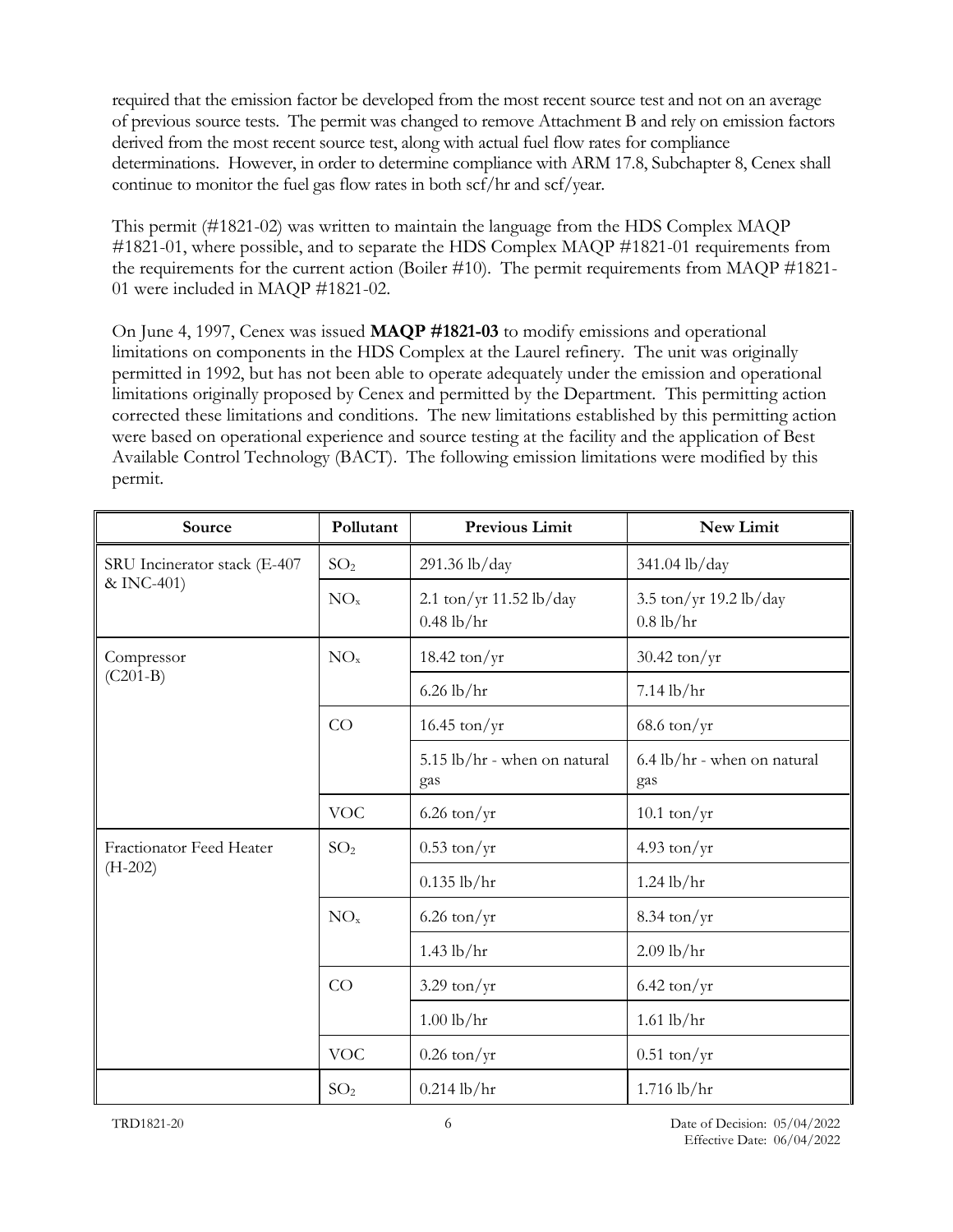| Source                            | Pollutant       | <b>Previous Limit</b>  | New Limit              |
|-----------------------------------|-----------------|------------------------|------------------------|
| Reactor Charge Heater (H-<br>201) |                 | $0.79$ ton/yr          | $6.83 \text{ ton/yr}$  |
|                                   | NO <sub>x</sub> | $9.24 \text{ ton/yr}$  | $11.56$ ton/yr         |
|                                   |                 | $2.11$ lb/hr           | $2.90$ lb/hr           |
|                                   |                 |                        |                        |
| $H-201$ (cont.)                   | CO              | $4.86$ ton/yr          | $8.89 \text{ ton/yr}$  |
|                                   |                 | $1.40$ lb/hr           | $2.23$ lbs/hr          |
|                                   | <b>VOC</b>      | $0.39 \text{ ton/yr}$  | $0.71$ ton/yr          |
| Reformer Heater                   | SO <sub>2</sub> | $0.128$ lb/hr          | $2.15$ lb/hr           |
| $(H-101)$                         |                 | $0.48 \text{ ton/yr}$  | $3.35 \text{ ton/yr}$  |
|                                   | NO <sub>x</sub> | $6.16$ lb/hr           | $6.78$ lb/hr           |
|                                   | <b>VOC</b>      | $0.24 \text{ ton/yr}$  | $0.35 \text{ ton/yr}$  |
| Old Sour Water Stripper           | SO <sub>2</sub> | $304.2 \text{ ton/yr}$ | $290.9 \text{ ton/yr}$ |
|                                   | NO <sub>x</sub> | $125.7 \text{ ton/yr}$ | $107.9 \text{ ton/yr}$ |

Emission limitations in this permit are based on the revised heat input capacities for units within the HDS. The following changes were made to the operational requirements of the facility.

| Unit                                        | <b>Originally Permitted Capacity</b>                      | New Capacity                                                     |
|---------------------------------------------|-----------------------------------------------------------|------------------------------------------------------------------|
| SRU Incinerator stack (E-407 & INC-<br>401) | 4.8 MMBtu/hr                                              | 8.05 MMBtu/hr                                                    |
| Compressor (C201-B)                         | 1600 HP (short term)<br>1067 HP (annual average)          | 1800 HP (short term and<br>annual average)                       |
| Fractionator Feed Heater (H-202)            | 27.2 MMBtu/hr (short term)<br>20.4 MMBtu/hr (annual avg.) | 29.9 MMBtu/hr (short term)<br>27.2 MMBtu/hr (annual avg.)        |
| Reactor Charge Heater (H-201)               | 37.7 MMBtu/hr (short term)<br>30.2 MMBtu/hr (annual avg.) | 41.5 MMBtu/hr (short term)<br>37.7 MMBtu/hr (annual avg.)        |
| Reformer Heater (H-101)                     | 123.2 MMBtu/hr (short term and<br>annual avg.)            | 135.5 MMBtu/hr (short<br>term)<br>123.2 MMBtu/hr (annual<br>avg) |

It was determined that the emission and operational rates proposed during the original permitting of the HDS unit were incorrect and should have been at the levels Cenex was now proposing. Because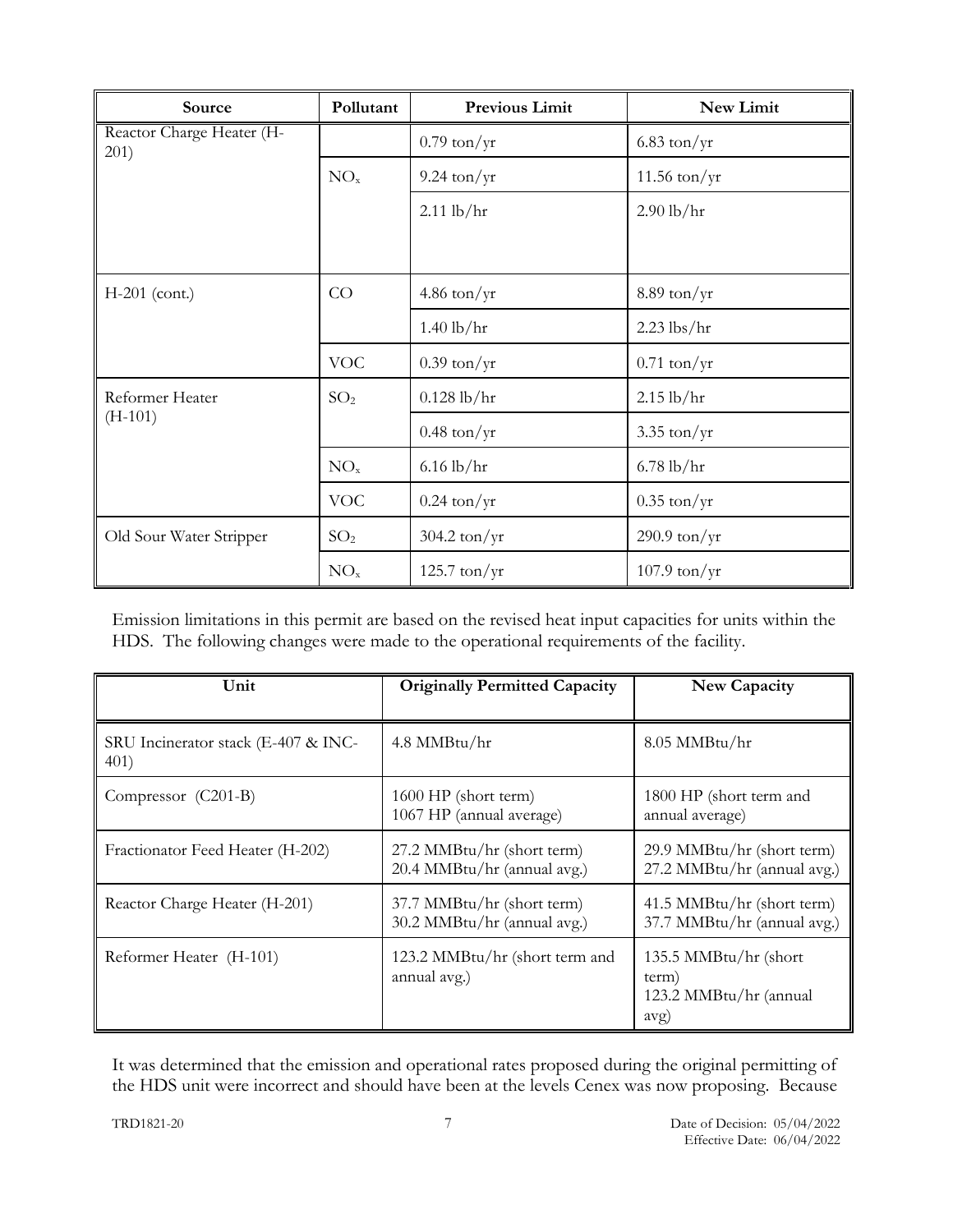of this, the permit action and the original permitting of the HDS had to be considered one project in order to determine the permitting requirements. When combined with the original permitting of the HDS, the emission increases of  $NO<sub>x</sub>$  and  $SO<sub>2</sub>$  would exceed significant levels and subject this action to the requirements of the NSR/PSD program. During the original permitting of the HDS complex, Cenex chose to "net out" of NSR and PSD review by accepting limitations on the emissions of  $NO<sub>x</sub>$  and  $SO<sub>2</sub>$  from the old sour water stripper (SWS). Because of the emission increases proposed in this permitting action, additional emission reductions had to occur. Cenex proposed additional reductions in emissions from the old SWS to offset the increases allowed by this permitting action. These limitations would reduce the "net emissions increase" to less than significant levels and negate the need for review under the NSR/PSD program. The new emission limits for  $SO_2$  and  $NO_x$  from the old SWS are 290.9 and 107.9 tons/year, respectively.

This permitting action also removed the emission limits and testing requirements for particulate matter less than 10 microns (PM<sub>10</sub>) on the HDS Heaters (H-101, H-201, and H-202). These heaters combust refinery gas, natural gas and PSA gas. The Department determined that potential  $PM_{10}$ emissions from these fuels were minor and that emission limits and the subsequent compliance demonstrations for this pollutant were unnecessary. Also removed from this permit were the compliance demonstration requirements for  $SO<sub>2</sub>$  and volatile organic compounds (VOCs) when the combustion units are firing natural gas. The Department determined that firing the units solely on natural gas would, in itself, demonstrate compliance with the applicable limits.

This action would result in an increase in allowable emissions of VOC and carbon monoxide (CO) by 4.7 ton/yr and 60 ton/yr, respectively. Because of the offsets provided by reducing emissions from the old SWS, this permitting action would not increase allowable emissions of  $SO_2$  or  $NO_x$ from the facility.

The following changes were made to the Department's preliminary determination (PD) in response to comments from Cenex.

- 1. The emission limits for the old SWS in Section II.D.2 were revised to ensure that the required offsets were provided without putting Cenex in a non-compliance situation at issuance of the permit. The compliance determinations of Section II.G.5 and the reporting requirements of Section II.H.1.d were also changed to reflect this requirement.
- 2. The CO emission limits for H-201 in Section II.D.6 were revised; the old limits were inadvertently left in the PD. The table in Section I.B of the analysis was also changed to reflect this.
- 3. Section III.E.2 was changed to clarify that the firing of natural gas would show compliance with the VOC emission limits for Boiler #10.
- 4. Section F of the General Conditions was removed because the Department had placed the applicable requirements from the permit application into the permit.
- 5. Numbering had been changed in Section III.

**MAQP #1821-04** was issued to Cenex on March 6, 1998, in order to comply with the gasoline loading rack provisions of 40 CFR 63, Subpart CC - National Emission Standards for Petroleum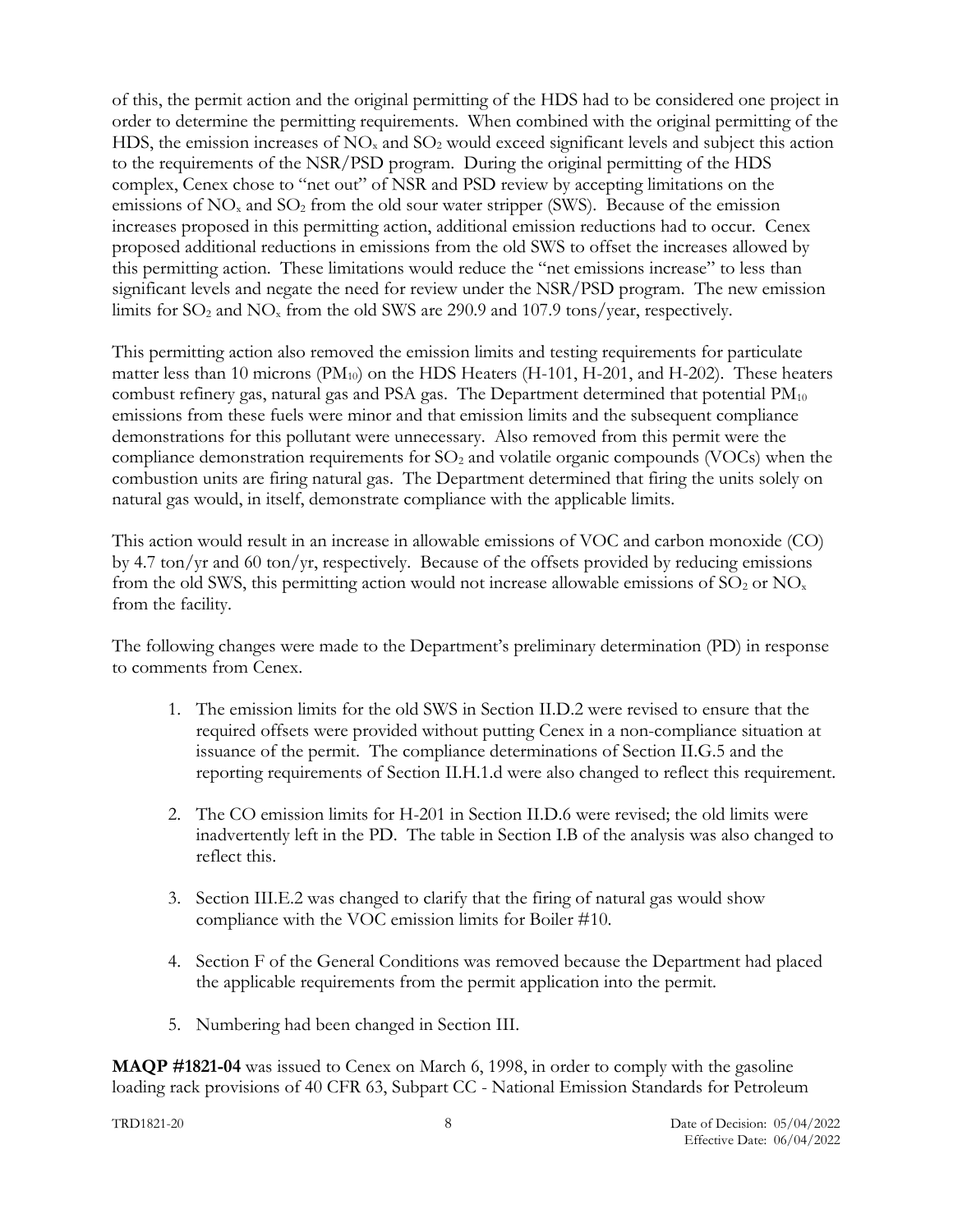Refineries, by August 18, 1998. Cenex proposed to install a gasoline vapor collection system and enclosed flare for the reduction of hazardous air pollutants (HAPs) resulting from the loading of gasoline. A vapor combustion unit (VCU) was added to the product loading rack. The gasoline vapors would be collected from the trucks during loading, then routed to an enclosed flare where combustion would occur. The result of this project would be an overall reduction in the amount of VOCs (503.7 tons per year (tpy)) and HAPs emitted, but  $CO$  and  $NO<sub>x</sub>$  emissions would increase slightly  $(4.54$  tpy and  $1.82$  tpy).

The product loading rack was used to transfer refinery products (gasoline, burner and/or diesel fuels) from tank storage to trucks, which transport gasoline and other products, to retail outlets. The loading rack consisted of three arms, each with a capacity of 500 gallons per minute (gpm). However, only two loading arms were presently used for loading gasoline at any one time. A maximum gasoline-loading rate of 2000 gpm, a maximum short-term rate, was modeled to account for future expansion.

Because Cenex's product loading rack VCU was defined as an incinerator under Montana Code Annotated (MCA) 75-2-215, a determination that the emissions from the VCU would constitute a negligible risk to public health was required prior to the issuance of a permit to the facility. Cenex and the Department identified the following hazardous air pollutants from the flare, which were used in the health risk assessment. These constituents are typical components of Cenex's gasoline.

- 1. Benzene
- 2. Toluene
- 3. Ethyl Benzene
- 4. Xylenes
- 5. Hexane
- 6. 2,2,4 Trimethlypentane
- 7. Cumene
- 8. Naphthalene
- 9. Biphenyl

The reference concentration for Benzene was obtained from EPA's Integrated Risk Information System (IRIS) database. The ISCT3 modeling performed by Cenex, for the hazardous air pollutants identified above, demonstrated compliance with the negligible risk requirement.

On September 3, 2000, **MAQP #1821-05** was issued to Cenex to revamp its No. 1 Crude Unit in order to increase crude capacity, improve product quality, and enhance energy recovery. The proposed project involved the replacement and upgrade of various heat exchangers, pumps, valves, towers, and other equipment. Only VOC emissions would be affected by the proposed new equipment. The capacity of the No. 1 Crude Unit was expected to increase by 10,000 or more barrels per stream day.

No increase in allowable emissions was sought under this permit application. The proposed project actually decreased VOC emissions from the No. 1 Crude Unit. However, increasing the capacity of the No. 1 Crude Unit was expected to increase the current utilization of other units throughout the refinery and thus may increase actual site-wide emissions, as compared to previous historical levels. Therefore, the permit included enforceable limits, requested by Cenex, on future site-wide emissions. The limits allowed emission increases to remain below the applicable significant modification thresholds that trigger the NSR program for PSD and Nonattainment Area (NAA) permitting.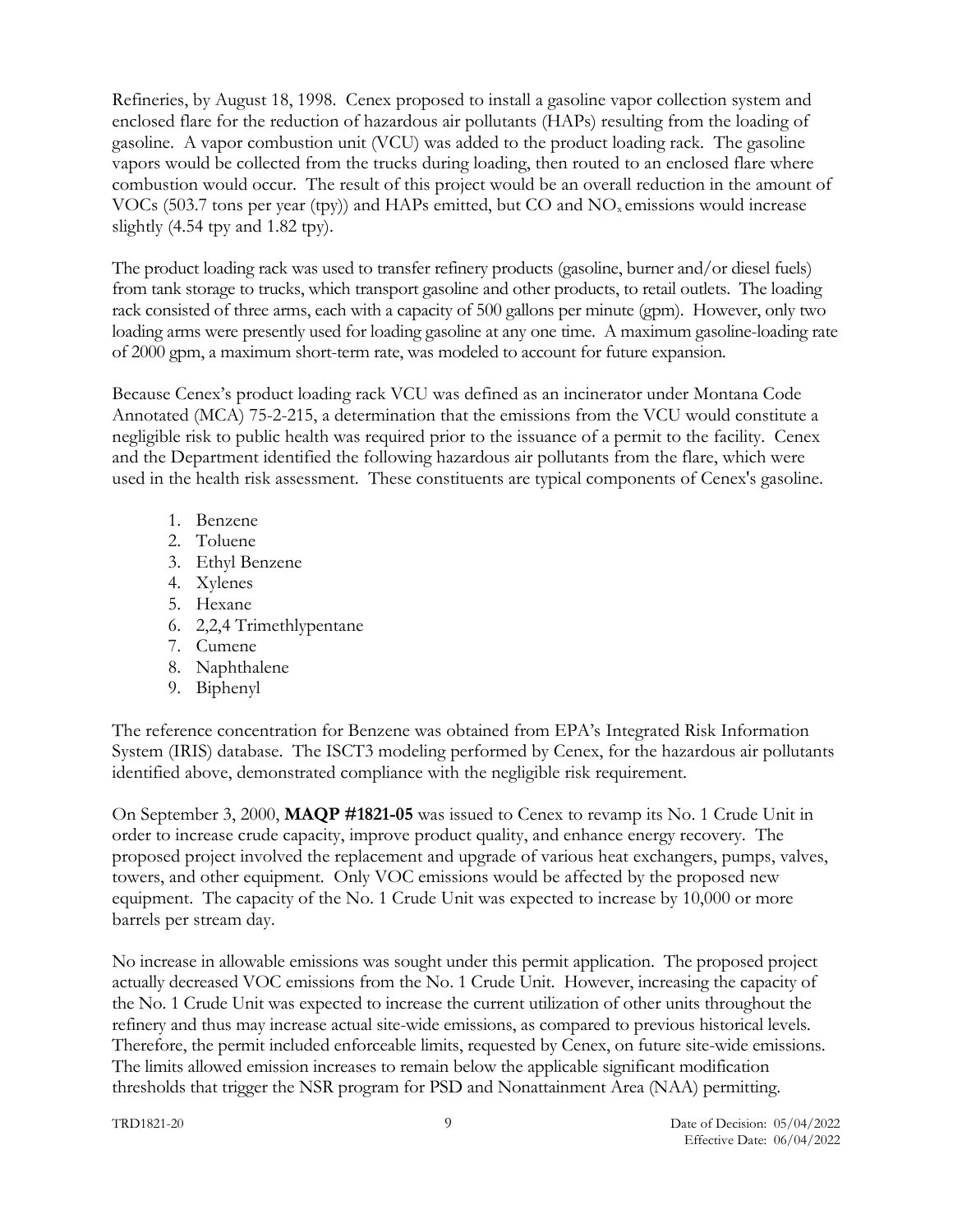The site-wide limits were calculated based on the addition of the PSD/NAA significance level for each particular pollutant to the actual refinery emissions from April 1998, through March 2000, for  $SO_2$ , NO<sub>x</sub>, CO, PM<sub>10</sub>, and total suspended particulate (TSP) minus 0.1 tpy, to remain below the significance level. A similar methodology was used for the VOC emissions cap, except that baseline data from the time period 1993 and 1999 were used to track creditable increases and decreases in emissions. The site-wide limits are listed in the following table.

| Pollutant       | <b>Period Considered for</b>  | Average                  | PSD/NAA      | Proposed             |
|-----------------|-------------------------------|--------------------------|--------------|----------------------|
|                 | <b>Prior Actual Emissions</b> | <b>Emissions over 2-</b> | Significance | <b>Emissions Cap</b> |
|                 |                               | yr Period (tpy)          | Level (tpy)  | (tpy)                |
| SO <sub>2</sub> | April 1998-March 2000         | 2940.4                   | 40           | 2980.3               |
| NO <sub>x</sub> | April 1998-March 2000         | 959.5                    | 40           | 999.4                |
| CO              | April 1998-March 2000         | 430.8                    | 100          | 530.7                |
| <b>VOC</b>      | 1993-1999                     | 1927.6                   | 40           | 1967.5               |
| $PM-10$         | April 1998-March 2000         | 137.3                    | 15           | 152.2                |
| <b>TSP</b>      | April 1998-March 2000         | 137.3                    | 25           | 162.2                |

For example, the  $SO_2$  annual emissions cap was calculated as follows:

Average refinery-wide  $SO_2$  emissions in the period of April 1998 through 2000, added to the PSD/NAA significance level for  $SO_2$  minus 0.1 tpy =

2940.4 tpy + 40 tpy – 0.1 tpy = 2980.3 tpy = Annual emissions cap.

MAQP #1821-05 replaced MAQP #1821-04. This was the last permitting action for the initial Title V Operating Permit #OP1821-00.

**MAQP #1821-06** was issued on April 26, 2001, for the installation and operation of eight temporary, portable Genertek reciprocating engine electricity generators and two accompanying distillate fuel storage tanks. Each generator is capable of generating approximately 2.5 megawatts of power. These generators are necessary because of the high cost of electricity. The operation of the generators will not occur beyond 2 years and is not expected to last for an extended period of time, but rather only for the length of time necessary for Cenex to acquire a more economical supply of power.

TRD1821-20 10 Date of Decision: 05/04/2022 Because these generators would only be used when commercial power is too expensive to obtain, the amount of emissions expected during the actual operation of these generators is minor. In addition, the installation of these generators qualifies as a "temporary source" under the PSD permitting program because the permit will limit the operation of these generators to a time period of less than 2 years. Therefore, Cenex would not need to comply with ARM 17.8.804, 17.8.820, 17.8.822, and 17.8.824. Even though the portable generators are considered temporary, the Department required compliance with BACT and public notice requirements; therefore, compliance with ARM 17.8.819 and 17.8.826 would be ensured. In addition, Cenex would be responsible for complying with all applicable air quality standards. In order to keep this permitting action below the threshold of nonattainment area permitting requirements, Cenex requested a limitation to keep the project's potential emissions of  $SO_2$  below 40 tons. MAQP #1821-06 replaced MAQP #1821-05.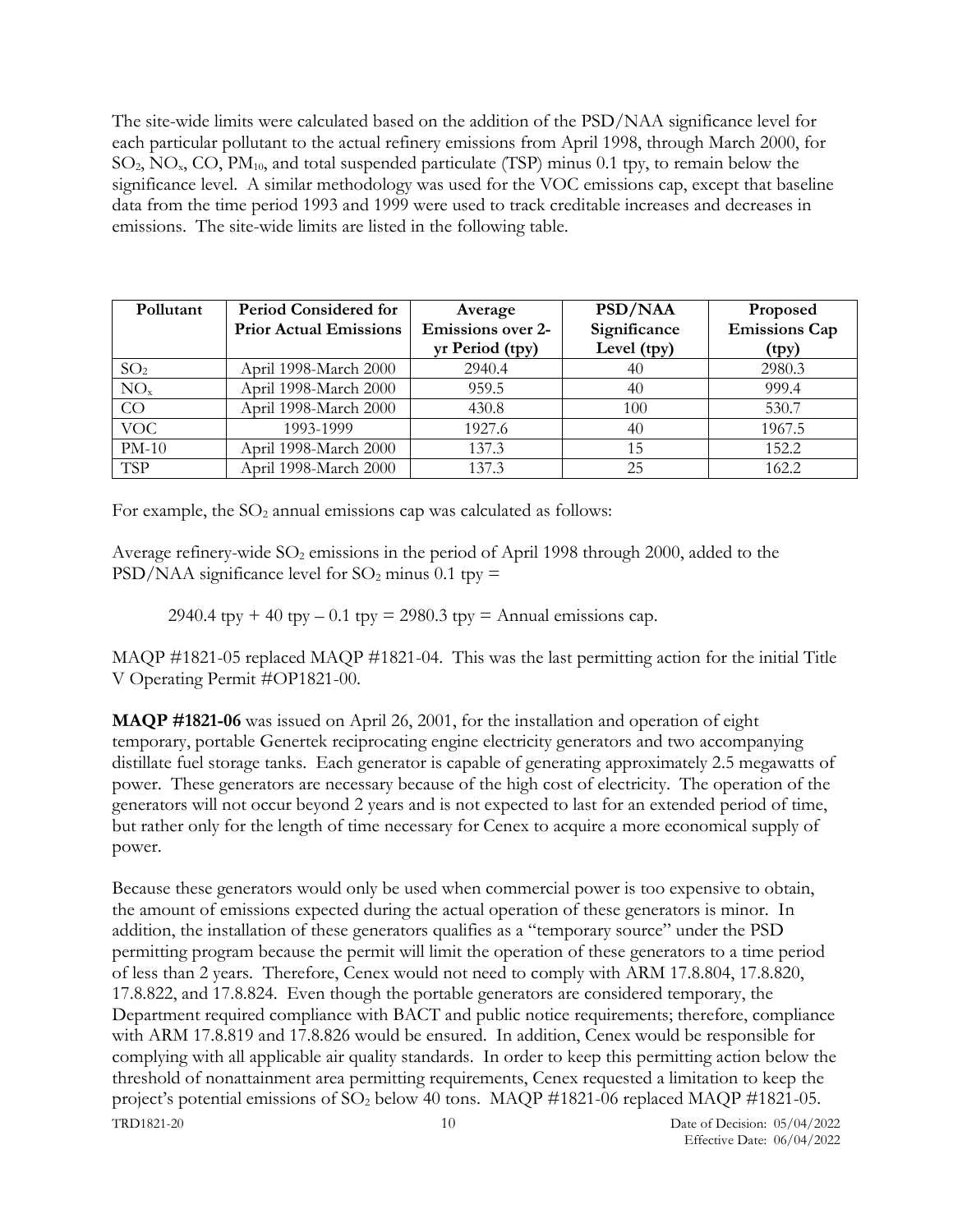**MAQP** #**1821-07** was issued on August 28, 2001, to change the wording in Section VII.A.2, regarding the stack height on the temporary generators, to allow for the installation of mufflers on those stacks, thus increasing the total stack height. In addition, the Department modified the permit to eliminate references to the repealed odor rule (ARM 17.8.315), to correct conditions improperly referencing the incinerator rule (ARM 17.8.316), and to update a testing frequency on the product loading rack VCU based on the Title V permit term. MAQP #1821-07 replaced MAQP #1821-06.

On June 3, 2002, the Department received a request from Cenex to modify MAQP #1821-07 to remove all references to 8 temporary, portable electricity generators. The generators were permitted under MAQP #1821-06, with further clarification added in MAQP #1821-07 regarding generator stack height. The generators have not been operated since August 10, 2001, and Cenex has no intention of operating them in the future. The references to the generators were removed, and the generators are no longer included in Cenex's permitted equipment. **MAQP #1821-08** replaced MAQP #1821-07.

On March 13, 2003, the Department received a complete MAQP Application from Cenex to modify MAQP #1821-08 to add a new Ultra Low Sulfur Diesel (ULSD) Unit, Hydrogen Plant, and associated equipment to meet the EPA's 15 parts per million (ppm) sulfur standard for highway diesel fuel for 2006. The permit action removed the Middle Distillate Unifiner (MDU) charge heater, MDU stripper heater, MDU fugitives, and the #3 and #4 Unifier Compressors. The ULSD Unit included two heaters, four compressors, C-901 A/B and C-902 A/B, process drains, and fugitive piping components. The Hydrogen Plant included a single fired reformer heater, process drains, and fugitive piping components.

The treated stream from the ULSD Unit was separated into its constituent fuel blending products or into material needing further refining. The resulting stream was then stored in existing tanks and one new tank (128). Three existing tanks (73, 86, and 117) were converted to natural gas blanketed tanks to reduce emissions of VOCs from the ULSD Unit feed stock product streams. Cenex was to install a new Tail Gas Treatment Unit (TGTU) for both the Sulfur Recovery Unit (SRU) #1 and #2 trains that will be operational prior to startup of the ULSD Unit but technically are not part of this permitting action. **MAQP #1821-09** replaced MAQP #1821-08.

On July 30, 2003, the Department received a complete MAQP Application from CHS to modify MAQP #1821-09. The application was complete with the addition of modeling information provided to the Department on August 22, 2003. CHS requested to add a new TGTU and associated equipment for Zone A's SRU #1 and SRU #2 trains to control and reduce  $SO_2$  emissions from this source. CHS submitted modeling to the Department for a determination of a minimum stack height for the existing SRU #1 and SRU #2 tail gas incinerator stack. CHS also submitted a letter to the Department to change the name on the permit from Cenex to CHS. The permit action added the new TGTU, set a minimum stack height for the tail gas incinerator stack, and changed the name on the permit from Cenex to CHS. **MAQP #1821-10** replaced MAQP #1821-09.

On June 1, 2004, the Department received two MAQP Applications from CHS to modify MAQP #1821-10. The applications were complete with the addition of requested information provided to the Department on June 16, 2004. In one application CHS requested to change the nomenclature for Reformer Heater H-801 to Reformer Heater H-1001. H-801 was previously permitted during the ULSD project (MAQP #1821-09), at 150-MMBtu/hr. CHS requested to change the size of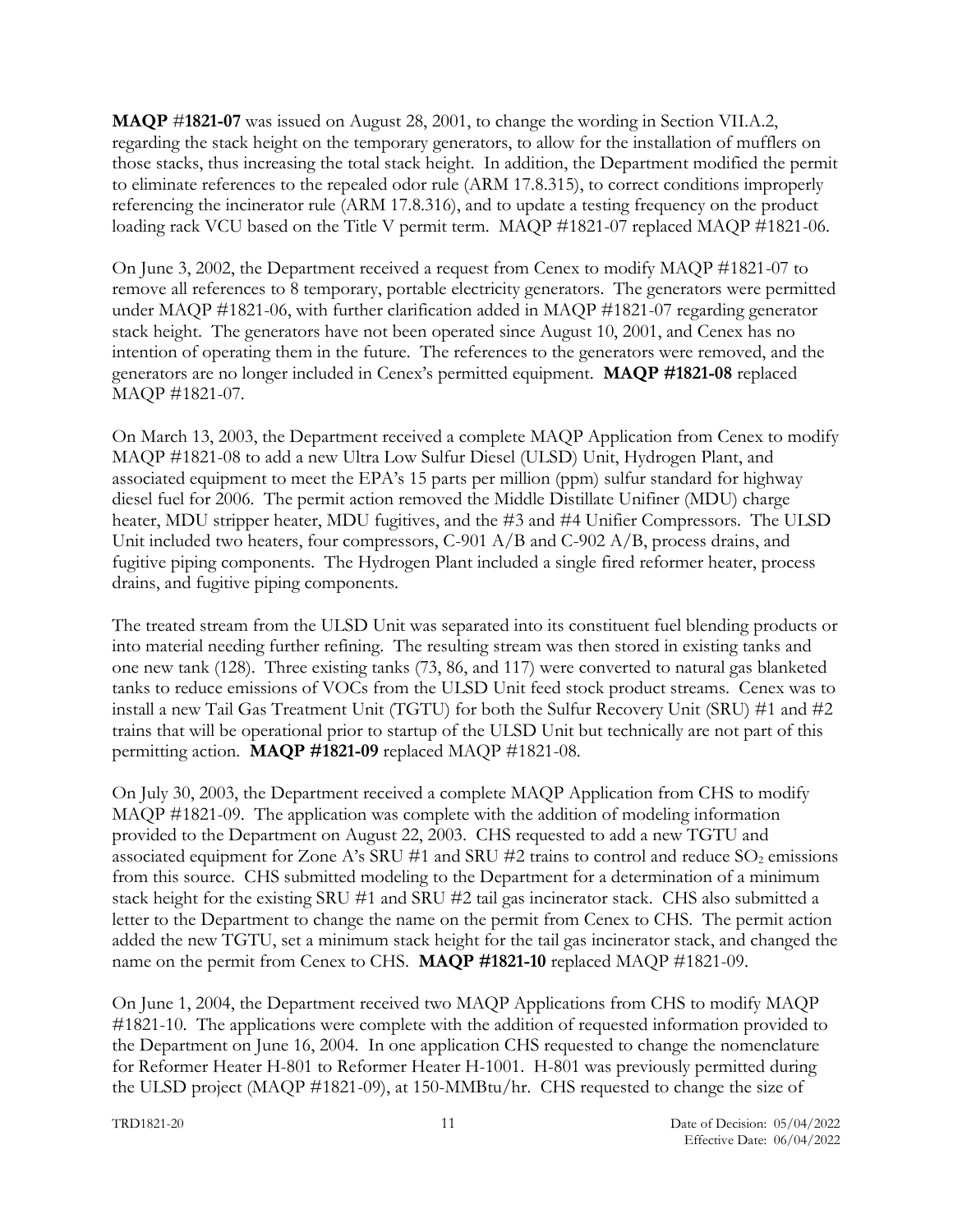Reformer Heater H-801 (H-1001) from 150-MMBtu/hr to 161.56-MMBtu/hr. In the other application CHS requested to increase the Plantwide Applicability Limit (PAL) for CO from 530.7 tons per year to 678.2 tons per year based on new information obtained by CHS. The new information was obtained after the installation of a CO continuous emission monitor (CEMS) on the FCCU Stack. Emissions of CO from the FCCU Stack were assumed to be zero until the installation of the CEMS. CHS also requested that specific emission limits, standards, and schedules required by the CHS Consent Decree be incorporated into the permit. **MAQP #1821-11** replaced MAQP #1821-10.

On December 15, 2004, the Department received a letter from CHS to amend MAQP #1821-11. The changes were administrative primarily related to changing routine reporting requirements from a monthly basis to quarterly. The changes to the permit were made under the provisions of ARM 17.8.764, Administrative Amendment to Permit. **MAQP #1821-12** replaced MAQP #1821-11. On March 28, 2006, the Department issued **MAQP #1821-13** to CHS to build a new 15,000-barrel per day (BPD) delayed coker unit and associated equipment. The new delayed coker unit allows CHS to increase gasoline and diesel production by 10-15% by processing heavy streams that formerly resulted in asphalt (asphalt production is expected to decrease by approximately 75%, but the capability to produce asphalt at current levels was maintained and no emission credits were taken with respect to any possible reduction in asphalt production) without increasing overall crude capacity at the refinery. The delayed coker unit produces 800 short tons per day of a solid petroleum coke product. To accommodate the downstream changes created by the new delayed coker unit, several other units will be modified including the Zone D FCC Feed Hydrotreater, FCCU, ULSD Unit, and Hydrofluoric Acid (HF) Alky Unit. Other units will be added: Delayed Coker SRU/TGTU/Tail Gas Incinerator (TGI), Naphtha Hydrotreating (NHT) Unit, NHT Charge Heater, Boiler No. 11, Light Products Railcar Loading Facility, and two new tanks will be added to the Tank Farm. Other units will be shut down: the Propane Deasphalting Unit, Unifiner Compressors No. 1 and 2, No. 2 Naphtha Unifier Charge Heater and Reboiler, BP2 Pitch Heater, and Boilers No. 3 and 4. The VCU associated with the new Light Products Railcar Loading Facility and the Coker Unit TGI were subject to the requirements of 75-2-215, MCA and ARM 17.8.770, Additional Requirements for Incinerators. The Delayed Coker project and associated equipment modifications did not cause a net emission increase greater than significant levels and, therefore, does not require a NSR analysis. The net emission changes were as follows:

| Constituent     | Total Project PTE<br>(ton/yr) | Contemporaneous<br><b>Emission Changes</b><br>(ton/yr) | Net Emissions<br>Change $(ton/yr)$ | <b>PSD</b> Significance<br>Level $(ton/yr)$ |
|-----------------|-------------------------------|--------------------------------------------------------|------------------------------------|---------------------------------------------|
| NO <sub>x</sub> | 39.2                          | $-7.5$                                                 | 31.8                               | 40                                          |
| <b>VOC</b>      | $-1.5$                        | $-53.3$                                                | $-54.8$                            | 40                                          |
| CO              | 106.7                         | $-23.2$                                                | 83.5                               | 100                                         |
| SO <sub>2</sub> | 39.7                          | 0.0                                                    | 39.7                               | 40                                          |
| PM              | 7.6                           | 6.6                                                    | 14.2                               | 25                                          |
| $PM_{10}$       | 6.7                           | 6.6                                                    | 13.3                               | 15                                          |

The following is a summary of the CO emissions included in the CO netting analysis: Coker project (+106.7 TPY), emergency generator (+0.44 TPY, start-up in 2002), Zone A TGTU project (+8.3 TPY, initial startup at end of 2004), and ULSD project (-31.9 TPY, started up in 2005). MAQP #1821-13 replaced MAQP #1821-12.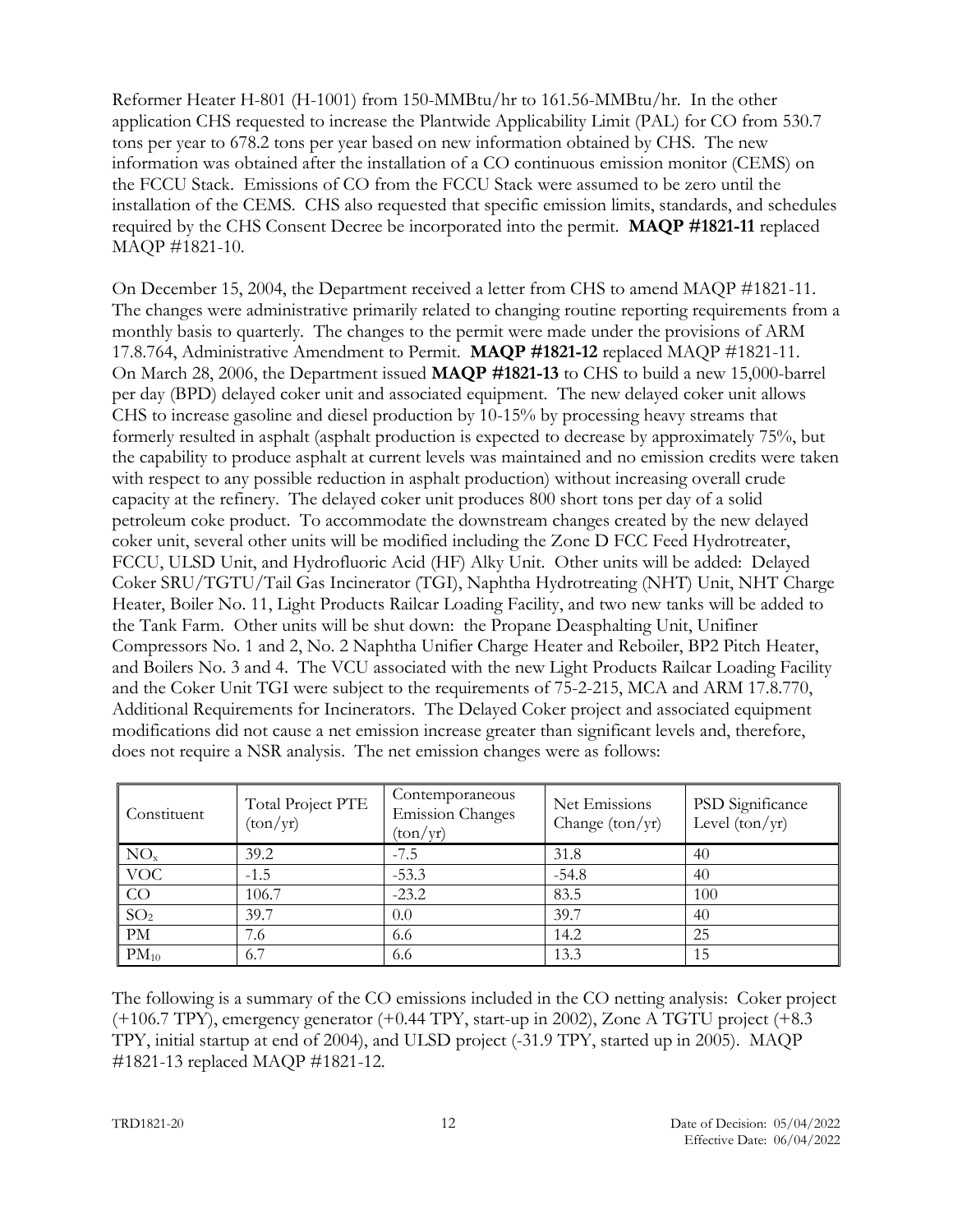On May 4, 2006, the Department received a complete application from CHS to incorporate the final design of three emission sources associated with the new 15,000 BPD delayed coker unit project permitted under MAQP #1821-13. The final design capacities have increased for the new NHT Charge Heater, the new Coker Charge Heater and the new Boiler No. 11. The application also includes a request to reduce the refinery-wide fuel oil burning  $SO<sub>2</sub>$  emission limitation. This reduction allows CHS to stay below the significance threshold for the applicability of the New Source Review-PSD program. The maximum firing rates are proposed to increase with the current permitting action. The following summarizes the originally permitted firing rates (MAQP #1821- 13) and the new proposed firing rates for the heaters and the boiler:

NHT Charge Heater: 13.2 to 20.1 MMBtu-lower heating value (LHV)/hr (22.1 MMBtu-higher heating value (HHV)/hr

Coker Charge Heater:129.3 to 146.2 MMBtu-LHV/hr (160.9 MMBtu-HHV/hr) Boiler #11: 175.9 to 190.1 MMBtu-LHV/hr (209.1 MMBtu-HHV/hr)

CHS also requested several clarifications to the permit. Under MAQP #1821-13 several 12-month rolling limits were established for modified older equipment and limits for new equipment. CHS requested clarifications be included to determine when compliance would need to be demonstrated for these new limits. MAQP #1821-13 went final on March 28, 2006, and CHS is required to demonstrate compliance with the new limitations from this date forward. For the 12-month rolling limits proposed under MAQP #1821-13 and any changes to limitations under the current permit action, CHS would be required to demonstrate compliance on a monthly rolling basis calculated from March 28, 2006. For modified units the limitations will have zero emissions until modifications are made. New units will have zero emissions until start-up of these units. Start-up is defined as the time that the unit is combusting fuel, not after the start-up demonstration period. Some units have clearly designated compliance timeframes based on the consent decree. These limitations and associated time periods are listed within the permit.

The Department agreed that the heading to Section X.A.3 can include the "*Naphtha Hydrotreating Unit*"; Section D.1.c is based on a 30-day rolling average; Section X.D.7.a.ii should state that the SO<sub>2</sub> limit is based on a 12-hour average; and that Section XI.E.3 should be revised to remove the requirement for a stack gas volumetric flow rate monitor. The Department made some clarifications to the language in Section X.D.6.b. The Department's intent in permitting the coke pile with enclosures was to ensure that at no time would the coke pile be higher than the top of the enclosure walls at any point on the pile, not only the portion of the pile that is adjacent to the wall.

The Department did not believe it was necessary to designate the Sour Water Storage Tank as a 40 CFR 60 Subpart Kb applicable tank, when currently these regulations do not apply. If CHS makes changes in the future and 40 CFR 60 Subpart Kb becomes applicable to the tank, then CHS can notify the Department and the Department can include the change in the next permit action.

The Department received comments from CHS on the preliminary determination of **MAQP** #**1821- 14** on June 21, 2006. The comments were editorial in nature and the changes were made prior to issuance of the Department Determination on MAQP #1821-14. CHS requested corrections to the PM, PM<sub>10</sub>, NO<sub>x</sub> netting values in Section II.G of the permit analysis, and the Department agreed that the edits were needed. CHS also requested further clarification to the requirements of Section X.D.6.b of the permit.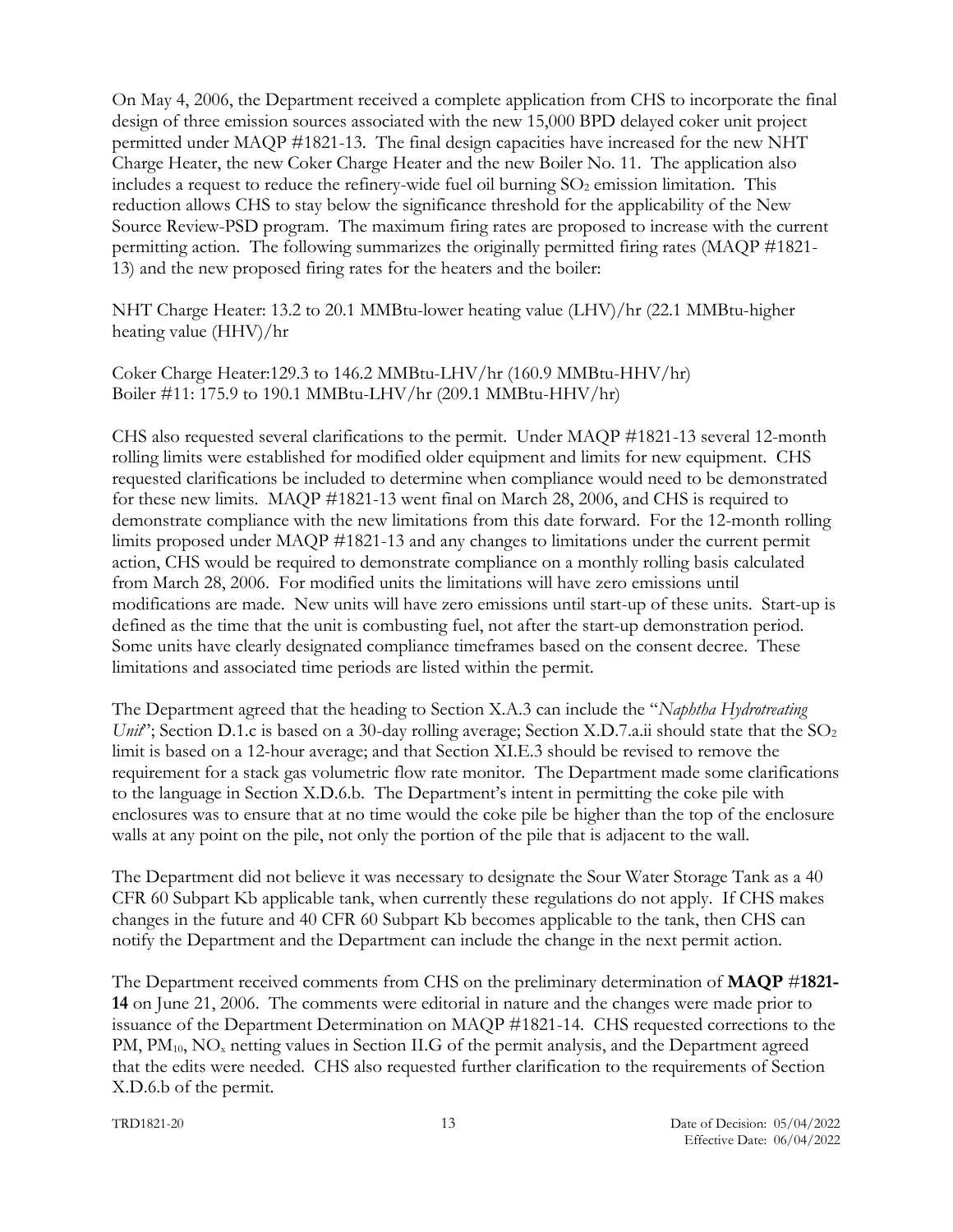CHS stated that the coke pile will be dropped from two coke drums to a location directly adjacent to the highest walls of the enclosure area. The height of the dropped coke piles will not exceed the height of the wall. If CHS is required to relocate and temporarily store the coke at another location within the enclosure area, CHS will not pile the coke higher than the walls adjacent to the temporary storage location. MAQP #1821-14 replaced MAQP #1821-13.

On September 11, 2006, the Department received an application from CHS to incorporate the final design of emission sources associated with the new 15,000-BPD delayed coker unit project permitted under MAQP #1821-13 and revised under MAQP #1821-14. The changes include:

- Retaining Boiler #4 operations and permanently shutting down the CO Boiler;
- Modifying the FCCU Regenerator CO limit due to the air grid replacement;
- Rescinding the permitted debottleneck project for Zone D SRU/TGTU/TGI and revising the long term  $SO<sub>2</sub>$  potential to emit;
- Modifying the Zone E (Delayed Coker) SRU/TGTU/TGI Incinerator design and  $NO<sub>x</sub>$ limits;
- Rescinding the firing rate restriction and associated long-term emission limits, and revising VOC emission calculations for H-201 and H-202; and
- Removing the 99.9 MMBtu/hr restriction and reclassifying Boiler #10 as subject to NSPS Subpart Db.

On October 11, 2006, the Department received a request to temporarily stop review of the permit application until several additional proposals were submitted, which included:

- On October 24, 2006, the Department received a de minimis notification for stack design changes for the Delayed Coker Unit (Zone E) SRU Incinerator.
- On October 31, 2006, the Department received clarification on the ULSD project.
- On November 1, 2006, the Department received a request to limit the maximum heat rate capacity of the #2 N.U. Heater to below 40 MM BTU/hr in conformance with the CHS Consent Decree. CHS also requested that the Department re-initiate review of MAQP Modification #1821-15.

All of the above changes allowed CHS to stay below the significance threshold for the applicability of the New Source Review-PSD program. CHS also requested several clarifications to be included in the permit, and the Department suggested streamlining the permit's organization. **MAQP #1821- 15** replaced MAQP #1821-14.

On October 10, 2007, the Department received an application from CHS to modify MAQP #1821- 15 to incorporate the final design of the NHT Charge Heater. This heater was permitted as part of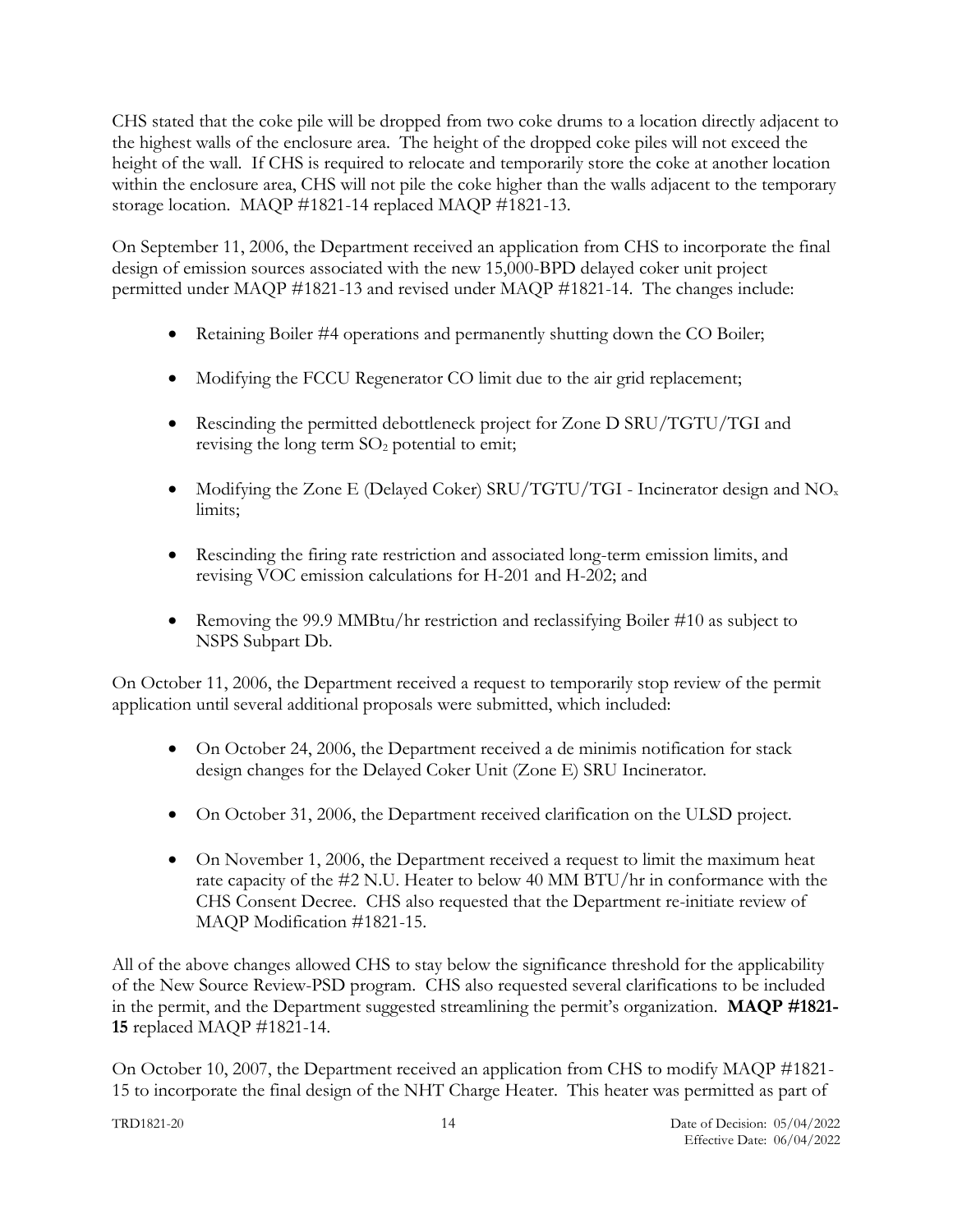the refinery's delayed coker project permitted under MAQP #1821-13 and revised under MAQP #1821-14 and MAQP #1821-15. The modification to MAQP #1821-15 was requested to address an operating scenario that was overlooked during the delayed coker unit design process. This operating scenario is for the case in which the NHT unit is in operation, but the delayed coker unit is not. In this operating scenario, the characteristics of the naphtha being processed in the unit are such that additional heat input to the heater is required to achieve the design NHT Unit throughput. For this reason, CHS requested approval for an increase in the design firing rate of the NHT Charge Heater (H-8301). The following summarizes the permitted firing rates under MAQP #1821-15 and the new proposed firing rates for the NHT Charge Heater:

Maximum Firing Rate (LHV): 20.1 MMBtu-LHV/hr to 34.0 MMBtu-LHV/hr Maximum Firing Rate (HHV): 22.1 MMBtu-HHV/hr to 37.4 MMBtu-HHV/hr

This change does not impact any of the other design conditions in the original delayed coker permit, including unit throughputs and operating rates. The application also includes a request to reduce the refinery-wide fuel oil burning  $SO_2$  emission limitation. This reduction allows CHS to stay below the significance thresholds for the applicability of the New Source Review-PSD program. CHS also requested some administrative changes to the permit. **MAQP #1821-16** replaced MAQP #1821-15.

On February 25, 2008, the Department received a complete application from CHS to modify MAQP #1821-16 for the completion of two separate projects. For the first project, CHS proposed to construct a new 209.1 MMBtu-HHV/hr steam generating boiler (Boiler #12). This project includes the permanent shutdown of two existing boilers, Boilers #4 and #5, which have a combined capacity of 190 MMBtu-LHV/hr. The two existing boilers are being shutdown in part to meet the consent decree  $NO<sub>x</sub>$  reduction requirements, as well as to generate  $NO<sub>x</sub>$  offsets for this permitting action.<sup>1</sup> Due to the operational complexity of replacing two existing boilers with one new boiler in the refinery steam system, CHS requested to maintain the ability to operate the #5 Boiler for 1 year after initial start-up of Boiler #12. Combustion of fuel oil in the refinery boilers would also be eliminated primarily to generate  $NO<sub>x</sub>$  offsets for this permitting action.

For the second project, CHS proposed an expansion of its railcar light product loading facilities. Although there would be no increase in refinery production from this expansion, the project would increase flexibility in the transportation of refinery products. After project completion, there would be a total of nine spots available at this loading rack for product loading into railcars. The railcar light product loading facility was originally permitted as part of the delayed coker project permitted under MAQP #1821-13 and revised under MAQP #1821-14, #1821-15, and #1821-16. This change does not require a modification to the originally permitted VCU since the maximum loading rate of 2,000 gallons per minute (gpm) will remain unchanged.

The application also included a request to reduce the limitation for  $SO_2$  emissions from the combustion of alkylation unit polymer and fuel oil in all combustion devices from 127.6 TPY to 50 TPY (for alkylation unit polymer only since fuel oil combustion in refinery boilers will be eliminated). Although the potential to emit for the combustion of alkylation unit polymer in the Alkylation Unit Hot Oil Heater is estimated to be around  $8.3$  TPY for  $SO<sub>2</sub>$  (based on a specific gravity of 0.7 and a sulfur content of 1 wt%; the exact potential to emit has not been determined due to the variability of specific gravity and sulfur content), the allowable emissions are set at 50 TPY in

TRD1821-20 15 Date of Decision: 05/04/2022 <sup>1</sup> This is later clarified in the permit history for MAQP #1821-21. No creditable NOx emissions reductions from the shutdown of Boiler #4 and #5 were used in the permit for construction of new Boiler #12 (MAQP #1821-17).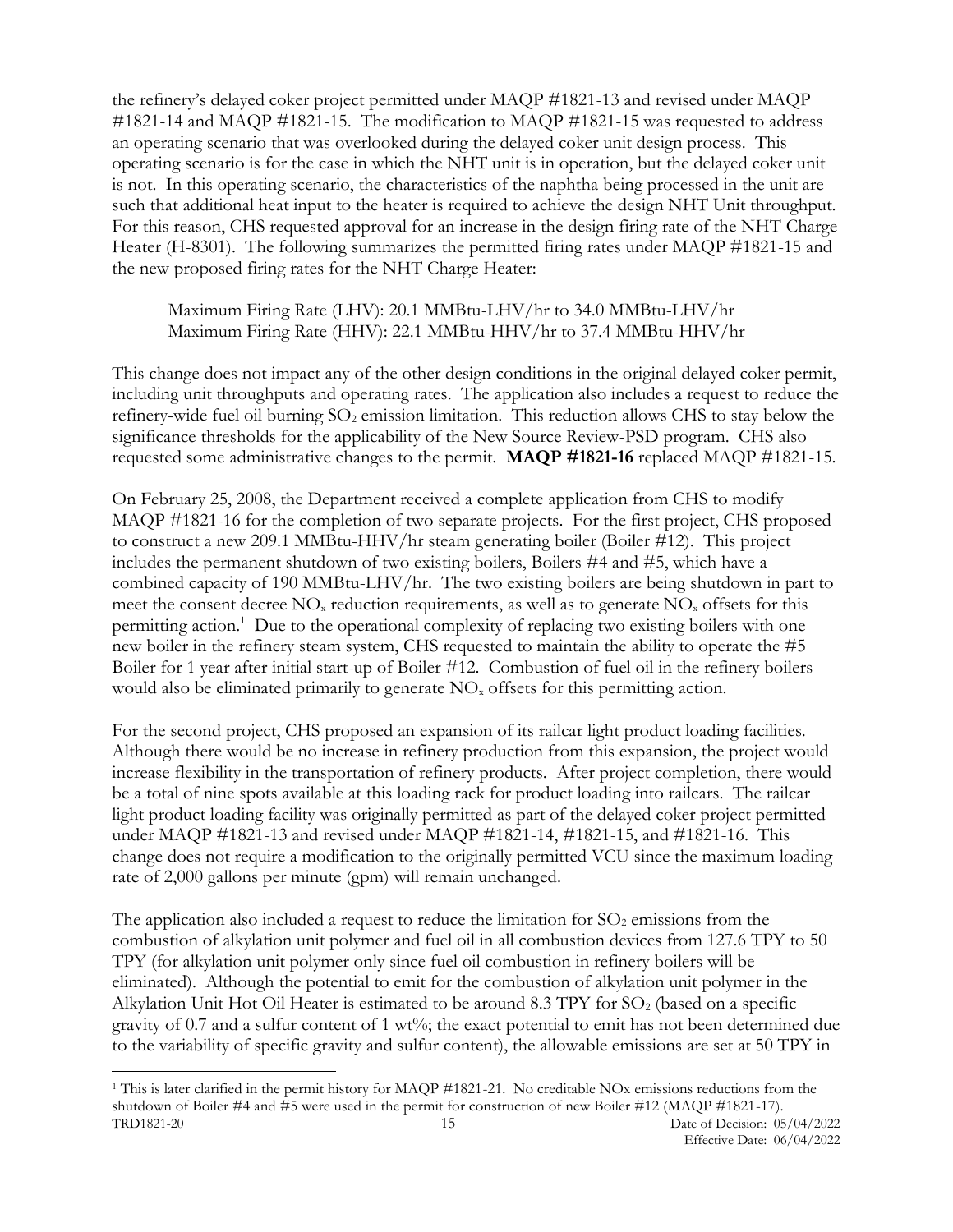this permitting action. According to ARM 17.8.801(24)(f), the decrease in actual emissions from the elimination of fuel oil combustion in refinery boilers is creditable for PSD purposes provided the old level of actual emission or the old level of allowable emissions, *whichever is lower*, exceeds the new level of actual emissions and the decrease in emissions is federally enforceable at and after the time that actual construction begins. Since the old level of actual emissions is lower than the old level of allowable emissions for combustion of fuel oil in refinery boilers, CHS requested a creditable reduction based on actual emissions from the boilers. This reduction resulted in a total of 50 TPY SO<sup>2</sup> allowed for the combustion of alkylation unit polymer in the Alkylation Unit Hot Oil Heater, the only unit that is part of the original  $SO<sub>2</sub>$  limitation for fuel oil combustion devices that will continue to operate. While it appears that the emissions from the combustion of alkylation unit polymer would be allowed to increase through this permitting action, it is important to note that physical modifications and/or changes in the method of operation would first have to occur for the Alkylation Unit Hot Oil Heater to emit more than its estimated potential of 8.3 TPY (note: the exact potential to emit has not been determined at this time). As acknowledged by CHS, a modification and/or change in method of operation to this unit would require a permit modification. Therefore, the Department does not anticipate any increase in actual emissions from this unit, even though the allowable has been set at 50 TPY. In addition, should CHS eliminate or reduce the combustion of alkylation unit polymer in future permit actions in order to have a creditable decrease for PSD purposes, only the change in actual emissions would be available since the actual emissions will be lower than the allowable, unless a modification to the unit is made.

In addition, CHS requested that the permit CO emission limits for Boiler #11 be changed to 36.63 TPY and 15.26 lb/hr, based on a revised emission factor from performance test data completed in 2007 for Boiler #11 used to calculate the PTE. All of these changes allow CHS to stay below the significance thresholds for the applicability of the New Source Review-PSD program.

CHS also requested some additional administrative changes to the permit, including clarification of the applicability of 40 CFR 63, Subpart DDDDD: NESHAP for Industrial, Commercial, and Institutional Boilers and Process Heaters to various sources given the fact that the federal rule was vacated on July 30, 2007. Although the federal rule has been vacated, the vacated federal rule remains incorporated by reference in ARM 17.8.103 and ARM 17.8.302 (with the applicable publication date specified in ARM 17.8.102) at the time of **MAQP #1821-17** issuance and as such, it remains an applicable requirement under state rules; each applicable permit condition has been marked 'State-Only Requirement'.

On April 1, 2008, CHS requested that the Department delay issuance of the preliminary determination for this permit application until additional information could be submitted regarding alternative coke handling practices. This additional information was submitted to the Department on April 3, 2008, with follow-up information received by the Department on April 14, 2008. CHS requested that an alternative coke handling process be included in MAQP #1821-17. The coke handling process, originally permitted as part of the delayed coker project, included the use of conveyors to transport coke to a crusher and to a railcar loading system. Because the system is enclosed, it is not possible to transport coke to the crusher and loading system without the use of the conveyors. CHS has since identified the need for an alternate coke handling method to be used when the conveyors are out of operation for either planned or unplanned maintenance. MAQP #1821-17 replaced MAQP #1821-16.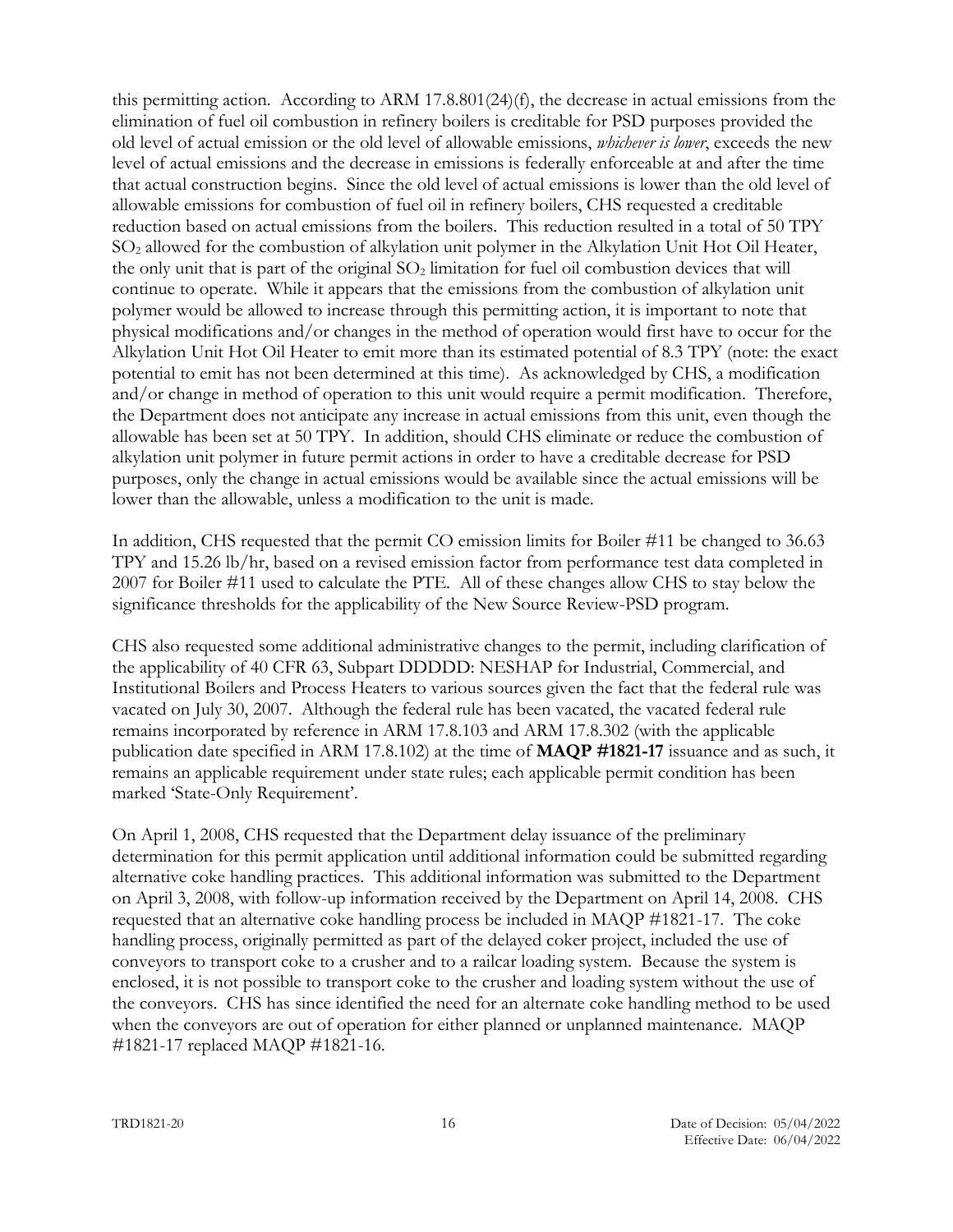On November 7, 2008, the Department received a MAQP application from CHS for a benzene reduction project. In this application, CHS requested to modify MAQP #1821-17, to allow construction of a new Benzene Reduction Unit within the Laurel refinery to meet the requirements of the Mobile Source Air Toxics Rule (40 CFR 80, Subpart L). This rule requires that the refinery's average gasoline benzene concentration in any annual averaging period not exceed 0.62 volume percent, beginning January 1, 2011. This new unit will be inserted in the middle of the existing Platformer Unit. The new process will receive feed from the high pressure separator of the existing Platformer unit and produce a heavy platformate stream that will go directly to product storage and a light platformate stream that will be treated further. The light platformate stream, concentrated with benzene, will undergo a benzene hydrogenation reaction to convert the benzene to cyclohexane. This stream will then be fed to the existing Platformer Unit's debutanizer.

Because the Benzene Reduction Unit includes a hydrogenation reaction, hydrogen is required for the process. For this reason, modification to the existing 1,000 Unit Hydrogen Plant is planned. This modification will essentially increase hydrogen production in the amount needed in the new process and includes the addition of a steam superheater and an Enhanced Heat Transfer Reformer (EHTR). In the existing process, hydrogen is produced by mixing natural gas and the hydrogen-rich Platformer Unit off gas stream with saturated steam. However, in the modified process, only natural gas will be used. Additionally, the steam used will be super-heated to supply additional heat to the primary reformer by means of a higher inlet process gas temperature. This modified process will allow for an increase in the process feed gas flow at the same reformer heat duty. As a result, more hydrogen will be produced in the reformer without increasing the firing rate, and thus, emission rate, of the H-1001 Reformer Heater. For this reason, the H-1001 Reformer Heater is not a project affected emission unit.

In this application, CHS also requested to make enforceable the retrofit of the Platformer Heater with low  $NO<sub>x</sub>$  burners. This modification is being done to achieve Consent Decree required  $NO<sub>x</sub>$ reductions. This modification is not required by the Benzene Reduction project; however, the retrofit of the Platformer Heater will occur during the construction phase of the Benzene Reduction project.

The Department reviewed this application and deemed it incomplete on December 1, 2008. The Department requested additional information to support the BACT analysis for the Platformer Splitter Reboiler. The Department received the requested follow-up information from CHS on December 15, 2008; the application was deemed complete as of this date.

In addition to making the requested changes, the Department has clarified the permit language for the bulk loading rack VCU regarding the products that may be loaded in the event the VCU is inoperable and deleted all references to 40 CFR 63, Subpart DDDDD: NESHAP for Industrial, Commercial, and Institutional Boilers and Process Heaters, as it was removed from the ARM in October 2008. **MAQP #1821-18** replaced MAQP #1821-17.

On February 27, 2009, the Department received a complete MAQP application from CHS requesting clarification of an existing  $NO<sub>x</sub>$  emissions limit for Boiler #12. In this application, CHS requested that the averaging period for the  $NO<sub>x</sub> lb/MMBtu$  limit be specified as a 365-day rolling average. CHS submitted information to support this averaging period as the original basis for the BACT analysis conducted in MAQP #1821-17 for Boiler #12. **MAQP #1821-19** replaced MAQP #1821-18.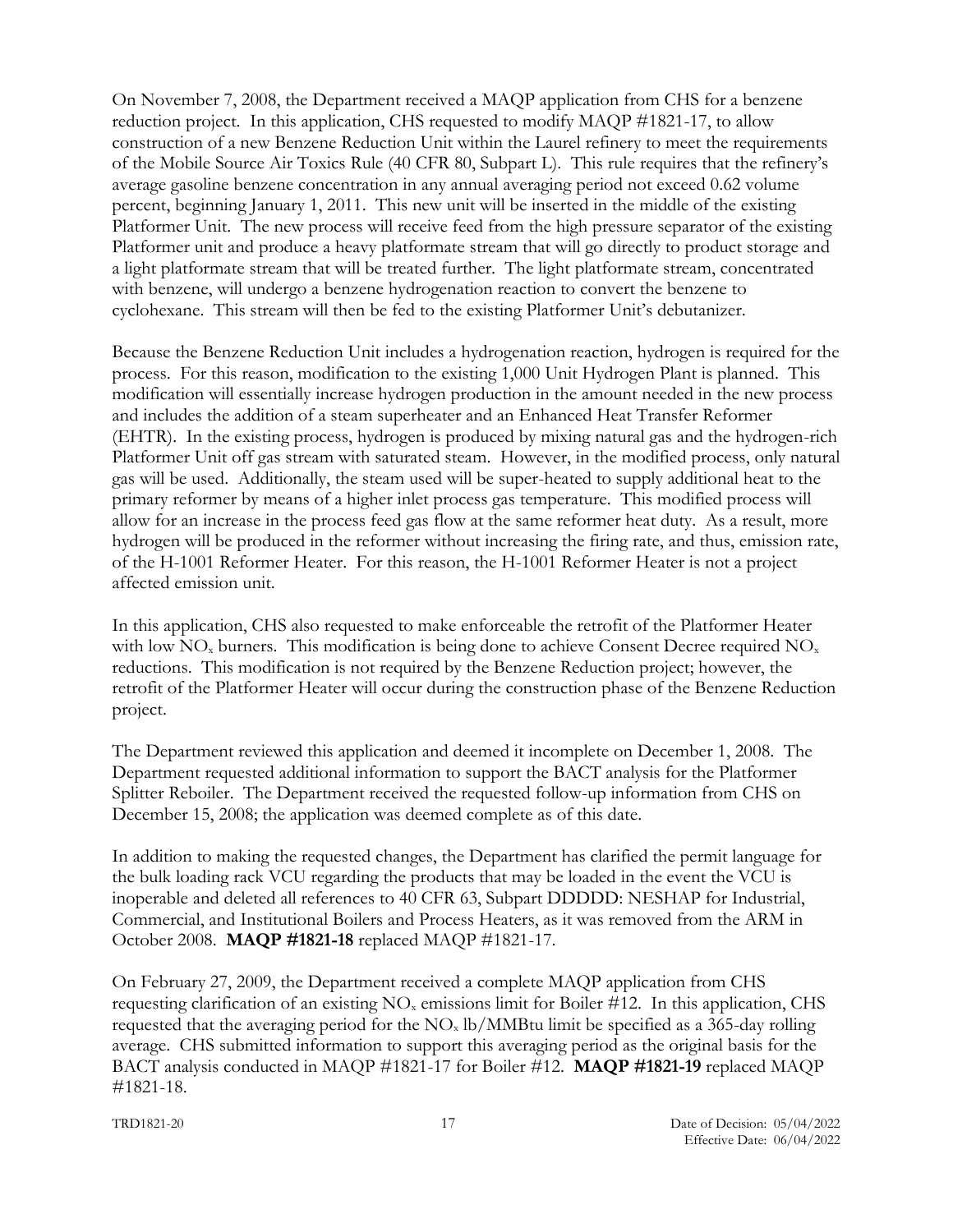On August 13, 2009, the Department received a complete application from CHS requesting a modification to MAQP #1821-19. CHS proposed to retrofit the existing Boiler #10 with a lower NO<sup>x</sup> control technology burner and to update the permit limits for this unit accordingly. This project was completed on a voluntary basis by CHS in order to improve environmental performance and boiler reliability. On September 17, 2009, the Department received a revision to this application addressing the SO<sup>2</sup> BACT analysis for both Boiler #10 and the recently permitted Platformer Splitter Reboiler. This application revision was submitted in consultation with the Department and revised the SO<sup>2</sup> BACT analysis to reflect the recently finalized NSPS Subpart Ja requirements. **MAQP #1821-20** replaced MAQP #1821-19.

On March 31, 2010, the Department received an application from CHS requesting a modification to MAQP #1821-20. Additional information was received on April 22, 2010, resulting in a complete application. The application and additional information included requests for several modifications within the permit.

During the issuance of MAQP #1821-17, it became apparent that the Department and CHS had differing interpretations of paragraphs 177 and 180 of the CHS Consent Decree (CD) with EPA and the State of Montana (Consent Decree CV-03-153-BLG-RFC). Based on these differing interpretations, CHS deemed it necessary to retroactively analyze previous permit actions, particularly associated with the Delayed Coker Project, where changes may be necessary as a result of interpreting the CD in an alternative manner. On October 26, 2009, CHS provided an analysis concluding that the Delayed Coker Project was properly permitted as a non-major modification under New Source Review (including both PSD and Non-attainment Area New Source Review (NNSR)). For four pollutants (CO, VOC, TSP, and PM-10), project related emissions increases determined under Step 1 of the required applicability analysis were below the applicable significance thresholds. For two pollutants (NOx and  $SO<sub>2</sub>$ ), the net emissions change, including project related emissions increases and contemporaneous emissions changes, were below the applicability significance thresholds. Following review, the Department concurred with CHS' analysis. However, as a result of this re-examination, including updates and changes to the original Delayed Coker Project emissions calculations, the following updates to MAQP #1821-20 were necessary to accurately reflect the refinery's overall process and individual emitting units.

1. Coke Drum Steam Vent

The original Delayed Coker Permit application did not include an estimate of the emissions associated with depressurizing the coke drum as part of the decoking operation. Based on emissions quantified at another facility, CHS was able to estimate emissions from their Coke Drum Steam Vent. MAQP #1821-21 has been updated to include this emitting unit in addition to the limitations and conditions assigned to it.

2. FCCU Regenerator

As part of the CD requirements, CHS completed catalyst additive trials at the FCCU in order to reduce  $NO<sub>x</sub>$  emissions. Upon completion of the trials, CHS proposed short term (7-day rolling average) and long term (365-day rolling average) concentration-based NO<sup>x</sup> limits to EPA. CHS proposed a long term concentration limit of 65.1 parts per million, volumetric dry ( $ppm_{vd}$ ) on a 365-day rolling average basis and a short term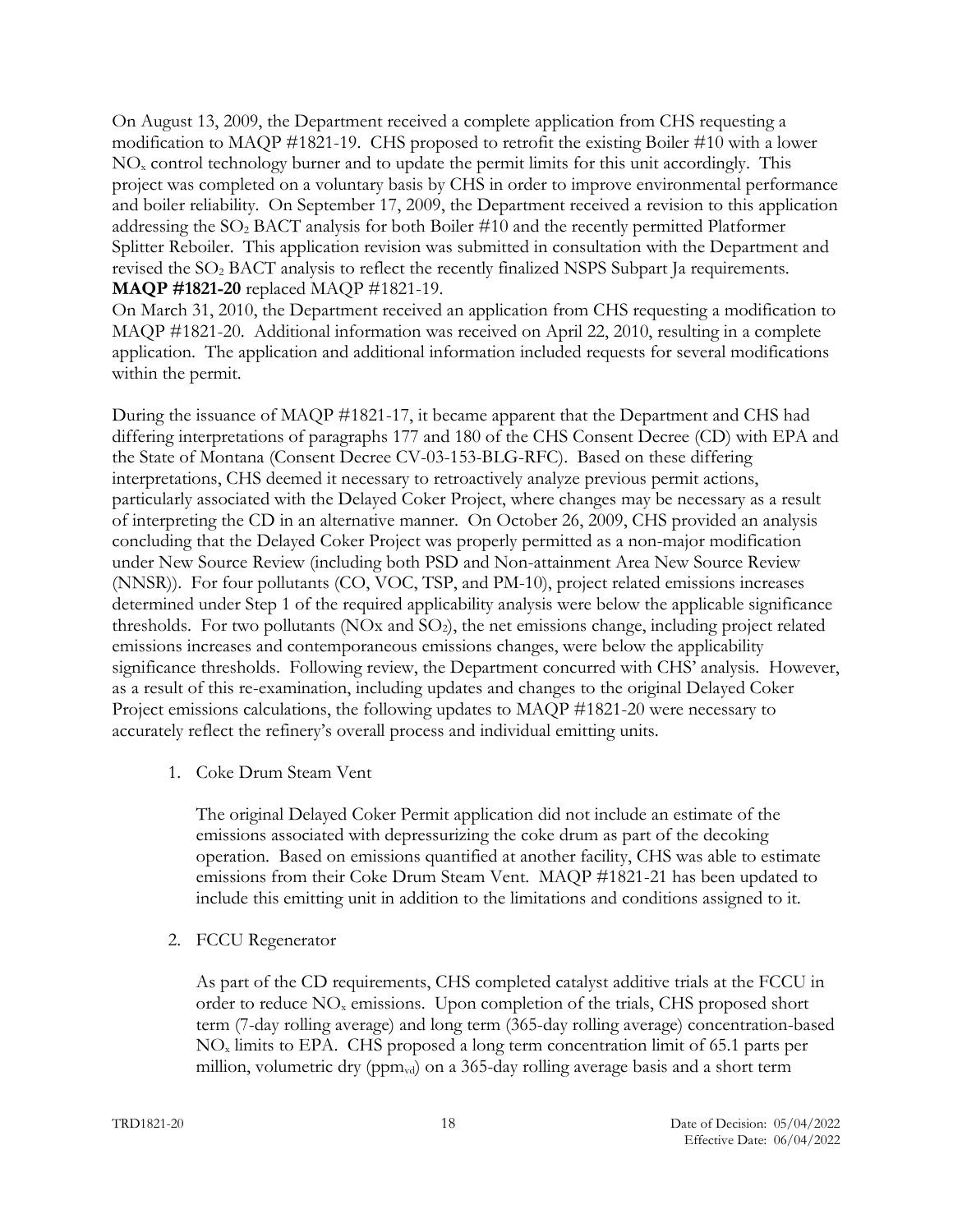concentration limit of 102 ppm $_{\rm{vd}}$  on a 7-day rolling average basis. EPA has agreed to these proposed limitations and these limits were included within MAQP #1821-21.

3. Boiler 12 and Railcar Light Product Loading Projects

Originally permitted within MAQP #1821-17, the Boiler 12 and Railcar Light Product Loading Projects were included in the same permit application for administrative convenience only and should not be included as part of the Delayed Coker Project's emissions increase calculations. The Department agrees that the two projects were not substantially related and had no apparent interconnection to each other or to the Delayed Coker Project. The emissions calculations were updated to reflect this conclusion.

4. Shutdown Timing for #4 and #5 Boilers

Included in the permitting action resulting in MAQP #1821-17 were shutdown dates for Boiler #4 and Boiler #5, which was tied to the initial startup of Boiler #12. Because emissions reductions from the boiler shutdowns were not required to avoid triggering the PSD requirements, the shutdown dates are no longer related to the startup of Boiler #12. The timing is driven by the CD, requiring all  $NO<sub>x</sub>$  reduction projects (including shutdown of Boiler #4 and Boiler #5) to be completed by December 31, 2011.

5. Benzene Reduction Unit Project Updates

As a portion of the plan to achieve required  $NO<sub>x</sub>$  emissions reductions as outlined in the CD, CHS had elected to retrofit the Platformer Heater (P-HTR-1) with low  $NO<sub>x</sub>$ burners. The proposed retrofit was included in the application for the Benzene Reduction Project (MAQP #1821-18). CHS has determined that the retrofit will no longer be necessary to achieve the CD required  $NO<sub>x</sub>$  reductions. All emission limitation and monitoring, reporting and notification requirements were removed.

6. Boiler #11 and Boiler #12 BACT Analysis Update

The original BACT analyses included in the permit applications associated with Boiler #11 and Boiler #12 did not specifically address CO emissions during startup and shutdown operations. During these operations, the boiler may experience an increase in CO emissions as a result of the ultra low NOx burner (ULNB) design. Based on an analysis of data collected during startup and shutdown operations for Boiler #11 and Boiler #12, a short term CO limit of 23 lb/hr on a 24-hour average basis, was included for periods of boiler startup and shutdown. Additionally, CHS proposed installation and operation of a volumetric stack flow rate monitor on Boiler #11 in order to be consistent with Boilers #10 and #12.

In addition to the aforementioned updates, CHS also requested a modification to the stack testing requirements to require stack testing every two years as opposed to annual stack testing for the following sources: Reactor Charge Heater (H-201), Fractionator Feed Heater (H-202), Reactor Charge Heater (H-901), Fractionator Reboiler (H-902), and NHT Charge Heater (H-8301). The Department approved this new testing schedule and MAQP #1821-21 was updated accordingly.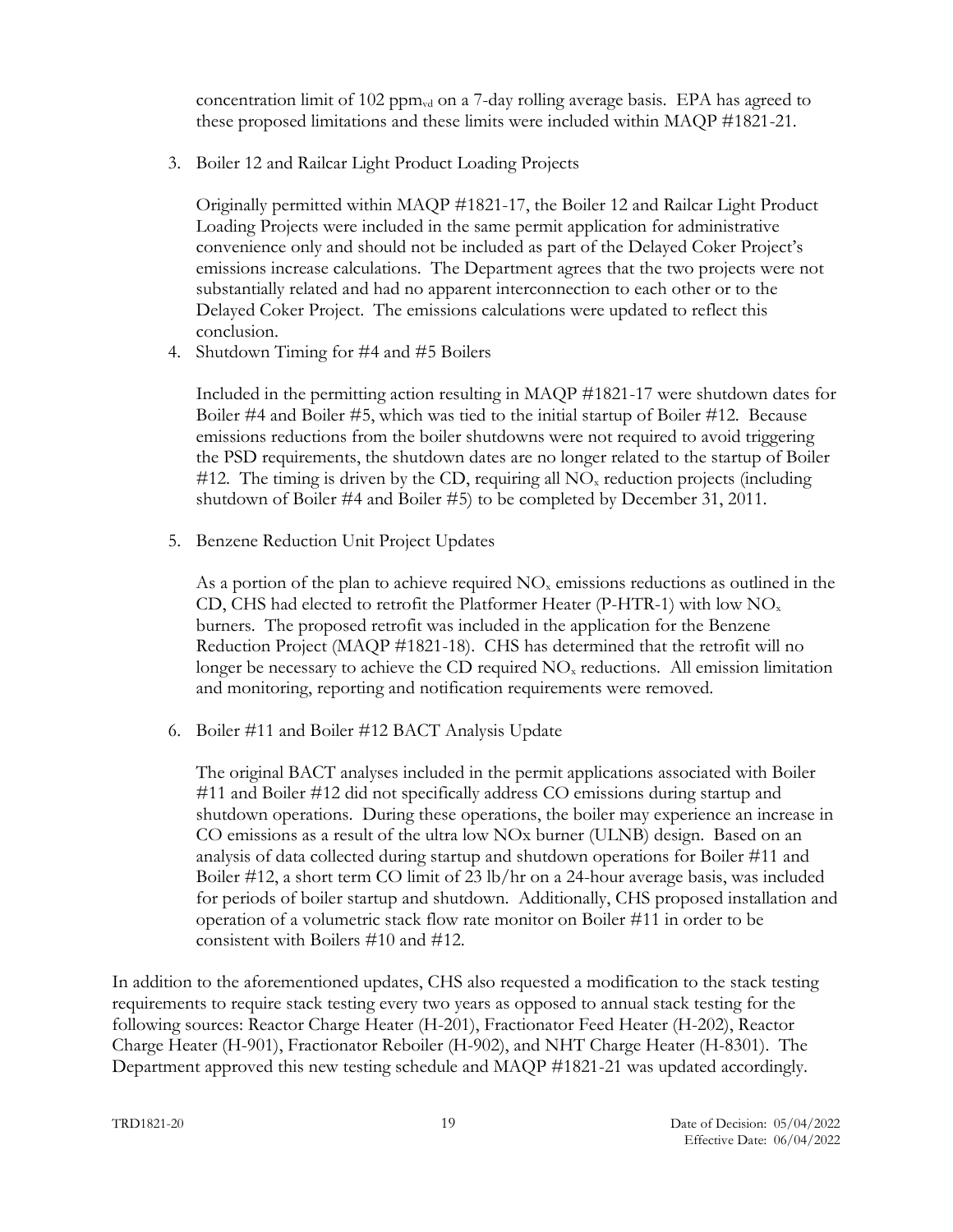Additionally, various miscellaneous administrative changes were requested and included in this permitting action. **MAQP #1821-21** replaced MAQP #1821-20.

On July 27, 2010, the Department received a request to administratively amend MAQP #1821-21. The Department had inadvertently failed to modify all pertinent sections within MAQP #1821-20 to reflect the December 31, 2011, shutdown date for Boiler #4 and Boiler #5. CHS had requested the Department to administratively amend the permit to reflect this shutdown date in all applicable sections within the permit. CHS also requested the Department administratively amend the permit to include a reference to parts per million, volumetric dry (ppmvd) units where hydrogen sulfide (H2S) limits are expressed in grains per dry standard cubic feet (gr/dscf). The Department made the aforementioned administrative changes. **MAQP #1821-22** replaced MAQP #1821-21.

On November 1, 2010, the Department received an application from CHS requesting a modification to MAQP #1821-22.

# "Mild Hydrocracker Project"

In this application, CHS proposed to convert the existing HDS Unit into a Mild Hydrocracker. Capacities of the existing 100 Unit Hydrogen Plant and the Zone D SRU/TGTU were proposed to be increased, the existing feed heater in the FCC Unit replaced and a rate-limiting pressure safety valve (PSV) in the NHT replaced. Collectively, these modifications are referred to as the "Mild Hydrocracker Project." The primary purpose in converting the existing HDS Unit into a Mild Hydrocracker was to produce an increased volume of higher quality diesel fuel by utilizing more hydrogen to convert gasoil into diesel.

The Mild Hydrocracker Project consists of several components. Within the HDS, the following changes were slated:

- As a result of a significant increase in hydrogen consumption, modifications to the existing hydrogen supply and recycle system will be required. The existing C-201B gasfired reciprocating engine and hydrogen recycle compressor will be replaced with an electric driven make-up hydrogen compressor. Additionally, a new electric-driven recycle compressor (C-203) will be added.
- The first two reactors will continue to contain a hydrotreating catalyst. The third reactor will be split from one bed of catalyst to two beds of catalyst, containing both hydrotreating and hydrocracking catalyst.
- Equipment to be added or modified as a result of volume or heat impacts include the following:
	- o A hydrogen bypass line will be added to allow for hydrogen addition both upstream and downstream of the H-201 Reactor Charge Heater.
	- o Changes in the separation process downstream of the reactors: Two new drums will be added, Hot and Cold Low Pressure Separators, along with additional heat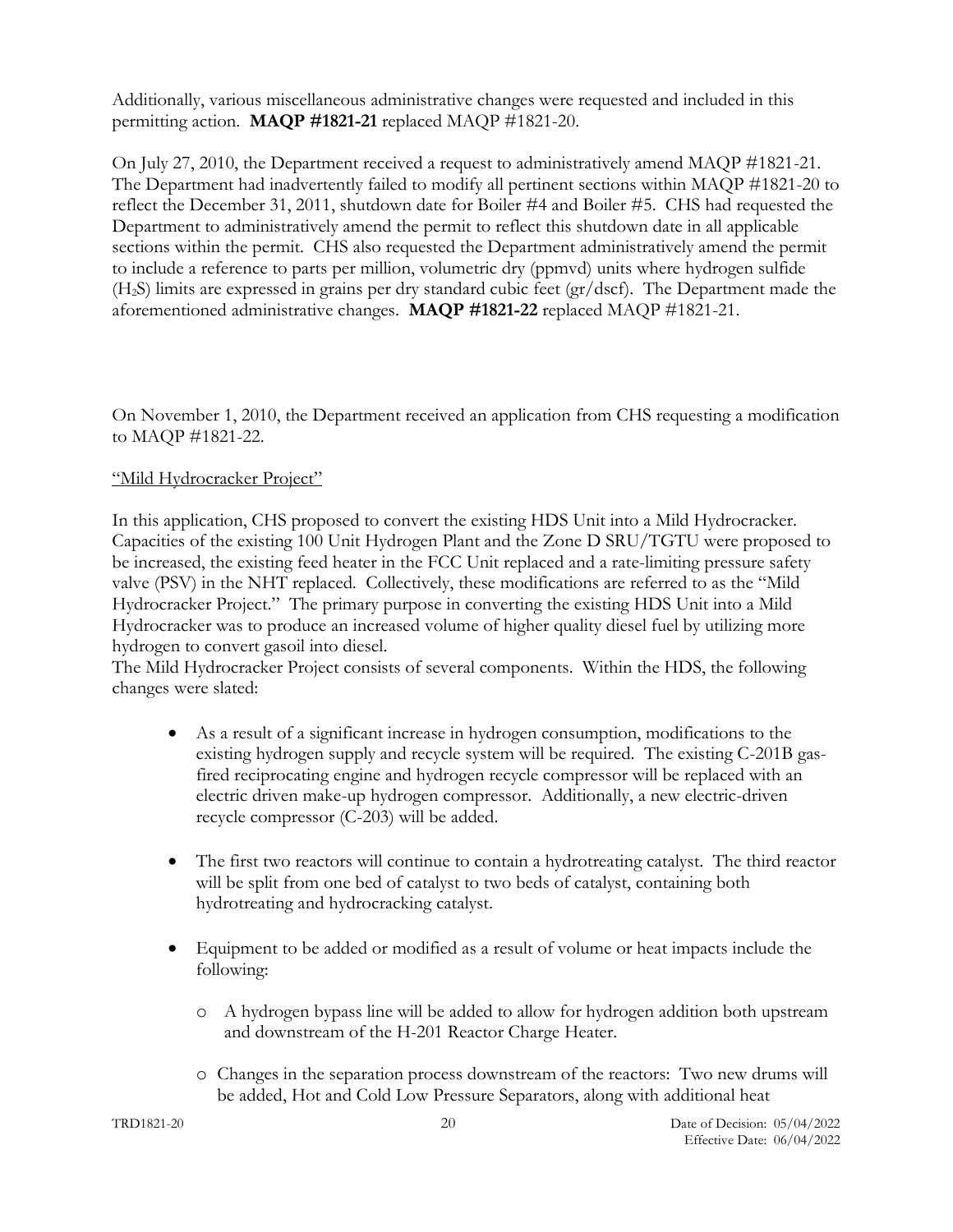exchange, including two sets of process heat exchangers, one cooling water heat exchanger and one fin-fan cooler.

- o Trays within the H2S Stripper will be replaced with higher capacity trays.
- o The overhead condenser and pump associated with the H2S Stripper Overhead Drum will be modified.
- o A new "wild" naphtha product draw will be added to the H2S Stripper Overhead Drum. This stream will be processed in the Crude Unit Naphtha Stabilizer and then routed to the NHT Unit.
- o A bypass line for hydrocarbon feed to the Fractionator around the H-202 Fractionator Feed Heater may be added as a result of improved heat integration.
- o The trays in the Fractionator will be replaced with higher capacity trays.
- o A new flow loop on the Fractionator will be added returning a portion of the diesel draw to the Fractionator. The pump will also feed the Diesel Stripper. The loop will include a new pump, a fin-fan cooler and a steam generator.
- o The trays in the existing Diesel Stripper will be replaced with higher capacity trays.
- o New larger pump(s) will be added on the loop between the Diesel Stripper and the Diesel Reboiler. These pump(s) may also be used for diesel product.
- o The Diesel Product Cooler (fin-fan) will be replaced with a higher capacity cooler.
- o New higher capacity packing will be installed in the HP Absorber. Water circulation on the absorber will be eliminated.

Within the SRU, the following physical changes were proposed:

- Replace and upgrade the acid gas burner;
- Replace the reaction furnace and upgrade to higher pressure and temperature capability;
- Replace and upgrade the waste heat boiler for higher pressure steam generation;
- Replace and upgrade the three steam reheaters;
- Upgrade the #1 sulfur condenser; and
- Add new electric boiler feedwater pumps to accommodate the higher pressure steam generation.

Within the TGTU, the following physical changes were proposed: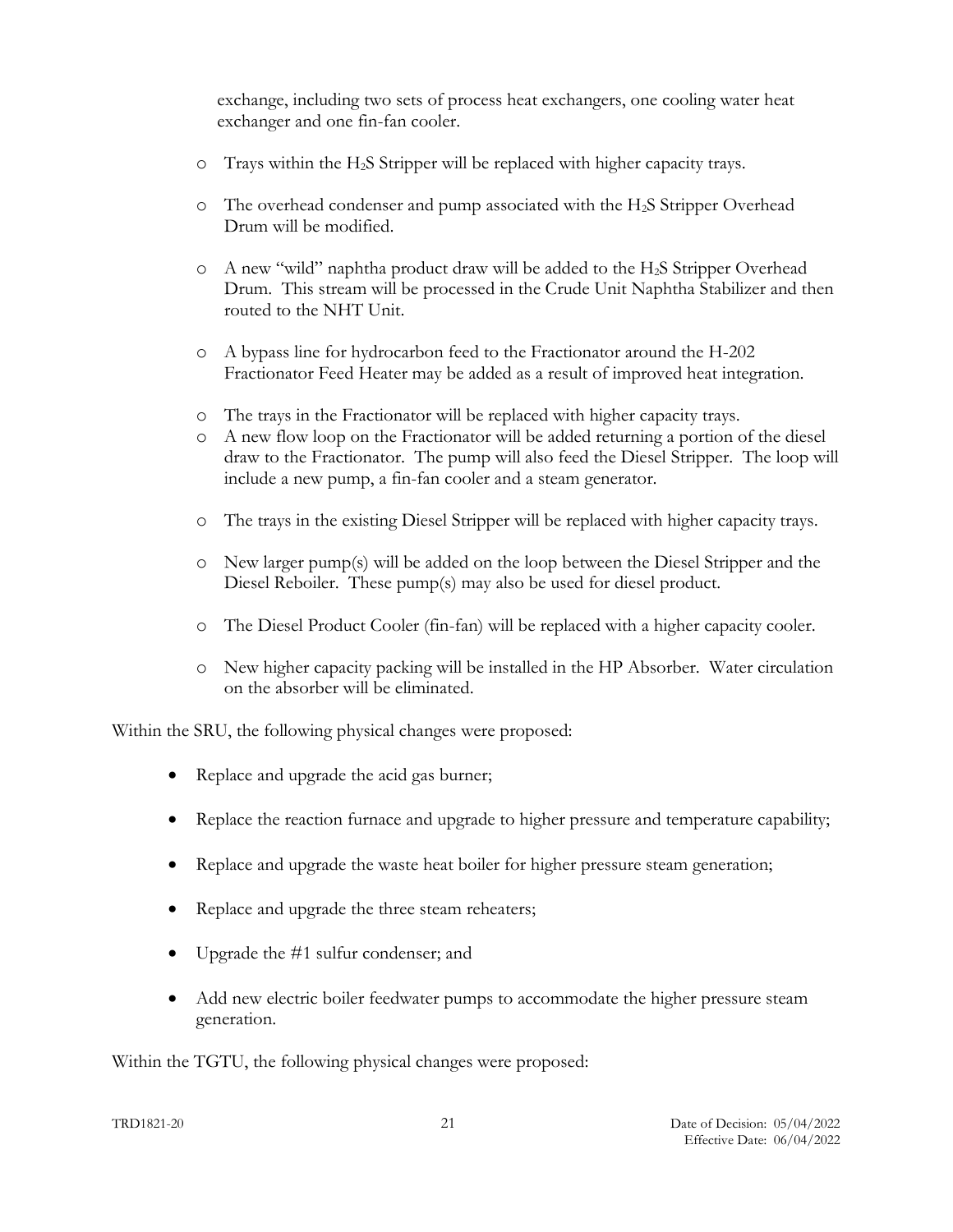- The trays in the quench tower and amine absorber will be replaced with higher vapor capacity trays;
- The cooling system will be improved through increased circulation and minor piping modifications to control the maximum temperature of the circulating amine; and
- The methyl diethanolamine amine (MDEA) used in the absorption section of the TGTU will be replaced with a proprietary high performance amine blend.

Within the 100 Unit Hydrogen Plant, the following changes were proposed:

- Addition of a new H-102 Reformer Heater to operate in parallel with the existing H-101 Reformer Heater;
- Modification of existing boiler feed water (BFW) pumps for increased capacity and a new larger condensate cooler;
- Addition of new pumps to circulate water through the steam generation coil on the new reformer heater;
- Modification of the existing steam drum internals to handle higher steam loads;
- Replace end of life trays within the deaerator tower with higher capacity trays;
- Replace the hot and cold condensate drums with upgraded internals and more corrosion resistant metallurgy;
- Replace absorbent and valves on the PSA skid; and
- Remove equipment related to the use of propane as the feed stream to the 100 Unit Hydrogen Plant.

# "ULSD Burner Fuel Project"

The application also included information related to an additional project that is proposed to be completed at the refinery concurrent with the project discussed above. The project involves adding the flexibility to recover additional Burner Fuel, rather than Diesel Fuel, within the existing ULSD unit. The feed rate to the ULSD Unit will not increase with this project.

In addition to the aforementioned projects, CHS requested the Department incorporate several administrative changes.

# **MAQP #1821-23** replaced MAQP #1821-22.

On January 10, 2011, the Department received a request to administratively amend MAQP #1821- 23. In review of the Department Decision for MAQP #1821-23 issued on December 30, 2010, CHS identified areas within the permit that required further clarification based on their comments submitted on the Preliminary Determination issued for MAQP #1821-23.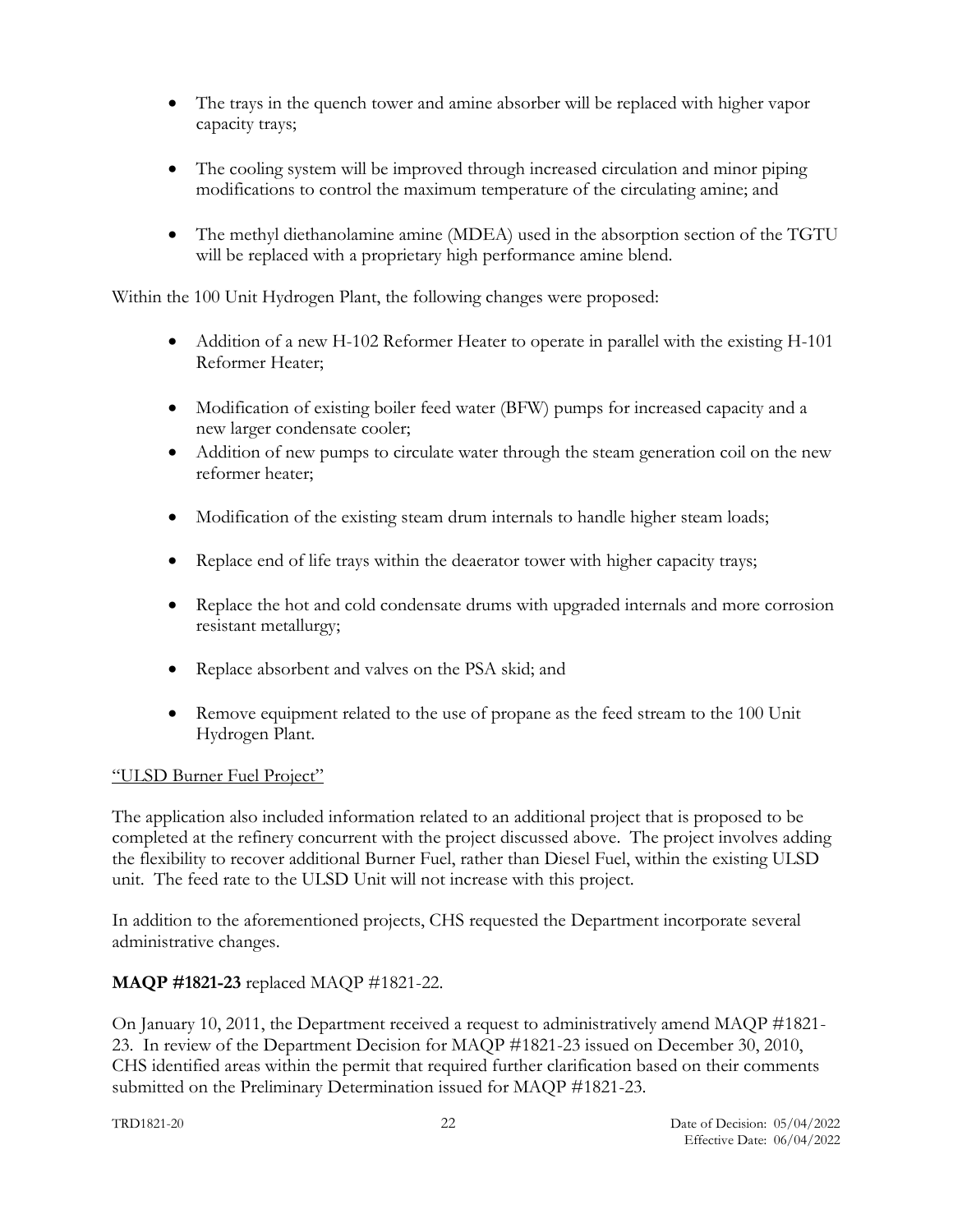## **MAQP #1821-24** replaced MAQP #1821-23.

On April 12, 2011, the Department received an application from CHS for a modification to MAQP #1821-24. The modification request details proposed changes to a *de minimis* request approved by the Department on December 10, 2010 as well as proposed construction of two product storage tanks.

On December 6, 2010, the Department received a *de minimis* notification from CHS proposing construction of a new 100,000 barrel (bbl) storage tank (Tank 133) for the purpose of storing asphalt. Emissions increases as a result of the proposed project were calculated to be less than the *de minimis* threshold of 5 tpy, with no emissions from each of the regulated pollutants exceeding 1.44 tpy. Although CHS justified the project from an economics standpoint for asphalt service only, CHS determined that during the times of year that asphalt storage is not necessary, it would be advantageous to have the extra tank capacity available to store other materials, such as gas oil and diesel. These materials may accumulate in anticipation of or as a result of a unit shutdown. Within the April 12, 2011 application, CHS proposes installation of additional pumps and piping to allow for gas oil and diesel to be stored as well as asphalt as previously approved for Tank 133.

A separate project detailed within the April 12, 2011 application includes construction of two new product storage tanks, collectively referred to as the Tanks 135 and 136 Project. The Tanks 135 and 136 Project would include construction of two new 120,000 bbl external floating roof (EFR) product storage tanks and associated pumps and piping to allow more flexible storage of various gasoline and/or diesel components and finished products produced at the refinery. Tank 135 would be installed in the East Tank Farm located on the east side of Highway 212. With the current refinery piping configuration, this tank would store only finished gasoline and diesel products. Tank 136 would be installed in the South Tank Farm located on the west side of Highway 212. With the current refinery piping configuration, this tank would be available to store both component and finished gasoline and diesel products. To avoid restriction of service of the tanks, project emissions increase calculations were based conservatively on storage of gasoline year-round as well as current maximum refinery production capability.

Within the April 12, 2011 application, CHS also provided supplemental information to the BACT analysis included in the original permitting application for the Coker Charge Heater (H-7501) originally permitted as a part of the Delayed Coker project (1821-13 with revisions 1821-14 through 1821-16). This supplemental information was submitted with the purpose of laying the foundation for a proposed additional short-term CO emissions limit.

# **MAQP #1821-25** replaced MAQP #1821-24.

On November 8, 2011, the Department received an application from CHS for a modification to MAQP #1821-25. The application included three separate projects, grouped together into one action for administrative convenience. CHS proposed the following projects within this application:

- 1. #1 Crude Unit Revamp Project
- 2. Wastewater Facilities Project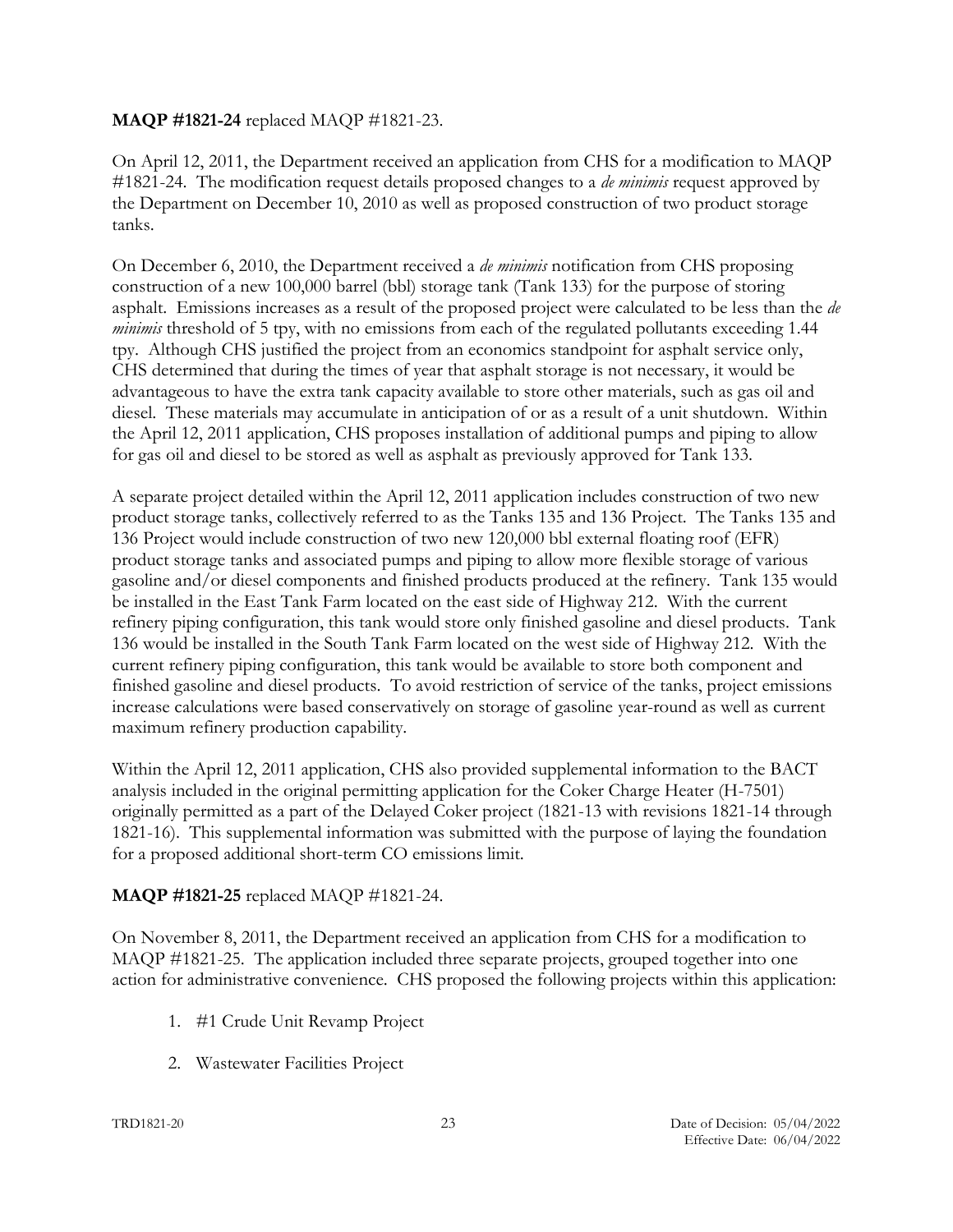3. Product Blending Project

The application also included the following:

- 1. Review of the regulatory applicability to existing Sour Water Storage Tanks 128 and 129.
- 2. Updates to the Mild Hydrocracker Project, which was permitted as part of MAQP #1821-23 and MAQP #1821-24.
- 3. Review of the regulatory applicability to the Product Storage Projects, which was permitted as part of MAQP #1821-25.

### #1 Crude Unit Revamp Project

The #1 Crude Unit Revamp Project was proposed with the intention of improving the overall efficiency of the refinery by maximizing diesel and gas oil recovery in the atmospheric and vacuum processes at the #1 Crude Unit. The project would aid in accounting for changes in crude quality that have been evident historically and are expected in the future. Modifications in the vacuum process are expected to result in an improved separation of the diesel and gas oil components such that diesel will not be carried with the gasoil to units downstream of the Crude Unit. Modifications in the vacuum process will result in the recovery of additional gas oil from the asphalt and improved quality of feed to the downstream Delayed Coker Unit.

The #1 Crude Unit Revamp Project includes the following key components:

- Improvements to the preheat exchanger trains to ensure additional heat can be added to the crude oil upstream of the atmospheric column.
- Modifications to the atmospheric column from the diesel draw downward and to the associated condensing systems.
- Existing dry vacuum process will be changed to a wet vacuum system through the addition of steam.
- Redesign and replacement of the existing vacuum column.
- Installation of new equipment to recover a diesel stream from the new vacuum column.
- Addition, replacement and/or redesign of overhead and product cooling systems.

#### Wastewater Facilities Project

The proposed Wastewater Facilities Project is slated to improve the overall performance of the refinery wastewater handling and treatment facilities and to address anticipated future wastewater discharge quality requirements. The project is comprised of the following components: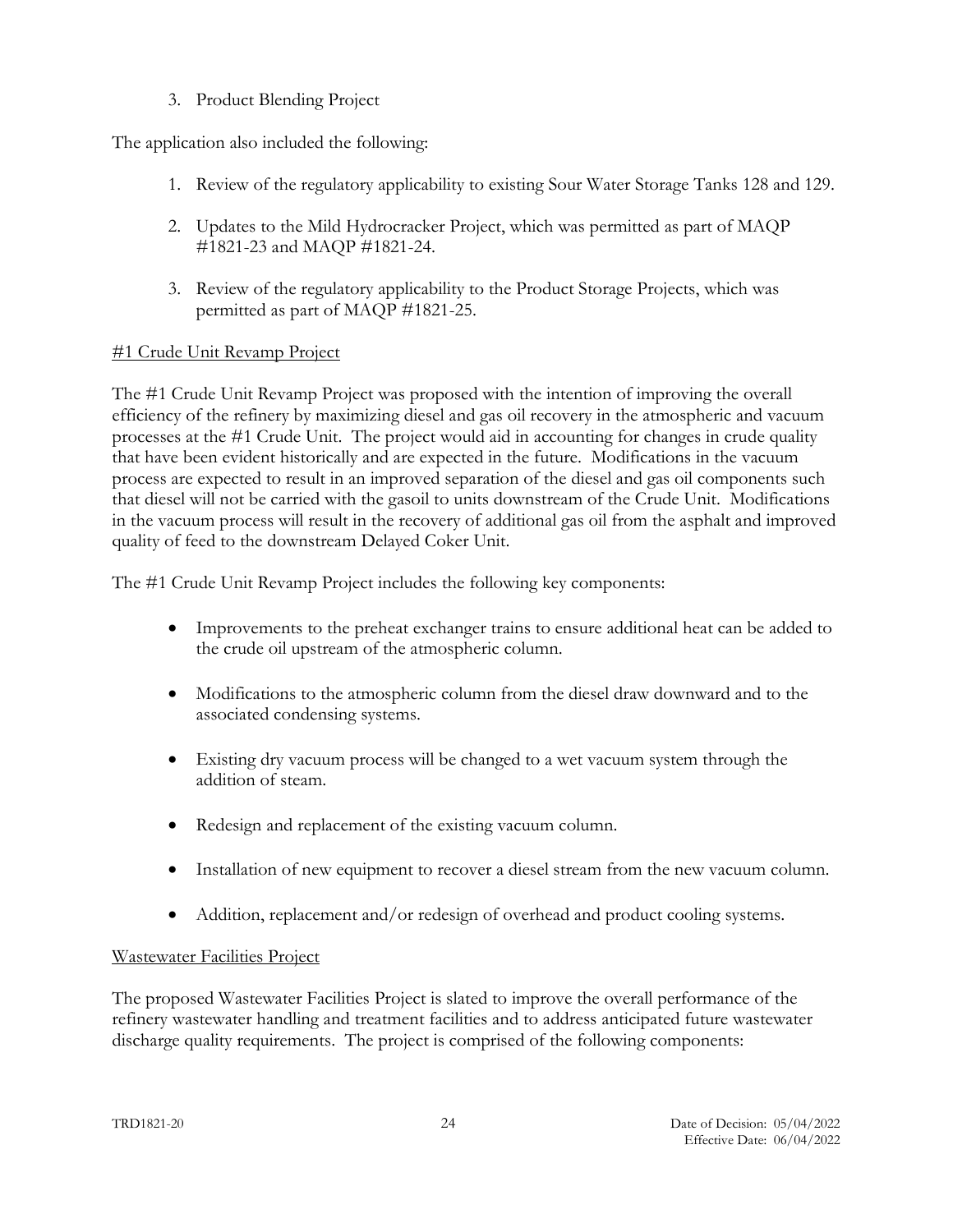- Installation of new Three Phase Separator(s) to remove solids and free oil from wastewater generated at the crude unit desalters.
- Installation of new American Petroleum Institute (API) Separator(s) and Corrugated Plate Interceptor (CPI) Separator(s) to treat process wastewater generated at the older process units. The existing API Separator will be removed from service. As a note, emissions from the separators will be controlled with carbon canisters.
- Replacement of the existing activated sludge unit (ASU) (T-30). Replacement will be of the same size and will incorporate several design changes to improve the biological treatment efficiency.
- Installation of a second ASU and clarifier to be operated in parallel with the existing ASU and clarifier and will provide maintenance backup to the system.
- Installation of two new Sludge Handling Tanks to receive waste activated sludge from the clarifiers. The removed sludge will be dewatered and dried for offsite disposal.
- Installation of two new DAF Units to treat process wastewater from all of the process units. Emissions from the DAF Units will be controlled with carbon canisters. The existing DAF will be removed from service.

### Product Blending Project

The objective of the Product Blending Project is to increase the volume of finished diesel and burner fuel available for sale. The project is comprised of the addition of new piping components; however, the changes will not result in a change to the operation of any process units at the refinery.

#### Additional Permit Changes

CHS conducted a review of regulatory applicability pertaining to sour water storage tanks 128 and 129, which were permitted as a result of CHS's permit application submitted on October 18, 2005, for the delayed coker project. Based on the review, CHS determined Tanks 128 and 129 to not be subject to 40 CFR 60 (NSPS) and also determined Tanks 128 and 129 to be labeled as Group 2 storage vessels as described within 40 CFR 63, Subpart CC. Therefore, CHS requested the permit, specifically the Title V Operating Permit, be updated to reflect these new determinations of regulatory applicability.

As part of MAQP #1821-23, CHS proposed to convert the existing Hydrodesulfurization (HDS) Unit into a Mild Hydrocracker. Since issuance of this permit, various portions of this project scope were modified, with only one change resulting in a change in the original project emissions calculations. Potential emissions increased slightly; however, continued to remain below significance levels with respect to Prevention of Significant Deterioration (PSD) review. A summary of the updated emissions inventory was included in the permit analysis for this permit action.

TRD1821-20 25 Date of Decision: 05/04/2022 CHS additionally conducted a review of regulatory applicability pertaining to Tanks 133, 135, and 136. As part of the original permitting action (MAQP #1821-25) associated with these product storage tanks, CHS identified the applicability of NSPS Subpart GGGa to the piping components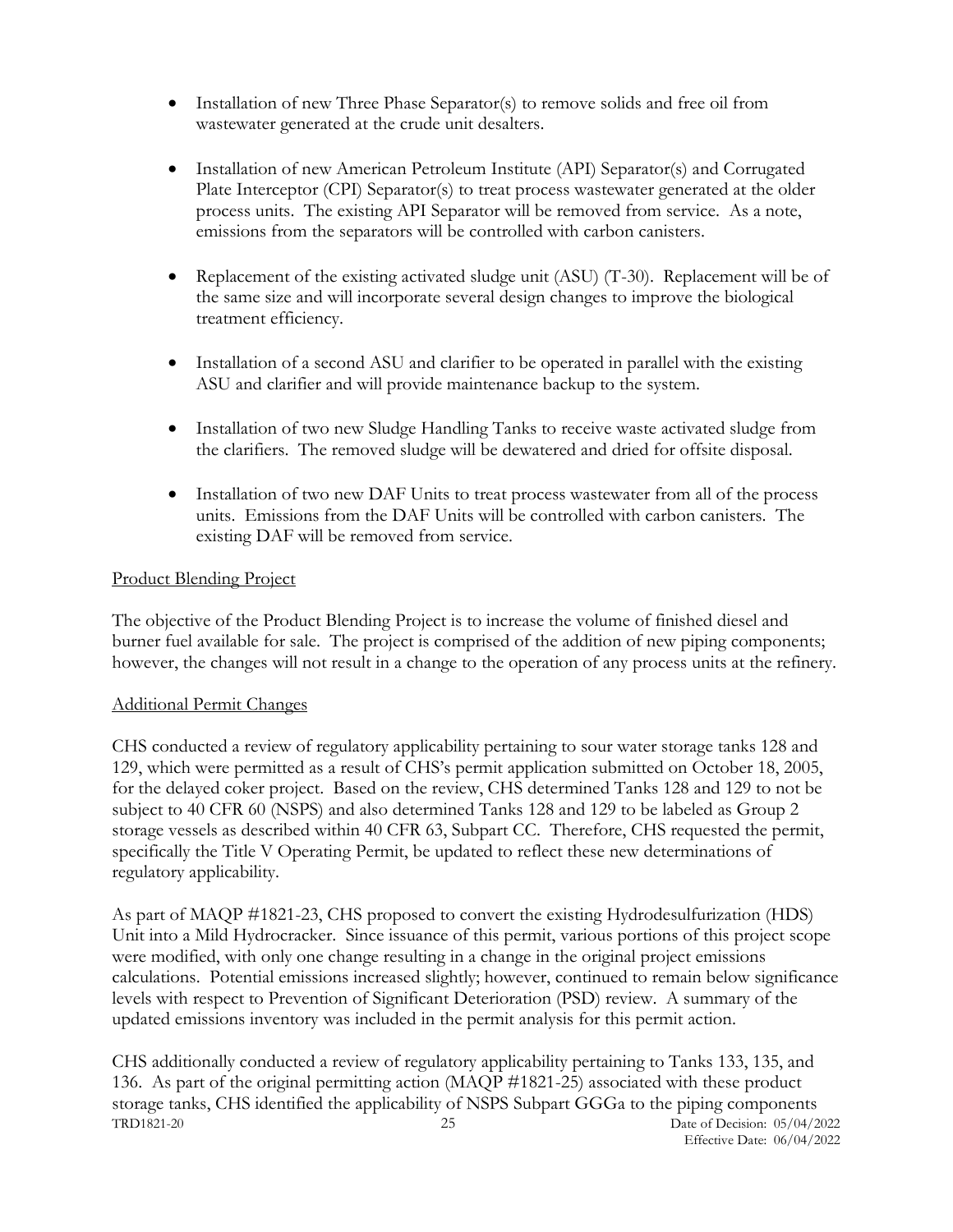associated with the three new storage tanks. This applicability has been reevaluated. NSPS Subpart GGGa applies to affected facilities at petroleum refineries that are constructed, reconstructed or modified after November 7, 2006. Specifically, as stated within NSPS Subpart GGGa, the group of all the equipment (defined in §60.591a) within a process unit is an affected facility. The definition of "process unit," as defined in  $60.590a(e)$  is as follows:

"*Process unit* means components assembled to produce intermediate or final products from petroleum, unfinished petroleum derivatives, or other intermediates; a process unit can operate independently if supplied with sufficient feed or raw materials and sufficient storage facilities for the product."

The applicability of NSPS Subpart GGGa has been determined to stop at the boundary of a process area and does not include piping components between the process area and storage tanks, therefore, eliminating the components associated with Tanks 133, 135, and 136 from being applicable to NSPS Subpart GGGa. Although this equipment is not specifically applicable under NSPS Subpart GGGa, the VOC BACT (Refinery Equipment) determination from MAQP #1821-25 stated that "an effective monitoring and maintenance program or Leak Detection and Repair (LDAR) program (as described under NSPS Subpart VVa) meeting the requirements of NSPS Subpart GGGa constitutes VOC BACT for equipment leaks from new components." The Department modified the requirements for institution of a monitoring and maintenance program to more accurately reflect the VOC BACT (Refinery Equipment) determination; thus removing the NSPS Subpart GGGa reference and including the pertinent language within the condition itself. The conditions are now reflective of only the BACT determination.

CHS also requested several various administrative changes and clarification additions.

# **MAQP #1821-26** replaced MAQP #1821-25.

On June 4, 2012, CHS Inc. submitted a permit application to the Department to modify MAQP  $#$ 1821-26 and Title V Operating Permit (OP) #OP1821-10. The application was submitted to modify two previously permitted refinery projects, and to construct a new gasoline and diesel truck loading facility as summarized below:

Mild Hydrocracker (MHC) Project Update. This permit action incorporated the final design and location of the Fluid Catalytic Cracking (FCC) Charge Heater being replaced as part of the MHC Project. The FCC Charge Heater was originally approved at 60 million british thermal units per hour (MMBtu/hr) as part of the MHC project (MAQP #1821-23). This permit application modified the size of the heater from 60 to 66 MMBtu/hr. In addition, the permit application reclassified the FCCU Reactor/Regenerator as a "modified" emitting unit rather than an "affected unit," and CHS requested to replace the existing Riser with a new Riser (and Riser design) as the current Riser was nearing the end of its mechanical life.

Benzene Reduction Unit (BRU) Project Update. This project involved a modification of the H-1001 Reformer Heater to achieve the design hydrogen production rate within the 1000 Unit Hydrogen Plant. Expansion of the 1000 Unit Hydrogen Plant was included in the MAQP #1821-18. However, the 1000 Unit Hydrogen Plant expansion changed the characteristics of the PSA tailgas (e.g. the heat content (Btu per standard cubic feet (Btu/scf) declined and the volume produced increased (standard cubic feet per minute (scfm)). According to CHS, the total heat input associated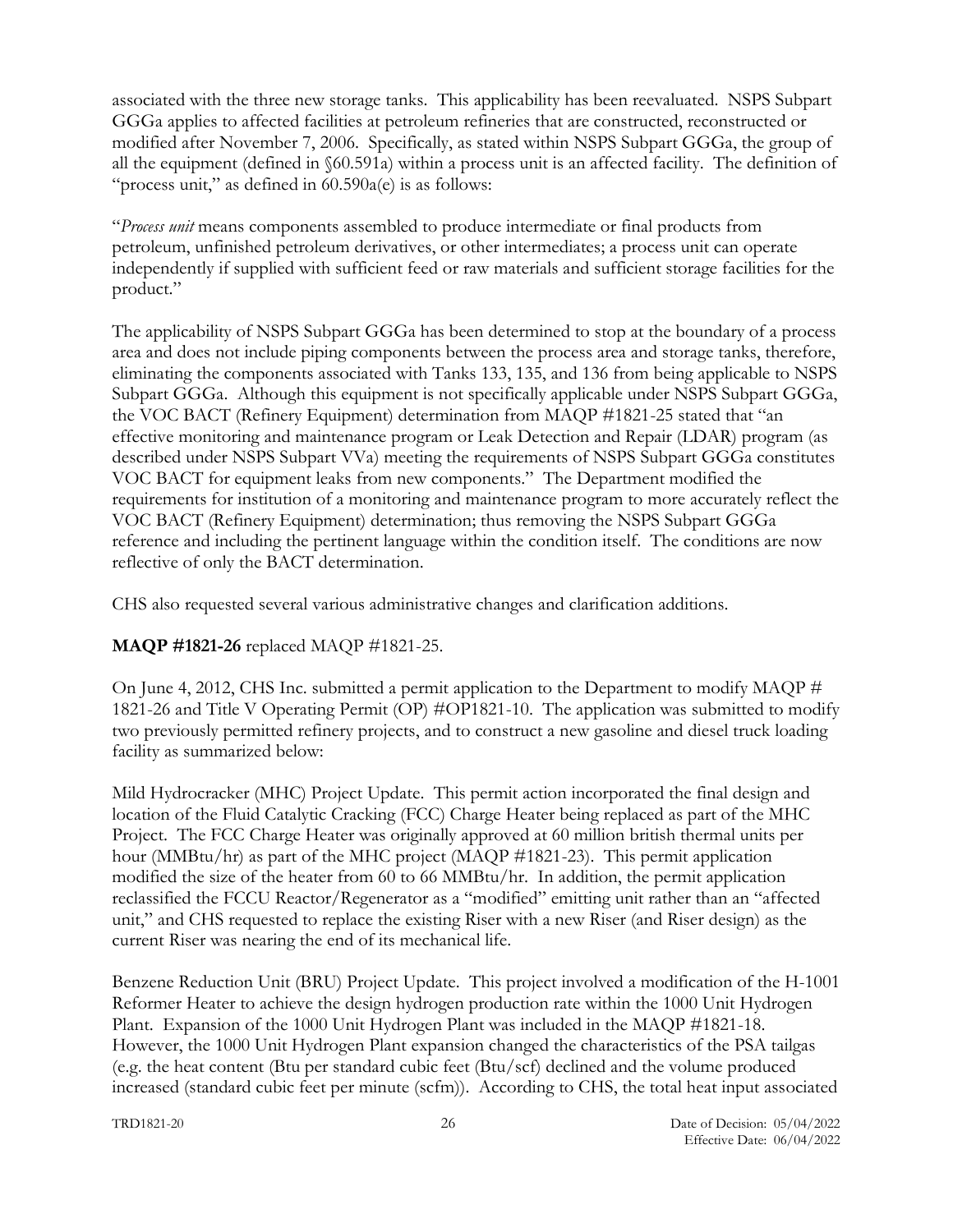with the PSA tailgas remained nearly the same. As a result, the existing PSA tailgas burners on the H-1001 Reformer Heater could not handle the increased volume of PSA tailgas without excessive pressure drop and the 1000 Unit Hydrogen Plant production rate became limited by the volume of PSA tailgas that could be combusted. The permit modification replaced the PSA tailgas burner tips with tips that have larger ports such that all of the PSA tailgas generated could be combusted in H-1001. CHS proposed replacement of the supplemental fuel (e.g. natural gas, refinery fuel gas) burners in H-1001 to achieve improved NOx emission performance. The previous heater was physically capable of combusting refinery fuel gas but could not meet the existing oxides of nitrogen (NOx) permit limits while doing so. Additionally, the modified heater will have a higher maximum design firing rate (191.8 MMBtu-HHV/hr post project versus 177.7 MMBtu-HHV/hr) and a slight increase in the actual firing rate.

Gasoline and Distillate Truck Loading Facilities Project. This permit application also proposed the construction of new gasoline and distillate truck loading facilities, including new storage tanks, loading rack and VCU. The goal of the project was to improve safety and reduce truck congestion by relocating the gasoline and distillate truck loading operation to the east side of Highway 212. As proposed by CHS, the existing truck loading rack and associated equipment will be permanently removed from service within 180 days of startup of the new loading facility. The permit modification also added a new propane storage and loading facility.

In addition to those items mentioned above, this permit action included miscellaneous updates and amendments. CHS requested to discontinue use of the sulfur dioxide  $(SO<sub>2</sub>)$  Continuous Emissions Monitoring System (CEMs) on the H-1001 stack because H-1001 was subject to 40 Code of Federal Regulations (CFR) 60, Subpart Ja which included exemptions from hydrogen sulfide/sulfur dioxide (H2S/SO2) monitoring requirements for fuel gas streams that are inherently low in sulfur content. The primary fuel to H-1001, PSA tailgas is inherently low in sulfur content. CHS already monitors the H2S content of the refinery fuel gas (RFG) to be combusted in H-1001 as supplemental fuel, which would meet the monitoring requirements of Subpart Ja.

CHS requested that the Department remove condition IV.E.4 which requires the use of statistically significant F-factor values in determining compliance with NOx and carbon monoxide (CO) limits for the H-102 Reformer Heater. Rather, CHS proposed that results of the required performance testing be used to calculate an appropriate emission factor to demonstrate ongoing compliance with NOx and CO limits.

CHS also requested several various administrative changes and clarification additions.

#### **MAQP #1821-27** replaced MAQP #1821-26.

On November 14, 2012, CHS Inc. submitted a request to the Department to amend several items in the MAQP. CHS requested that the Department remove existing gasoline and distillate loading rack and associated VCU from the new VOC limit in Sections VI and XVI of the MAQP. CHS provided clarification that they intend to permanently shut down the existing propane loading rack but not the existing propane storage facilities as was previously stated in the CHS permit application. In MAQP #1821-27, CHS proposed replacement of the burners in the H-1001 Reformer Heater. However, the firing rate and associated limits only apply once the heater has restarted after the retrofit. The Department clarified this by adding the limitations previously listed in MAQP #1821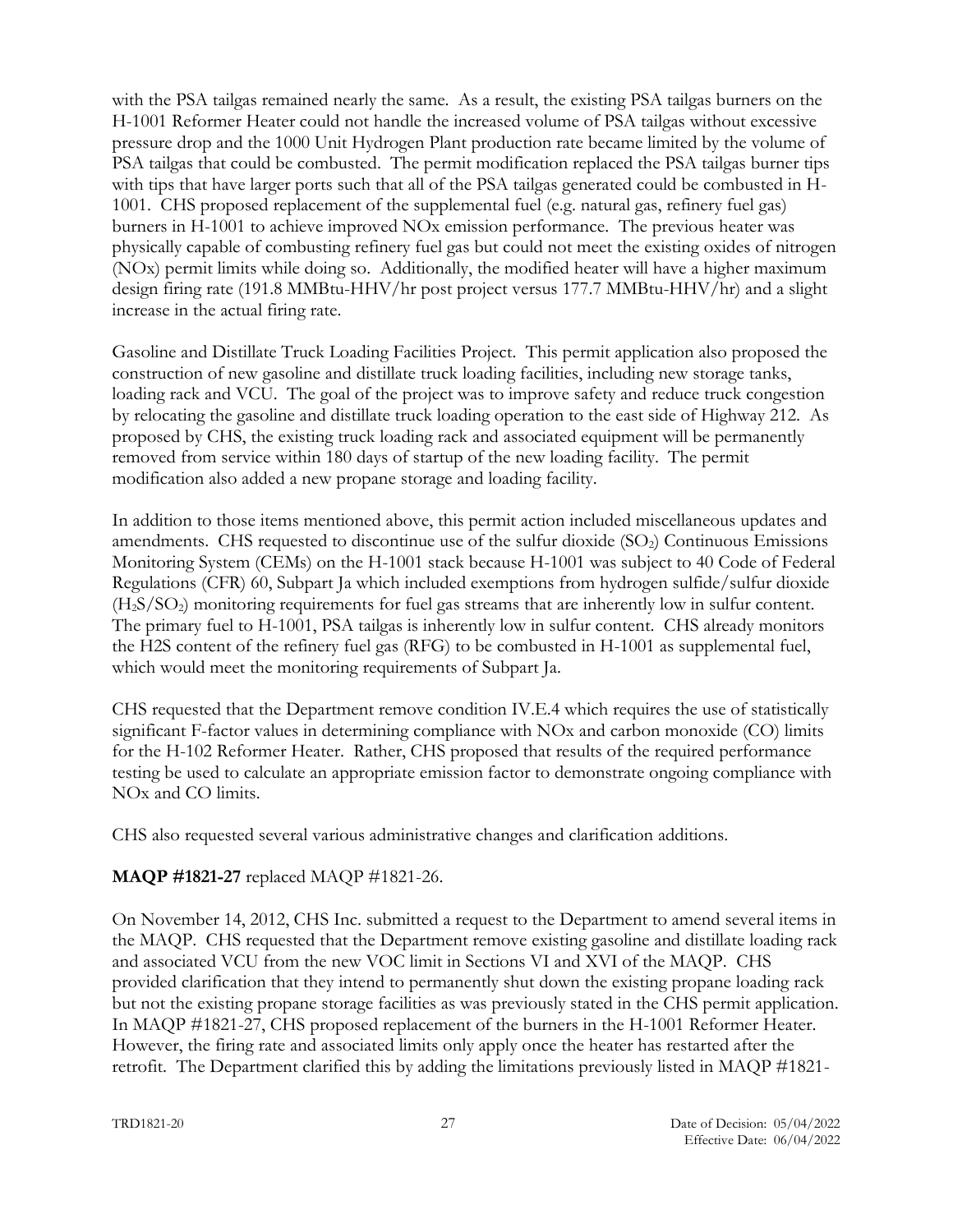26 back into the permit. In addition to those changes mentioned above, CHS requested several various administrative changes and clarifications.

# **MAQP #1821-28** replaced MAQP #1821-27.

On January 22, 2013, CHS Inc. submitted an application for a modification to MAQP #1821-28. As a result of the Mild Hydrocracker Project, the quantity of gasoil converted to diesel will generally increase and the quantity converted to gasoline will generally decrease. This will result in a lower rate of gasoline production at the FCCU and the downstream Alkylation Unit. According to CHS, these refinery gasoline component streams have relatively high octane ratings and are typically blended with gasoline component steams that have lower octane ratings to meet product octane specifications. CHS has determined that there may be times following the Mild Hydrocracker Project's startup that the refinery will not be able to produce enough of the higher octane gasoline components necessary to meet the minimum octane product specifications. As a result, CHS proposed to complete the Gasoline Component Unloading Project as included within the January 22, 2013 application. CHS also indicated that the impact from the MHC Project is not the only justification for completing the Gasoline Component Unloading Project. CHS anticipates that there may be other market-driven factors that will require CHS to increase or decrease the octane rating of its gasoline product in the future.

The January 22, 2013 application contained information necessary to incorporate permit changes associated with CHS's proposal to install the facilities necessary to unload various gasoline components from railcars to existing storage tanks such that these components can be blended into refinery products. The Gasoline Component Unloading project is considered an aggregate part of the previously approved Mild Hydrocracker Project and therefore, was evaluated as such for purposes of determining its regulatory applicability with respect to PSD applicability.

In addition to the proposed Gasoline Component Unloading project, CHS also requested the following changes to BACT permit conditions and monitoring requirements associated with the H-1001 Reformer Heater, FCC Charge Heater, and Gasoline and Distillate Truck Loading Rack VCU.

• For H-1001 and the FCC Charge Heater, CHS requested that permit conditions expressed in terms of MMBtu be removed from the permit and that permit limits in terms of mass (i.e. lb/hr and tons per rolling 12-calendar month total) be maintained.

CHS offered the following explanation for removal of these permit conditions:

The H-1001 Reformer Heater utilizes two fuel sources. The PSA tailgas fuel stream is generated within the 1000 Unit Hydrogen Plant and supplies the majority of the fuel required by the heater during normal operation. The supplemental fuel source is either refinery fuel gas (RFG) or natural gas. The RFG has a relatively consistent BTU content and is monitored through existing systems including an online process GC (i.e. not a CEM) and lab analysis of grab samples such that the composition and subsequently the BTU content of the RFG is characterized on a regular basis. In contrast, the PSA tailgas fuel stream has a BTU content that can vary significantly over the course of a day or week. Additionally, it does not have an online GC or a reliable grab sampling system such that its BTU content can be characterized in a frequent or accurate enough manner to be useful in assuring compliance with limits based on short term measurements of the fuel BTU content. CHS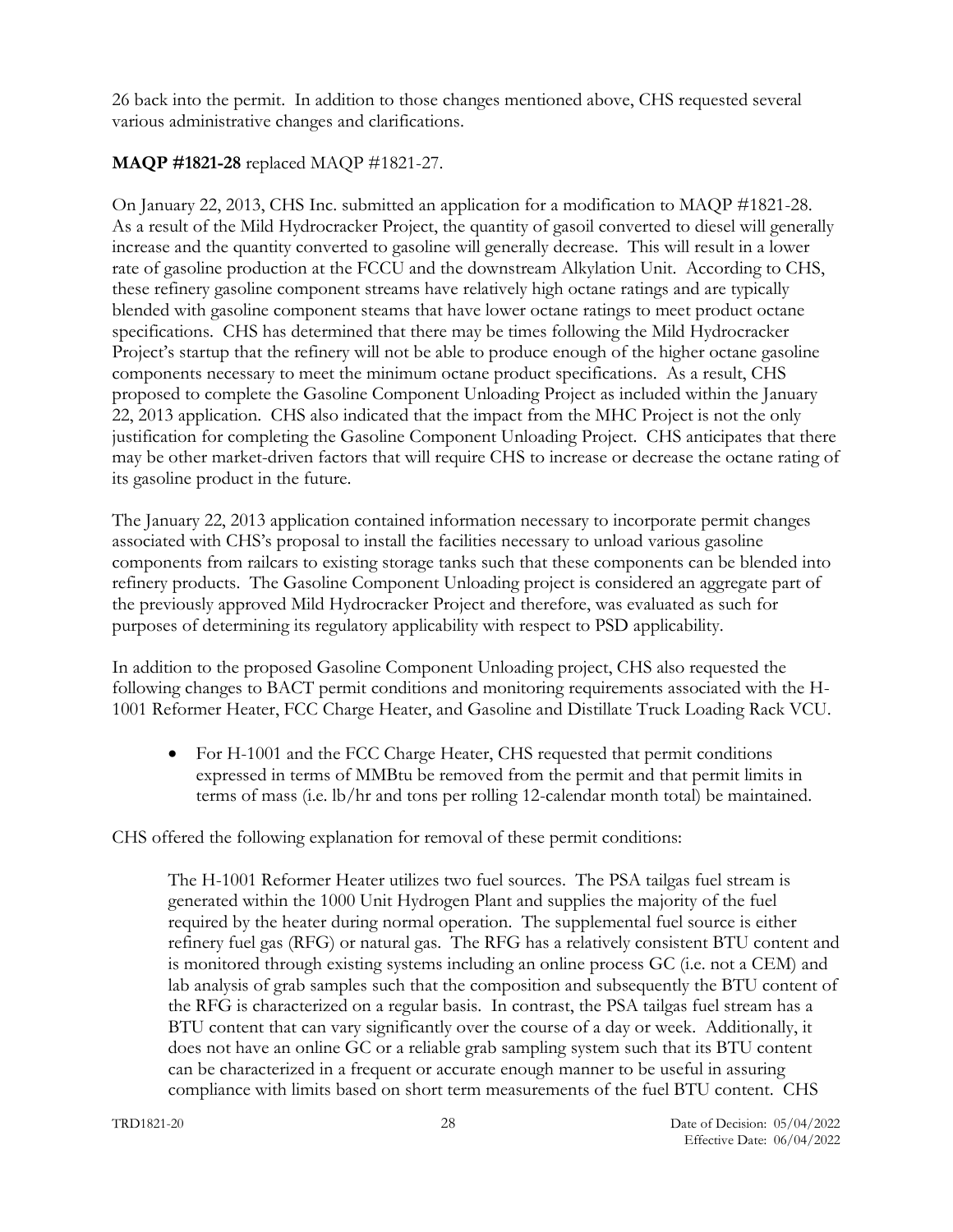estimates that due to the sampling issues only 20% of the samples collected of the 1000 Unit PSA tailgas are valid samples. In consideration of this issue, CHS proposed in the comments to the Preliminary Determination for MAQP #1821-27 that a stack flue gas flow rate monitor be installed for use along with the existing NOx and CO CEM to demonstrate compliance with mass emission limits in place of the proposed limits expressed in terms of MMBtu. CHS believes this approach is appropriate for the following reasons:

- o The proposed mass emission limits were derived by simply multiplying the MMBtubased limits together;
- o The mass limits better accomplish the goal of restricting the short and long term emissions from the H-1001 Reformer Heater through the use of continuous concentration and flow monitors rather than determining an average of a number of grab samples; and
- o The mass limits are expressed in terms the CHS Operations staff has the ability to monitor in order to ensure continuous and ongoing compliance.

As requested, the Department removed the permit conditions expressed in terms of MMBtu for the H-1001 Reformer Heater and the FCC Charge Heater.

• As included within the application for MAQP #1821-27, CHS proposed to install a new gasoline and distillate truck loading facility, which included an associated VCU as the control device for vapors displaced from the truck during the loading process. CHS identified BACT for the loading rack as a VCU that controls VOC emissions to a maximum of 10 mg/l of gasoline product loaded. The new loading rack is subject to 40 CFR 63, Subpart CC (NESHAP for Petroleum Refineries) requirements, which requires the loading rack to the meet the requirements of 40 CFR 63 Subpart R. CHS requested that the BACT permit monitoring requirement be updated to more closely reflect the Subpart R requirement. The Department modified the condition as requested.

#### **MAQP #1821-29** replaced MAQP #1821-28.

On April 15, 2013, CHS Inc. submitted an application for a modification to MAQP #1821-29. The application was submitted concurrently with CHS's request for renewal of Operating Permit OP1821-10 and included the following:

- 40 CFR 60, Subpart I applicability updates: Conditions indicating NSPS Subpart I applicability to all CHS Refinery's fuel gas combustion devices were updated to reflect NSPS Subpart Ja requirements, where necessary.
- Clarification of 40 CFR 60, Subpart Ja applicability: Specific to Boiler #12, CHS requested that the MAQP be clarified to reflect that Boiler #12 meets the NSPS Subpart Ja definition of a "fuel gas combustion device" requiring compliance with the  $SO<sub>2</sub>$ emission limit or the H2S in fuel gas limit.
- Railcar Light Product Loading Rack NESHAP applicability: Based on the facility's SIC code, 40 CFR 63, Subpart CC applies to the light product loading racks and 40 CFR 63,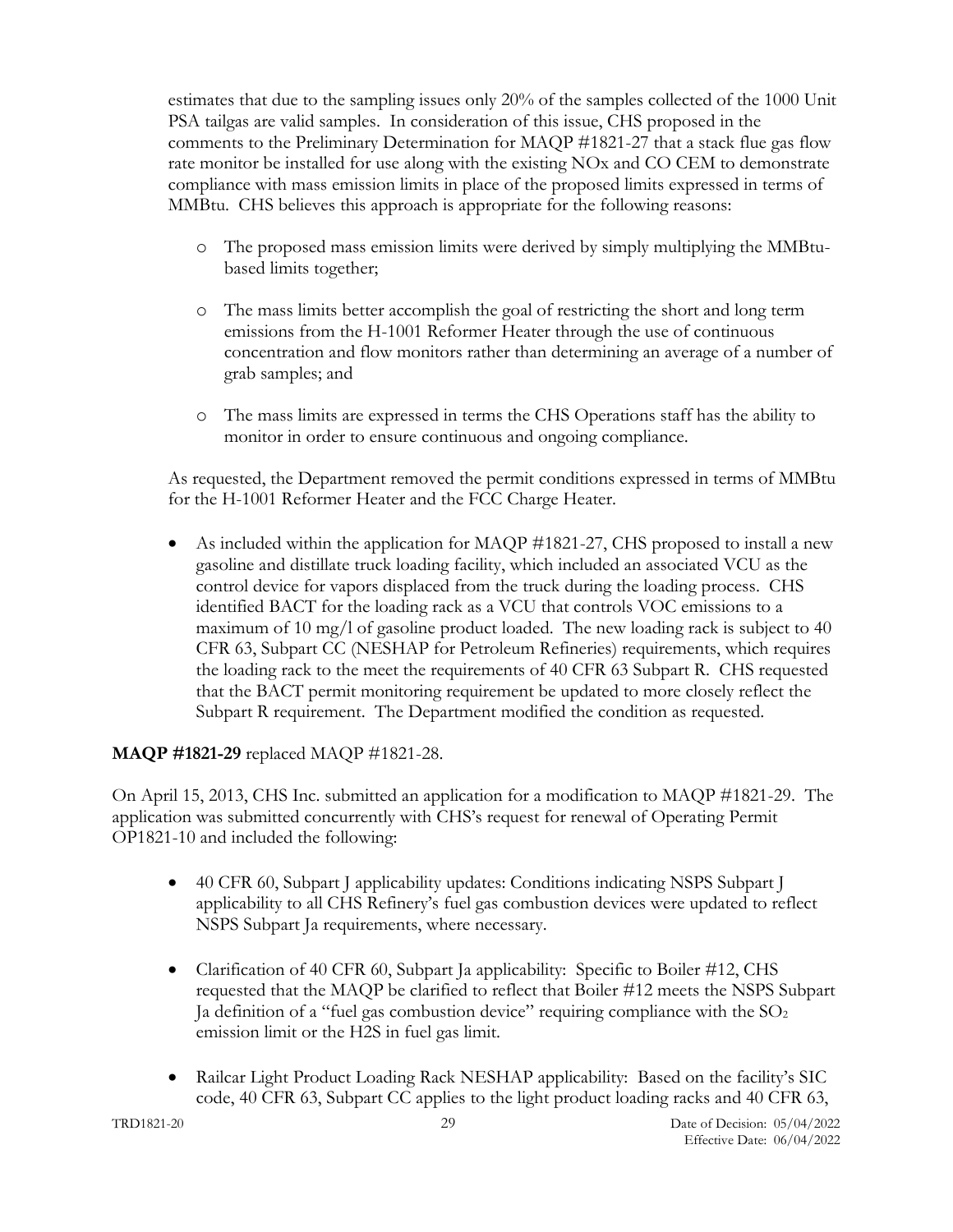Subpart R does not apply. CHS requested clarification of this applicability within the MAQP.

- 40 CFR 60, Subpart GGGa applicability updates: The MAQP identified applicability of NSPS Subpart GGGa to refinery fuel gas supply lines to Boiler #12. However, because Boiler #12 commenced construction after November 7, 2006, it is subject to NSPS Subpart GGGa.
- 40 CFR 60, Subpart VV/VVa applicability updates: NSPS Subpart VV or VVa apply to affected facilities in the Synthetic Organic Chemical Manufacturing Industry (SOCMI). The CHS refinery is not classified as a SOCMI industry. The LDAR rules that apply to the CHS refinery include NSPS Subparts GGG and GGGa and MACT Subpart CC. Each of these rules reference specific conditions in NSPS Subpart VV and VVa, CHS proposed reference only GGG or GGGa.
- Consent Decree reference updates: Several conditions in the MAQP still contained references to the consent decree where obligations have been met. CHS requested to have these references removed.[PM1]
- References to Billings/Laurel  $SO_2$  Emissions Control Plan, as approved into the SIP: CHS requested corrections be made to the MAQP where the  $SO<sub>2</sub>$  SIP was referenced incorrectly.
- "Plant-Wide" Emissions Limits: Since issuance of MAQP #1821-05, inadvertently, changes have been made to the original list of emitting units to be included in these emission caps for each pollutant. Additionally, as a result of the addition and removal of various emitting units since the creation of these emission caps, the term "plant-wide" is no longer appropriate. CHS requested the list be corrected and the term "plant-wide" removed from the permit.
- Administrative Amendments: CHS requested various administrative changes be incorporated into the MAQP.

# **MAQP #1821-30** replaced #MAQP 1821-29.

On August 13, 2013, the Department of Environmental Quality's Air Resources Management Bureau received from CHS an application for modification of the MAQP and the associated Title V permit to modify limits for the H-901 and H-902 process heaters.

The H-901 heater is fired on refinery fuel gas, and its function is to heat the feed into the hydrogenation reactor, which serves to remove sulfur from the process stream. The sulfur reducing process occurs through what is called the Ultra Low Sulfur Diesel (ULSD) reactors. Heat is required by the H-901 process heater to assure the Ultra Low Sulfur Diesel reaction occurs with the appropriate sulfur removal efficiency required to make low sulfur fuels specifications.

The H-902 heater is also fired on refinery fuel gas, and this heater heats the sulfur- reduced process stream for fractionation and stripping back into naphtha, #1, and #2 diesel. An increased amount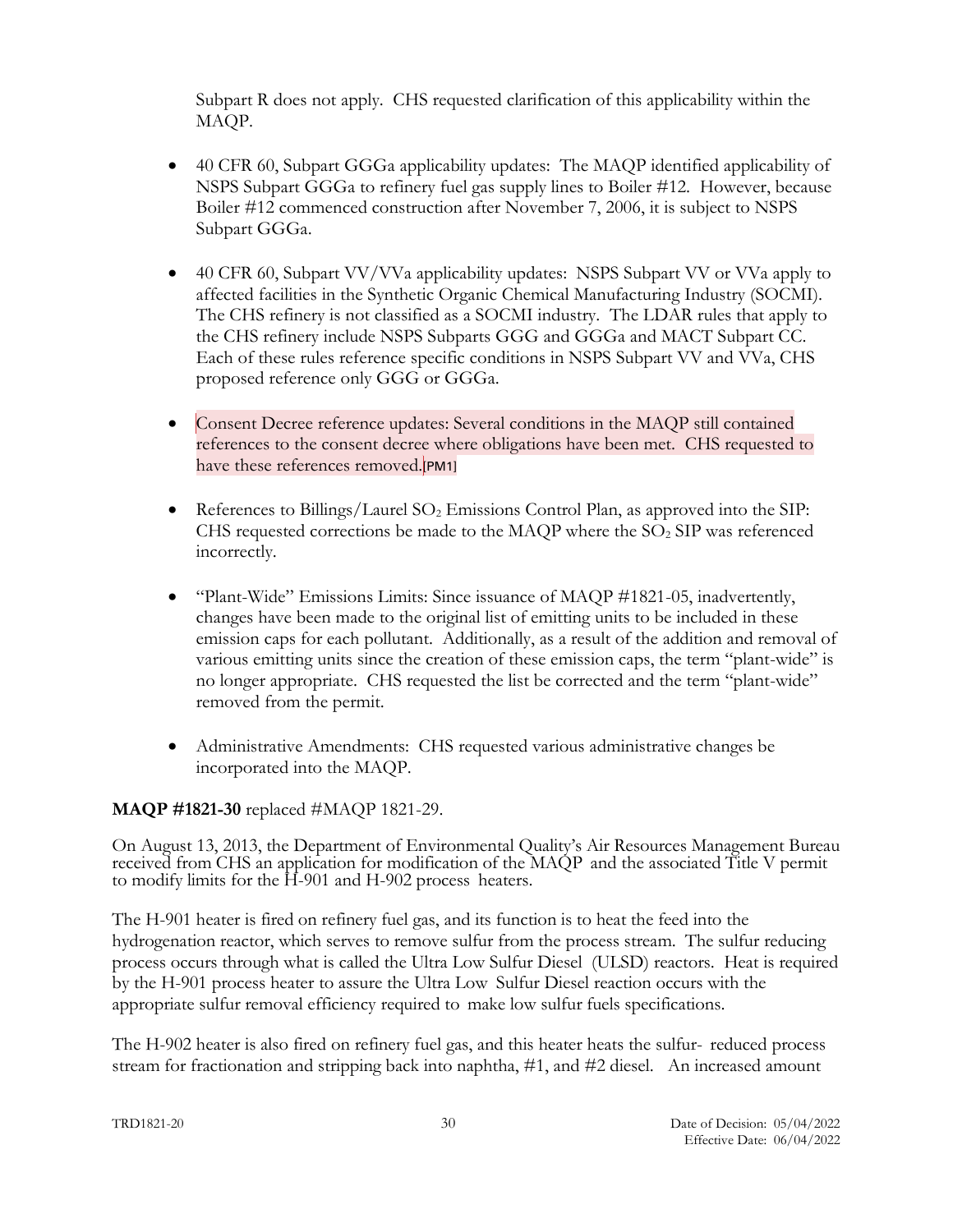of heat from the H-902 heater provides for increased recovery of #1 diesel by allowing for increased stripping rates.

Due to changes in the quality of crude oil and the ULSD feed, which affects the sulfur removal process, increased market demand for #1 diesel, and other changes which have affected the refinery fuel gas system characteristics; CHS proposed to increase emissions limits on the H-901 and H-902 heaters. The H-901 and H-902 mass rate-based emission limits were originally determined in MAQP #1821-09. These limits were based on the heat input rate of the heaters, and the emissions rate guarantee of the ultra low oxides of nitrogen (NO<sub>x</sub>) burner design selected as BACT. The design of the burners was based on a  $NO<sub>x</sub>$  pound per million British Thermal Units (lb/MMBtu) guarantee. In the MAQP #1821-09 application, the maximum rated heat input capacity of the heaters were presented based on the maximum expected process heat input requirements of the heaters at that time. Limitations in the form of tons per rolling twelve (12) month period and pound per hour were accepted by CHS based on the expected needs of the burners.

CHS proposed to increase the heat input component of the emission limit calculation, maintaining the Ultra-Low  $NO<sub>x</sub>$  Burner performance on a lb/MMBtu basis, and allowing for a higher firing rate in each heater. The proposed increased  $NO<sub>x</sub>$ , carbon monoxide (CO), and volatile organic compounds (VOC) emission limits are based on an increase in maximum heat rate input from 27.46 million British thermal units per hour (MMBtu/hr) to 32.60 MMBtu/hr on the H-901 heater, and from 55.26 to 65.10 MMBtu/hr on the H-902 heater, on a higher heating value basis. CHS did not request to increase allowable oxides of sulfur limits.

CHS also proposed to monitor emissions rates from the H-901 and H-902 heaters through use of Continuous Emissions Monitoring Systems (CEMS). This method supports increased compliance monitoring abilities for CHS, allowing for quicker compliance status determinations. At the request of CHS, the Department incorporated this compliance demonstration method.

Because this action relaxed previously assigned permit limits at a major source, CHS presented a Prevention of Significant Deterioration (PSD) look-back to fulfill the requirements of ARM 17.8.827. This rule requires that if a permit limit is relaxed, it must be demonstrated that PSD was not circumvented during previous permit actions that relied on the more stringent permit limit. Because the heaters' capacities are larger than originally presented in 2003, CHS provided demonstration that if the associated increased capacity had been recognized in the 2003 application, and also in association with other associated projects applied for after 2003, it would not have made the ULSD project or the other associated projects subject to PSD. This analysis is included within the application on file with the Department.

#### **MAQP #1821-31** replaced MAQP #1821-30

On October 21, 2013, CHS Inc. submitted concurrent applications for a modification to MAQP #1821-31 and OP1821-12. When the modification was received, permit actions were also under way for updates OP1821-13 and OP1821-14. According to Department policy, permit actions are assigned numbers according to the order in which they are received, regardless of when they are issued. Therefore, OP1821-15, may be issued before either of the actions under OP1821-13 and OP1821-14.

TRD1821-20 31 Date of Decision: 05/04/2022 Under the request, CHS proposed to add a new 100,000 barrel (approximately 4,040,000 gallons) intermediate storage tank. The proposed tank was identified as Tank 146 and would be a vertical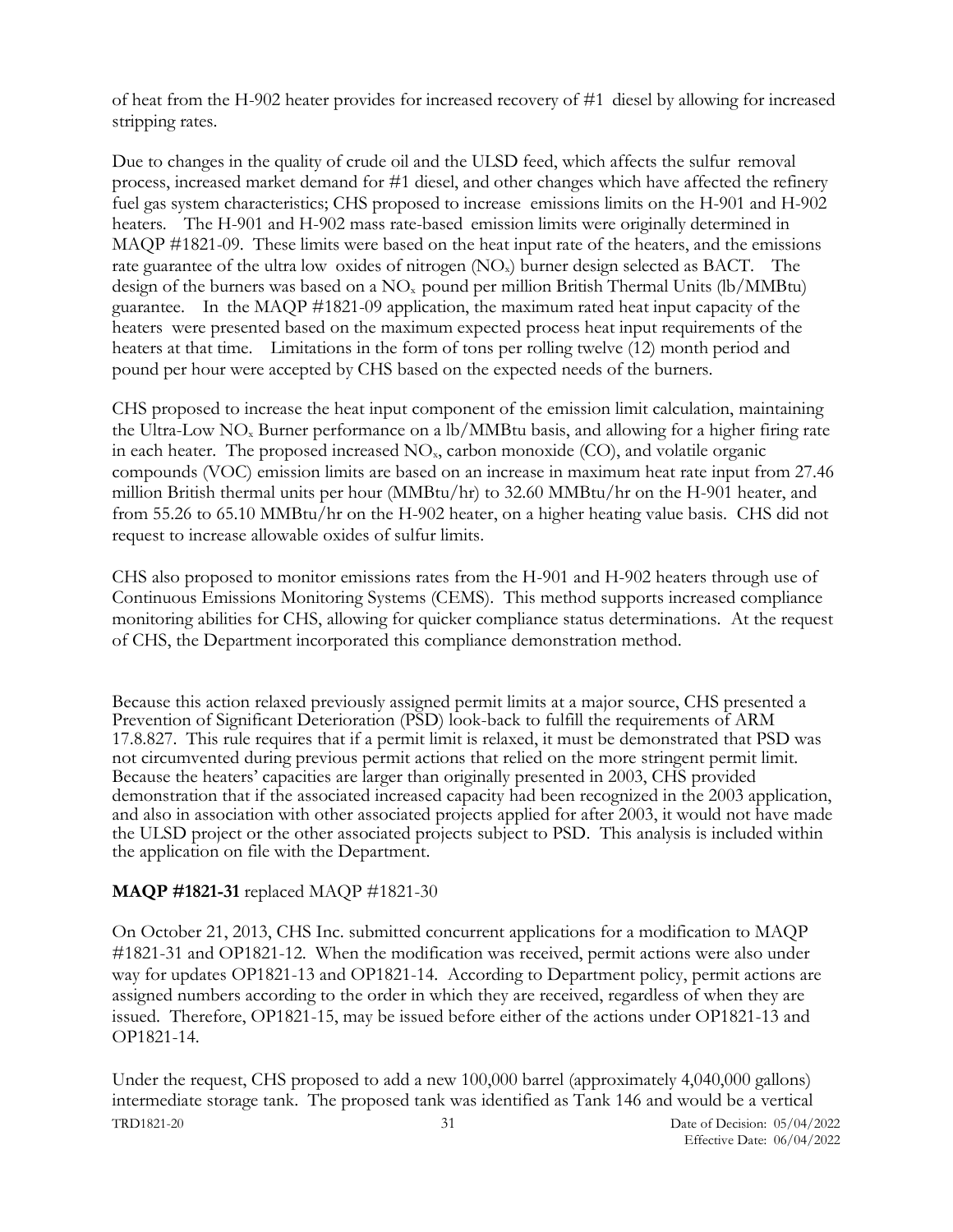fixed roof tank capable of storing sour gas oil, sweet gas oil, light coker gas oil, or raw diesel. Due to the physical properties of sweet and sour gas oil, a steam coil was also proposed be installed in Tank 146 to reduce the viscosity to a point for pumping purposes.

## **MAQP #1821-32** replaced MAQP #1821-31.

On July 31, 2014, the Department received from CHS an application for replacement of the main refinery flare. The flare was reaching the end of its mechanical life, and was in need of replacement. The replacement flare is subject to New Source Performance Standards (NSPS) Subpart Ja (40 CFR 60 Subpart Ja), as well as 40 CFR 60.18 (Control Device and Work Practice Standards) and 40 CFR 63.11 (Control Device and Work Practice Requirements). Proposed as part of the main flare replacement project, was installation of a flare gas treatment and recovery system. Vent gases captured in the recovery system will be directed to amine treatment for removal of reduced sulfur compounds and returned to the refinery fuel gas system to be burned in fuel gas combustion units (displacing natural gas usage). During times when the amount of captured vent gases exceeds the flare gas recovery system capacity, the gases would pass through the liquid seal of the flare for destruction of the gas by combustion in the flare. Combustion of these gases is necessary to destroy the various components which would otherwise have potential to be emitted in amounts which would pose serious threat to human health and the environment.

CHS submitted as part of the flare replacement application a proposal to replace the current Zone D Sour Water Stripper with a new Two Stage Sour Water Stripper. The Zone D Sour Water Stripper was undersized for the amount of nitrogen content being seen in some crude oil supplies to CHS. Because flare gas recovery will result in additional sour water which must be treated, the needed upsizing of the Zone D Sour Water Stripper could also be determined related to the current flare project from a New Source Review (NSR) perspective, as sizing of the Sour Water Stripper would need to include the additional needs created by the flare gas recovery system. The new Sour Water Stripper allows the refinery to increase wash rates. The process generates two vent streams; one rich in reduced sulfur compounds that will be processed at the Sulfur Recovery Units, and one rich in ammonia, which will have some reduced sulfur and hydrocarbon as well. The ammonia stream will be sent to a caustic-based scrubber and ammonia combustor. The combustor is subject to Montana Code Annotated 75-2-215 incinerator review, as well as Best Achievable Control Technology review. Selective Catalytic Reduction control technology was required to control Oxides of Nitrogen from the combustion process, and waste heat in the ammonia combustor exhaust used to generate steam.

On August 27, 2014, the Department received supplemental information from CHS regarding additional scope of the flare gas recovery project. CHS proposed that the Zone E Flare (known as the Coker Flare), be equipped with a seal and necessary piping to provide for recovery of the Zone E flare gases. Zone E flare gas could go to the same refinery fuel gas treatment and recovery system, or through the Zone E Amine unit and to Zone E refinery fuel gas consumers.

In addition, administrative updates were made to remove language pertaining to timing of applicability of certain conditions or initial testing and notification requirements which are no longer applicable. Changes recognized in these updates include completion of conversion of the hydrodesulfurization unit to the mild hydrocracker, replacement of the C-201B compressor with an electrically driven compressor, update of the #1 Crude Unit's NSPS applicability, completion of the H-1001 burner retrofit, and installation of the new FCC charge heater. **MAQP #1821-33** replaced MAQP #1821-32.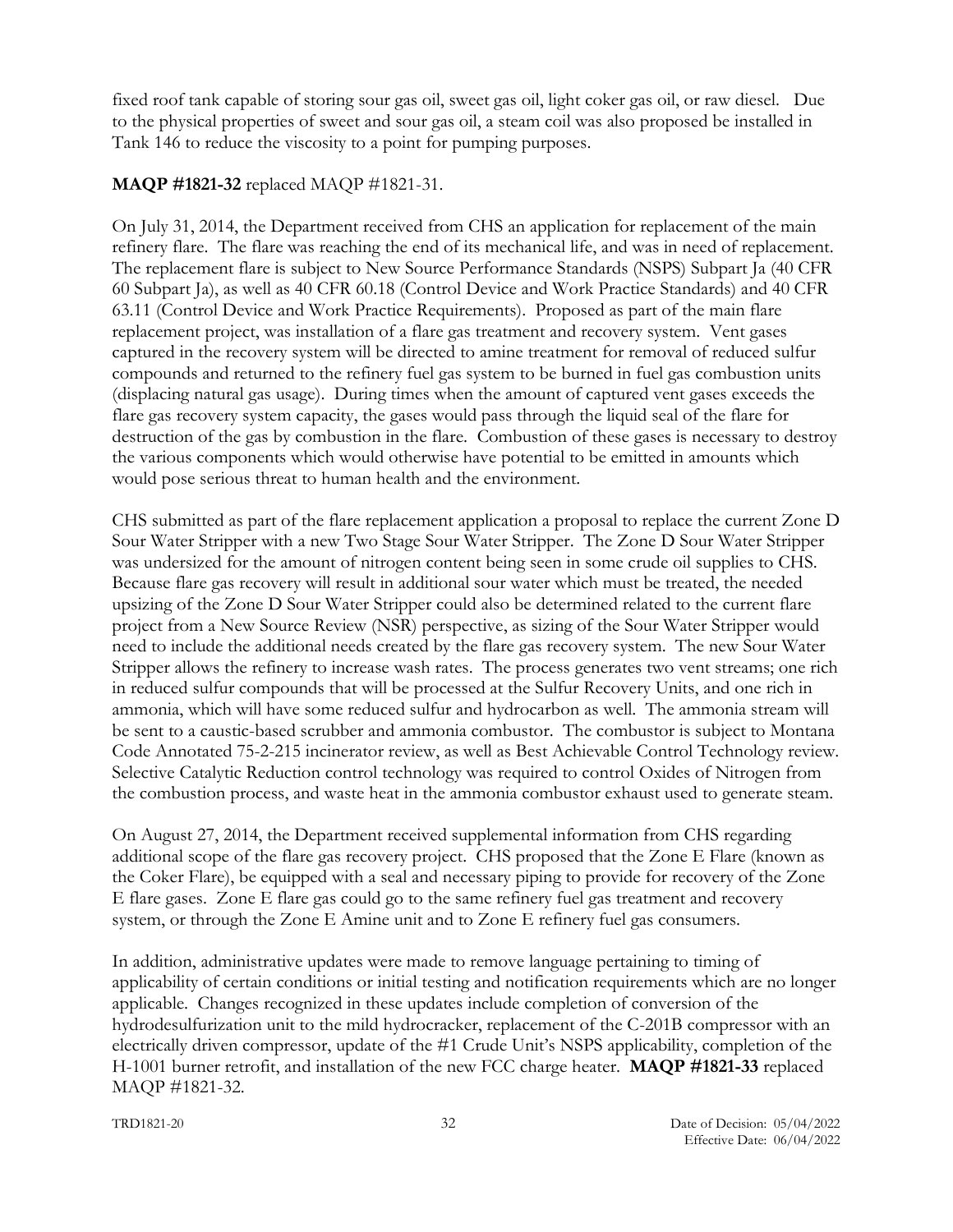On November 7, 2014, the Montana Department of Environmental Quality (Department) received from CHS an application for three separate projects, as discussed below:

### Crude Blending Project:

Over time, the quality of the crude oil supply to CHS has declined and become more variable. CHS proposed to install two new crude oil storage tanks each with a capacity of approximately 200,000 barrels. The tanks, used in conjunction with existing crude oil storage tanks, would provide improved segregation of crude oils with different characteristics such that an optimum crude oil blend can be supplied to the #1 and #2 Crude Units. As a result of optimizing the crude feed quality, the feed rate to each of the Crude Units may be able to increase by as much as 3,000 barrels per day, therefore, the increased utilization of the crude units, as well as the Ultra-Low Sulfur Diesel, Naphtha Hydrotreater, and Platformer Units, are accounted for in the project review. With exception of the new tanks and related piping, no physical modifications to existing equipment were proposed.

### Tank 147 Project:

CHS installed a new 100,000 barrel capacity fixed roof tank (Tank 147) to be used for the storage of intermediate products. Installation of this tank allows CHS to better manage inventories during maintenance outages and to reduce the frequency of service changes for tanks that have multiple service capabilities.

This tank is insulated and heated to keep the intermediate at a workable viscosity, and designed with a natural gas blanketing system to avoid oxygen from contacting the stored intermediate products, to avoid downstream fouling. This project resulted in more tanks in dedicated service, but not in the ability to process additional crude oil or produce additional product on an annual basis. Coke Trucking Project:

CHS added truck shipping of Petroleum Coke to the refinery. At times, due to railcar availability issues, the refinery must reduce production rates due to the limited petroleum coke storage. This project utilized the existing railcar loading system to load trucks when needed. This project did not require modification of any existing emission unit; however, the addition of fugitive road dust emissions is expected.

#### Administrative Changes:

CHS submitted to the Department the specification sheets for the flare gas recovery system compressors. The specification sheets demonstrate to the Department's satisfaction the size requirements identified in MAQP #1821-33. CHS suggested, and the Department agrees, that demonstration of compliance with the design of the flare gas recovery system compressors is most straightforward by requiring the make and model noted on the specification sheets to be installed. The condition regarding size of the compressors was replaced with language requiring that the specific make and model compressors be installed.

CHS also requested that the 'new' flare be referred to utilizing different terminology, for clarification purposes from an NSPS perspective. The Department updated the permit language as requested.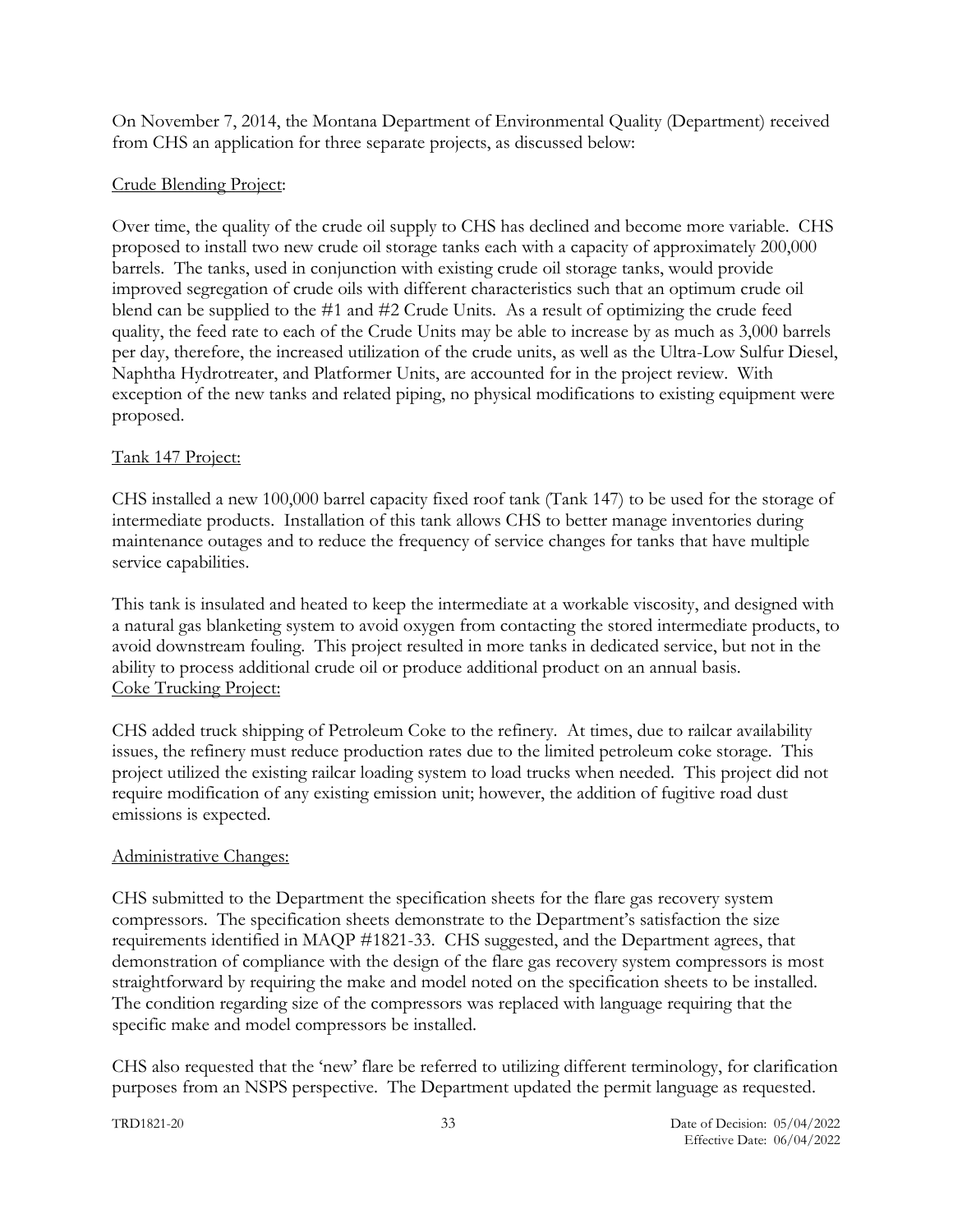CHS requested that the requirement to monitor  $O_2$  on the H-901 and H-902 heaters be removed.  $NO<sub>x</sub>$  CEMS is required, including a flowrate monitor; however, the need for  $O<sub>2</sub>$  monitoring is not necessary because the relevant emissions limit for this condition is on a lb/hr basis. The Department removed the requirement for the  $NO<sub>x</sub>$  CEMS as required by this condition to include an O<sup>2</sup> monitor. **MAQP #1821-34** replaced MAQP #1821-33.

On September 16, 2015, the Department received an application from CHS for a large expansion to the existing refinery. Throughout the permit, the project will be referred to as the Grassroots Hydrocracker Project (GRHC). The permit action includes information submitted to process the MAQP application for both New Source Review and Prevention of Significant Deterioration (PSD) requirements. The primary objective of the GRHC project is to increase the diesel production capacity at the refinery. The GRHC will expand diesel production with the addition of a new Hydrocracker (HC) Unit and supporting Hydrogen Plant (HRU). To accommodate the new HC, modifications will be made within the existing #1 Crude Unit (#1 CRU), Mild Hydrocracker (MHC) and Fluidized Catalytic Cracking Unit (FCCU). To allow for increased product shipment by rail, the capability of the existing light product railcar loading rack will be expanded. The GRHC will also include the installation of two new tanks and an increase in the amine treatment capacity at the refinery.

The new HC will be designed to process approximately 25,000 barrels per day of feed. The unit will include three fired heaters including two identical Reactor Feed Heaters each with a design heat input capacity of 75 MMBtu/hr (HHV) and a Fractionator Feed Heater with a design heat input of 126.3 MMBtu/hr (HHV).

The new HRU will include a fired heater with a design heat input capacity of 562 MMBtu/hr (HHV). The reformer type hydrogen unit will be designed to provide up to 40 MMSCFD of hydrogen. In addition to supporting the increased hydrogen demand associated with the project, the new HRU will also increase the reliability of the hydrogen supply at the refinery. Although not related to the GRHC project, the application also included a request to modify the short term NOx permit limit for H-102. This change would provide for a 0.43 lb/hr increase in NOx and account for higher concentrations of H2 in the fuel gas. This proposed change was also included in the modeling analysis for the GRHC and included in the BACT analysis where H-102 and other conventional heaters were all proposed for a 0.035 lb/MMBtu BACT limit.

Note: An application assigned **MAQP #1821-35** was submitted but later withdrawn and therefore, MAQP #1821-35 does not exist. **MAQP #1821-36** replaced MAQP #1821-34.

On August 1, 2016, the Department received from CHS an application for modification of the Montana Air Quality Permit. CHS proposed to increase the size of the crude blending tanks originally permitted in MAQP #1821-34. Because, over time, the quality of the primary crude oil supply to the Laurel Refinery has declined and become more variable, the utilization of process units downstream of the crude units has declined as the feed rate to the crude units has declined. The crude blending project was originally permitted in MAQP #1821-34. The proposed permit modification (MAQP #1821-37) was to provide improved segregation of crude oils with different characteristics with the goal of enabling blending of the crude oil to allow more utilization of the existing refining process. No physical change was proposed to any other refining equipment. As a result of increased utilization of existing capacity, an increase in actual emissions was expected from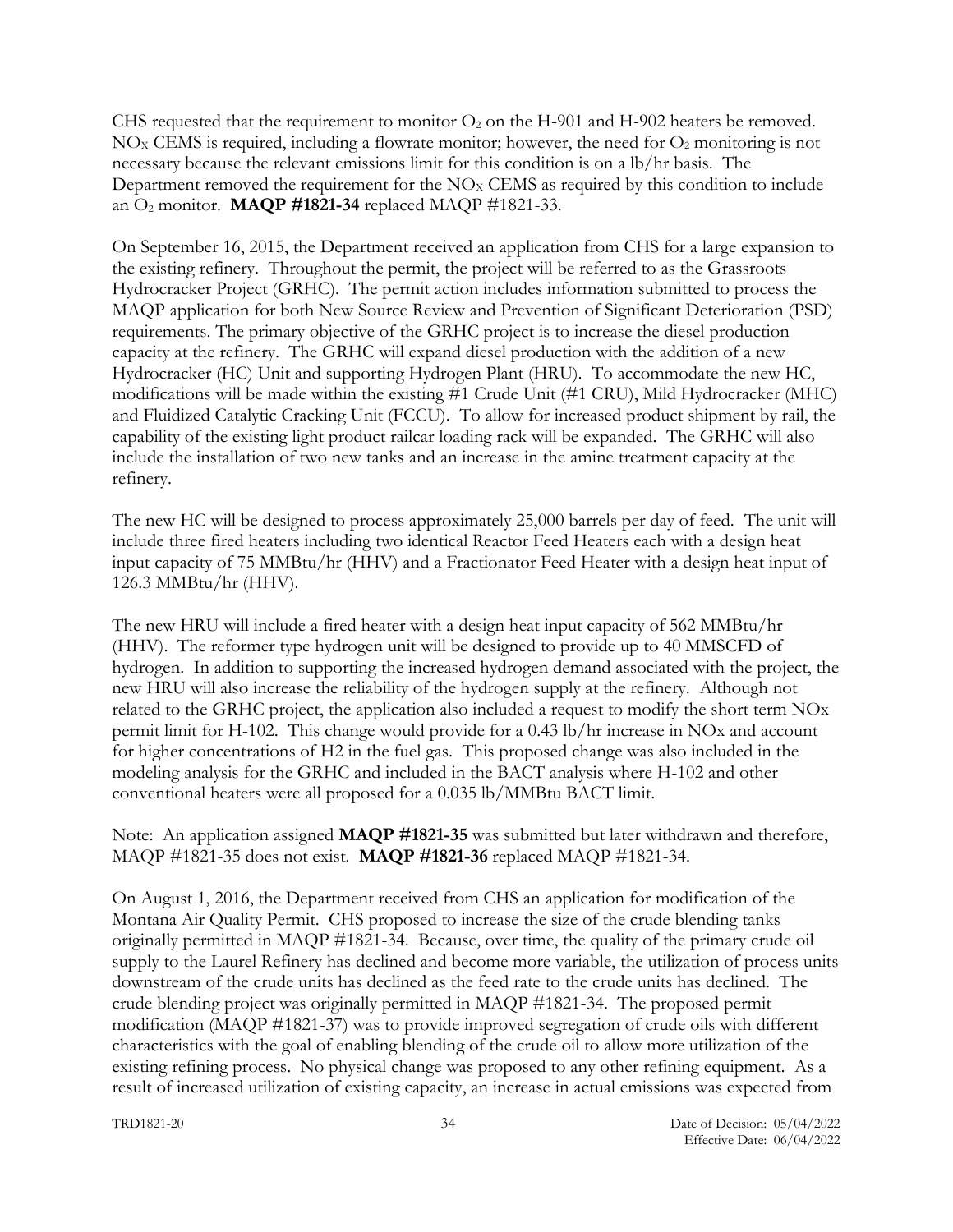the operational change. The project did not trigger the Prevention of Significant Deterioration (PSD) program because increases in actual emissions were less than PSD program thresholds. The tanks were subject to Best Available Control Technology (BACT) review through Montana's minor source permitting program which was presented in the Permit Analysis section of the permit. This action permitted the increase in crude oil tank sizes and reviewed the action as if the tanks were new emission sources.

In addition, CHS proposed various administrative changes to the permit to remove notification and reporting requirements associated with previous projects which were completed. The requirements that were fulfilled and are no longer necessary were updated accordingly. **MAQP #1821-37** replaced MAQP #1821-36.

On May 11, 2017, the Department of Environmental Quality – Air Quality Bureau (Department) received from CHS an application for modification of MAQP #1821-37. CHS proposed two separate unrelated projects within the same application. The first project would have added a thermal combustor (incinerator) to control emissions from the water oil separators, dissolved flotation units, and a new wastewater surge tank. On May 25, 2017, CHS submitted a letter withdrawing this portion of the project while confirming the modification for the second project. The second project increased the amount of petroleum coke shipped off-site using trucks. The MAQP limited the number of trucks to 1000 trucks per year on a rolling 12-month basis. This equated to 43,500 tons based on each truck carrying 43.5 tons of petroleum coke. CHS requested to increase the allowable truck shipments to a total of 175,200 tons of coke per year determined monthly on a rolling 12-month total. This was calculated based on 5,840 trucks on a rolling 12 month basis assuming 30 tons per truckload. No physical change was proposed to any other refining equipment. As a result of increased utilization of existing capacity, an increase in actual emissions was expected from the shipping change from rail to trucks. The project did not trigger the Prevention of Significant Deterioration (PSD) program because increases in actual emissions are less than PSD program thresholds. **MAQP #1821-38** replaced MAQP #1821-37.

On July 27, 2017, the Department received an application from CHS for modification of their Montana Air Quality Permit. The requested change provided for a new type of catalyst to be installed into the Ultra Low Sulfur Diesel (ULSD) reactor. The new catalyst resulted in additional hydrogen usage due to its higher reaction rates. The additional hydrogen required came from the new hydrogen plant which was part of MAQP #1821-36 issued on December 16, 2015, as part of the Grass Roots Hydrocracker Project (GRHC). Since the catalyst change was not possible without the additional hydrogen produced from the GRHC Project, this project was technically dependent upon the original GRHC Project. Therefore, this application updated the GRHC project to include the catalyst change-out, updates the netting analysis, and all elements required for a complete Prevention of Significant Deterioration (PSD) application. Actual emissions used for the analysis were determined to be representative of normal source operation. All elements associated with PSD permit applications were followed, including public notice to Federal Land Managers. The Best Available Control Technology (BACT) analysis submitted in this revised PSD action also reestablished a new construction time-frame for the GRHC Project. From the date of issuance of the final MAQP, the BACT analysis remains effective for another 18-month period. **MAQP #1821-39** replaced MAQP #1821-38.

On May 17, 2018, the Department received an application from CHS for modification of their Montana Air Quality Permit. The requested change proposes to increase the sulfur dioxide  $(SO<sub>2</sub>)$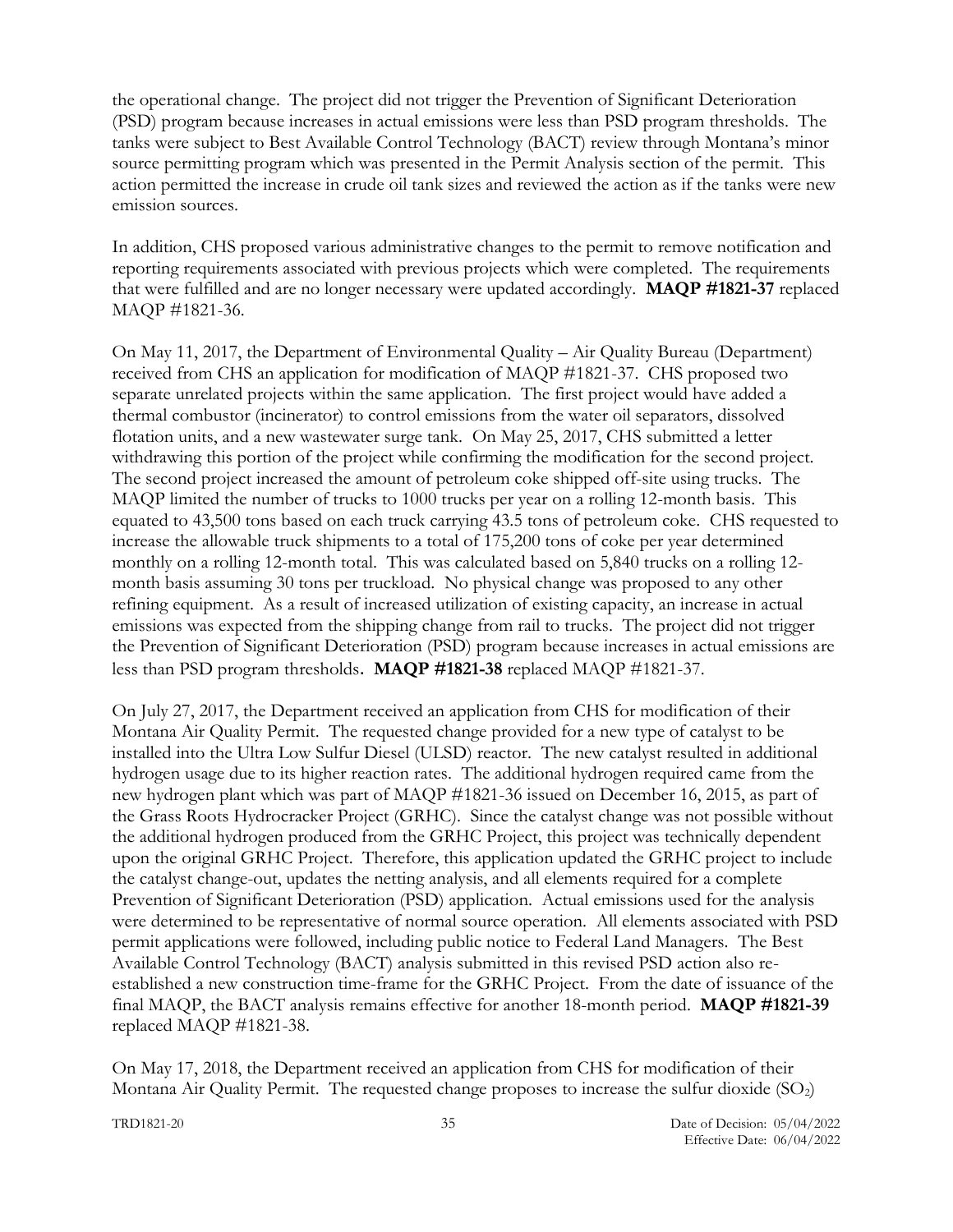ton per rolling 12-month total limit and update the  $SO<sub>2</sub>$  Best Available Control Technology (BACT) limits for the Zone D Sulfur Recovery Plant (SRP). The requested changes are largely the result of unforeseen impacts from the installation of the Flare Gas Recovery System in 2015 which provided for large facility-wide reductions in SO<sub>2</sub> but increased the process variability in the gas stream exiting the Zone D tail gas treatment unit (TGTU) and upon combustion in the tail gas incinerator (TGI) results in higher  $SO<sub>2</sub>$  emissions. This increase in sulfur content eliminated the operational compliance margin with the current Zone  $D SO<sub>2</sub>$  annual limit. Further, the requested changes address short-term operation during normal operation of the SRP and aligned the short-term BACT limit with averaging periods and concentration consistent with 40 CFR 60 Subpart Ja, for sulfur plants; and for startups and shutdowns proposes practices consistent with 40 CFR 63 Subpart UUU - National Emission Standards for Hazardous Air Pollutants for Petroleum Refineries: Catalytic Cracking Units, Catalytic Reforming Units, and Sulfur Recovery Units as BACT. As these proposed changes span several projects dealing with Zone  $D SO<sub>2</sub>$  emissions at the refinery; the new Zone  $D$ SO<sup>2</sup> annual limit was reviewed relative to previous Non-attainment Area New Source Review (NNSR) decisions to ensure the earlier prevention of significant deterioration (PSD) NNSR determinations would not have resulted in any of those projects becoming a major modification. This review confirmed the previous permitting actions analyzed within this action continue to be non-major modifications under PSD and NNSR. **MAQP #1821-40** replaced MAQP #1821-39.

On September 7, 2018, the Department received an application from CHS for modification of MAQP #1821-40. The requested change proposed to add a thermal combustor as a control option for the API separator and Dissolved Air and Nitrogen Flotation (DAF/DNF) vents. Going forward this equipment will be referred to as the Dissolved Gas Flotation (DGF) vents. Currently, the DGF vents are controlled using carbon adsorption. This request allows for either a thermal combustor or carbon adsorption to be used to control the emissions. The purpose of the request was to address the high cost of carbon replacement and provide an additional emissions control option. CHS provided an analysis of the proposed project, and associated emissions increases, and demonstrated the project is below Prevention of Significant Deterioration (PSD) thresholds. The thermal combustor was expected to have a higher control efficiency versus carbon but each control option would be approved for control. Because the thermal combustor meets the definition of an incinerator under MCA 75-2-103(11), CHS also provided a human health risk demonstration for the project. **MAQP #1821-41** replaced MAQP #1821-40.

On February 21, 2019, the Department received an application from CHS for modification of MAQP #1821-41. The requested change proposed to modify the MAQP to reflect the final scope of the Grassroots Hydrocracker Project (GRHC) and modify two limits which were established as part of the GRHC. Portions of the project which were permitted as part of the GRHC were no longer going to be constructed including the New Hydrocracker and therefore, conditions associated with the New Hydrocracker were removed. The Hydrogen Reformer Heater permitted as part of the GRHC was given a CO limit to specifically cover periods of startup. The startup for the Hydrogen Reformer Heater took longer to startup and reach stable operation than the form of the current CO limit. The current limit of 41.6 lb/hr (hourly rolling 24-hr average) was not able to be achieved based on the allowable heat ramp of 50°- 90° F per hour. Recent data during startup indicated it takes approximately 36 hours and therefore, it was requested that the form of the limit be modified to be based on an hourly rolling 36-hour average. No change in the numeric limit was being requested. Related to the new Hydrocracker which is not being built, a Greenhouse Gas emissions multi-source total limit was included in the GRHC project. The CO<sub>2</sub>e limit included the Hydrogen Reformer Heater, HC Reactors Heaters (H-801 and H-802), HC Fractionation Heater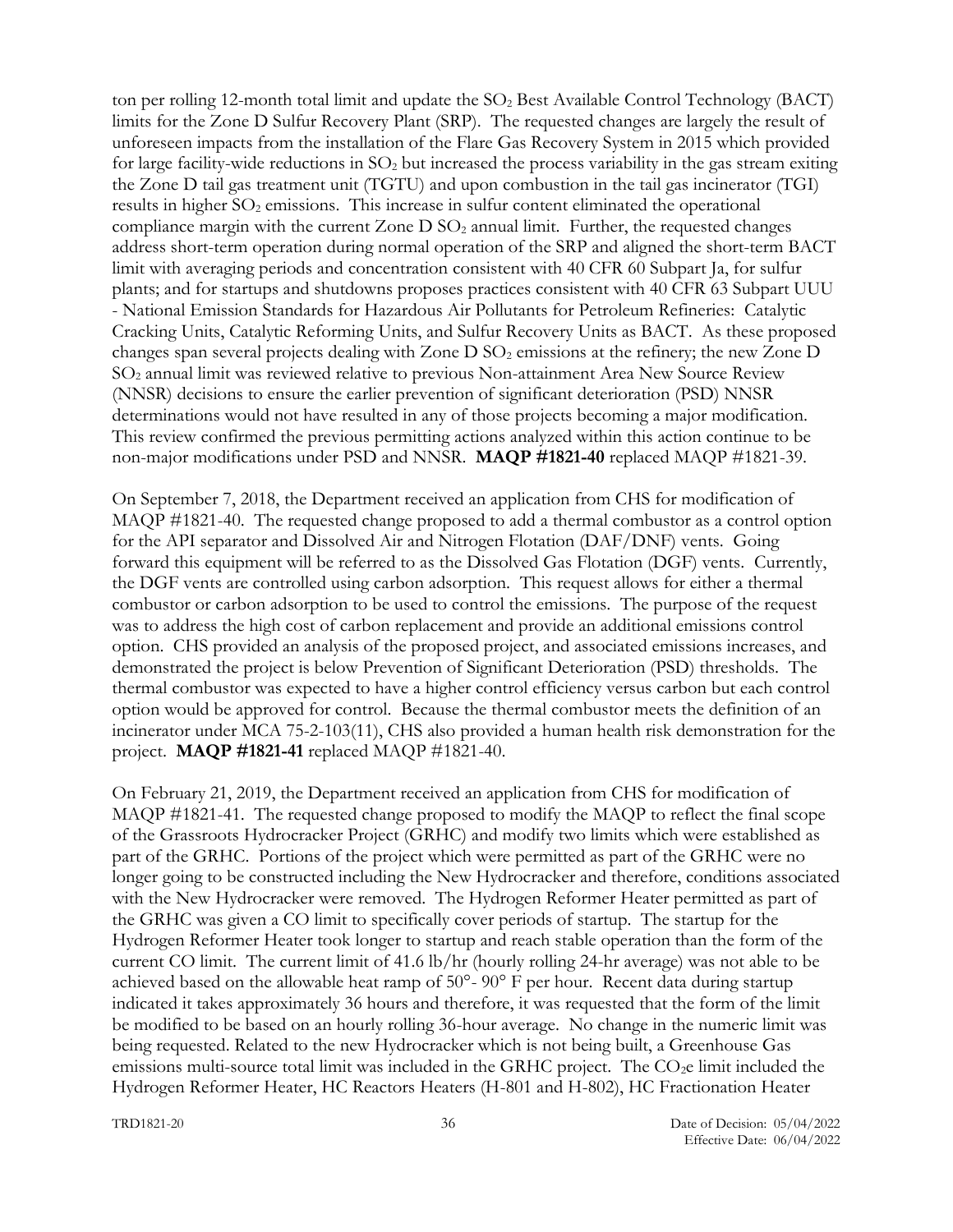and the FCCU. The two remaining sources were the Hydrogen Reformer Heater and the modified FCCU. The scaled back GRHC project remained subject to PSD and the revised project emissions increase was greater than 75,000 tons per year CO2e, therefore  $CO<sub>2</sub>e$  limits are still required for the two remaining sources. In addition, the basis of the  $CO<sub>2</sub>e$  limit for the Hydrogen Reformer Heater was updated based on the procedure in 40 CFR part 98 subpart P for Hydrogen Production. This used the 2018 actual fuel and feedstock consumption scaled to the unit's 40 MMSCFD hydrogen production and the actual carbon content and molecular weight of the refinery natural gas supply. Since the Hydrogen Reformer Heater can also use refinery fuel gas (RFG), potential emissions were also evaluated using the actual carbon content and molecular weight of RFG. This second alternative provides the highest potential emissions of  $CO<sub>2</sub>e$ . Several minor administrative clarifications were also incorporated into the MAQP including conditions where initial source testing had been completed. **MAQP #1821-42** replaced MAQP #1821-41.

On March 9, 2020, the Department received an application from CHS for modification of MAQP #1821-42. The requested change proposed to modify the MAQP to provide a refinery expansion which is identified as the MultiUnit Expansion (MUE) Project. The MUE project included projects within the #2 Crude Unit (#2 CU), Mild Hydrocracker (MHC), Delayed Coker (DCU), and Naphtha Hydrotreater (NHT). The #2 CU will be modified to increase its capacity and to provide additional crude processing flexibility. The atmospheric distillation column within the #2 CU will be replaced, an existing process heater will be replaced, and the stack of another existing heater will be relocated. The MHC will be modified to increase its capacity. The three MHC reactors, H2S stripper and high pressure absorber will be replaced with higher capacity equipment and a naphtha stabilizer will be added to the unit. The DCU will be modified to increase its capacity. A second Coker Charge Heater (H-7502) will be installed. Modifications to the NHT and associated support facilities will be made to improve management of unit feed and handling of heavier hydrocarbon gases (i.e., propane, butane, etc.). The project will also involve replacing existing natural gas-fired Boiler 9 with a higher capacity boiler (Boiler 13). Boiler 13 will be fired with refinery fuel gas (RFG).

Unrelated MAQP updates not associated with the MUE project included a review of the current NOx limits on existing Boilers #11 and #12, and a revised BACT analysis to update these limits. The application also addressed plans for a new stack on the #2 CU Main Heater which is necessary as a result of the new #2 CU Vacuum Heater and will provide for a single stack to replace the split stack on the NHT Charge Heater. The application also requested a review of source test stack testing frequencies and an analysis of limits including those with CEMS. Minor changes to stack testing frequencies was completed where appropriate. **MAQP #1821-43** replaced MAQP #1821-42.

On November 5, 2021, the Department received an application from CHS for modification of MAQP #1821-43. Additional information was requested by the Department on November 29, 2021. CHS responded on December 22, 2021, at which time the application was determined to be complete. With the December 22, 2021, response, CHS requested to maintain the proposed changes under Section 4 of the original application but to withdraw the changes proposed in Section 2 and Section 3 from the current application. Section 4 provides for changes to provide for more consistent reporting across the numerous refinery process units and minor clean-up of existing permit conditions. There are no physical modifications occurring with the scope of the application. **MAQP #1821-44** replaced MAQP #1821-43.

#### **Title V Operating Permit History**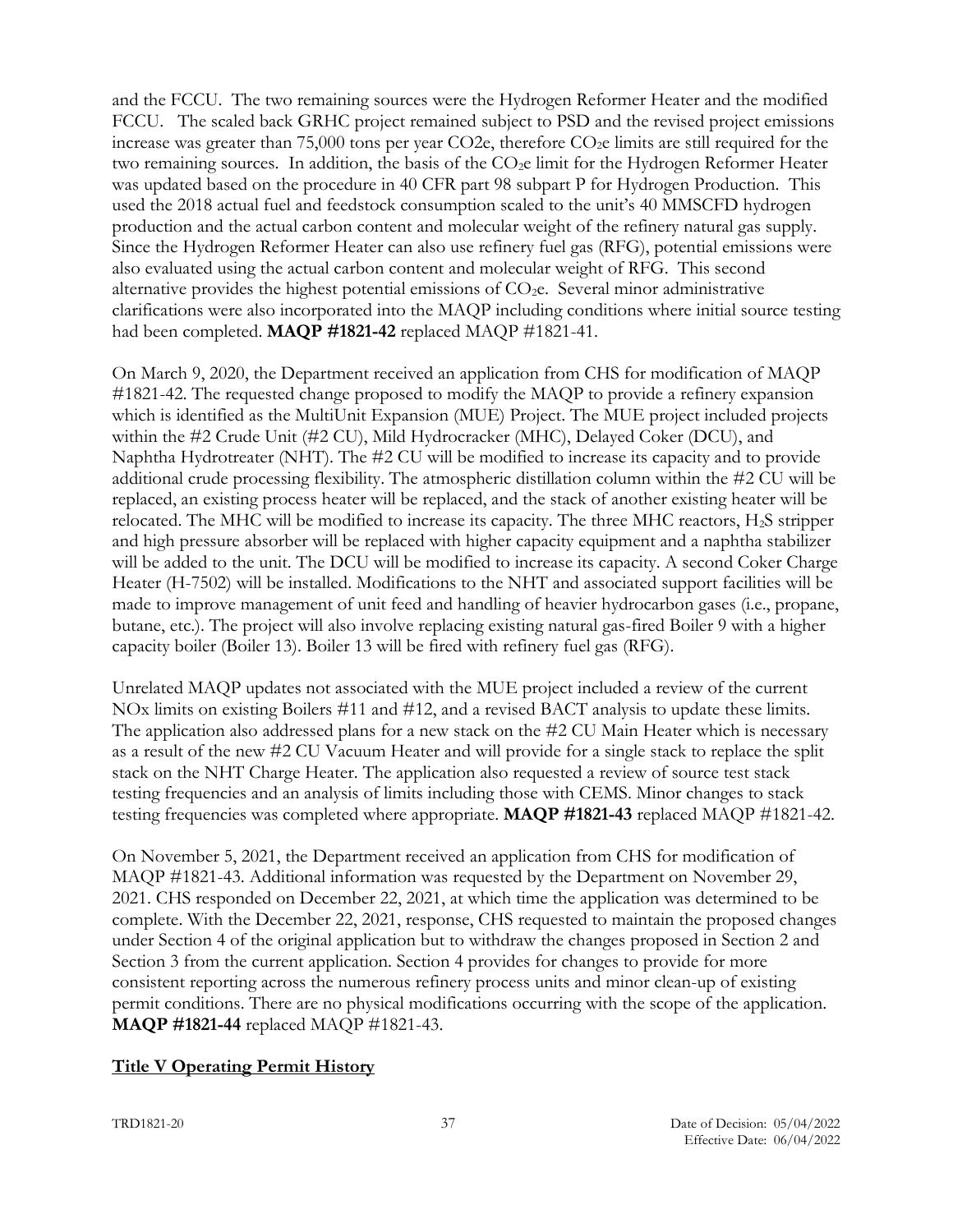CHS's Title V **Operating Permit** #**OP1821-00** was issued final & effective on November 11, 2001. On May 12, 2006, the Department received an application for the renewal of Title V Operating Permit #1821-00. The application was deemed administratively complete on June 12, 2006 and technically complete on July 11, 2006. Permit #OP1821-01 incorporates all applicable source changes since the issuance of Permit #OP1821-00, including:

- Addition of three new emitting units: #EU021 (ULSD and Hydrogen Plant), #EU022 (Delayed Coker Unit), and #EU023 (Zone E SRU and TGTU);
- Incorporation of Consent Decree CV-03-153-BLG-RFC requirements. This included updating the Title V Operating Permit with a number of specific new emission limits and monitoring requirements which had been included in the most recent MAQP #1821-15, as well as adding a general requirement for CHS to comply with the relevant applicable terms and conditions of the Consent Decree (most importantly, the Affirmative Relief/Environmental Projects, Subsections A-M, (excluding the stipulated penalty components)); and
- Inclusion of new regulations impacting CHS, including three MACT standards: 40 CFR 63, Subpart UUU, Subpart ZZZZ, and Subpart DDDDD.

On October 4, 2007, CHS appealed Operating Permit #OP1821-01 on the basis of the inclusion of the entire Consent Decree CV-03-153-BLG-RFC. CHS' contention was that ARM 17.8.1211(2) only allows consent decree requirements to be included that are as a result of non-compliance with a specific rule or regulatory requirement. The Department included the Consent Decree because it considered the Consent Decree requirements as relevant terms and conditions required to be included in the Title V Operating Permit. The following language (and changes to the permit as described below) satisfy both CHS and the Department with respect to inclusion of Consent Decree requirement into the Title V Operating Permit:

*"CHS has entered into a Consent Decree (United States et al v. CHS Inc., Civil Action CV-03-153- BLG-RFC (D. Mont. February 23, 2004)). Certain consent decree emission limits, standards, and schedules have been incorporated as term and conditions of the permit, into the appropriate sections of this permit. Other consent decree requirements are considered program enhancements and are not included as terms or conditions of the permit. These requirements, found in Appendix F of the permit, may be enforced by the State of Montana and the United States Environmental Protection Agency pursuant to the provisions of the consent decree."*

# **Operating Permit** #**OP1821-01** replaced Operating Permit #OP1821-00.

On October 10, 2007; February 25, 2008; November 7, 2008; and February 27, 2009, the Department received significant modification applications from CHS. The significant modifications included:

• An increase in the firing rate of the NHT Charge Heater (H-8301) to address an operating scenario that was overlooked during the delayed coker unit design process **(application #OP1821-02**);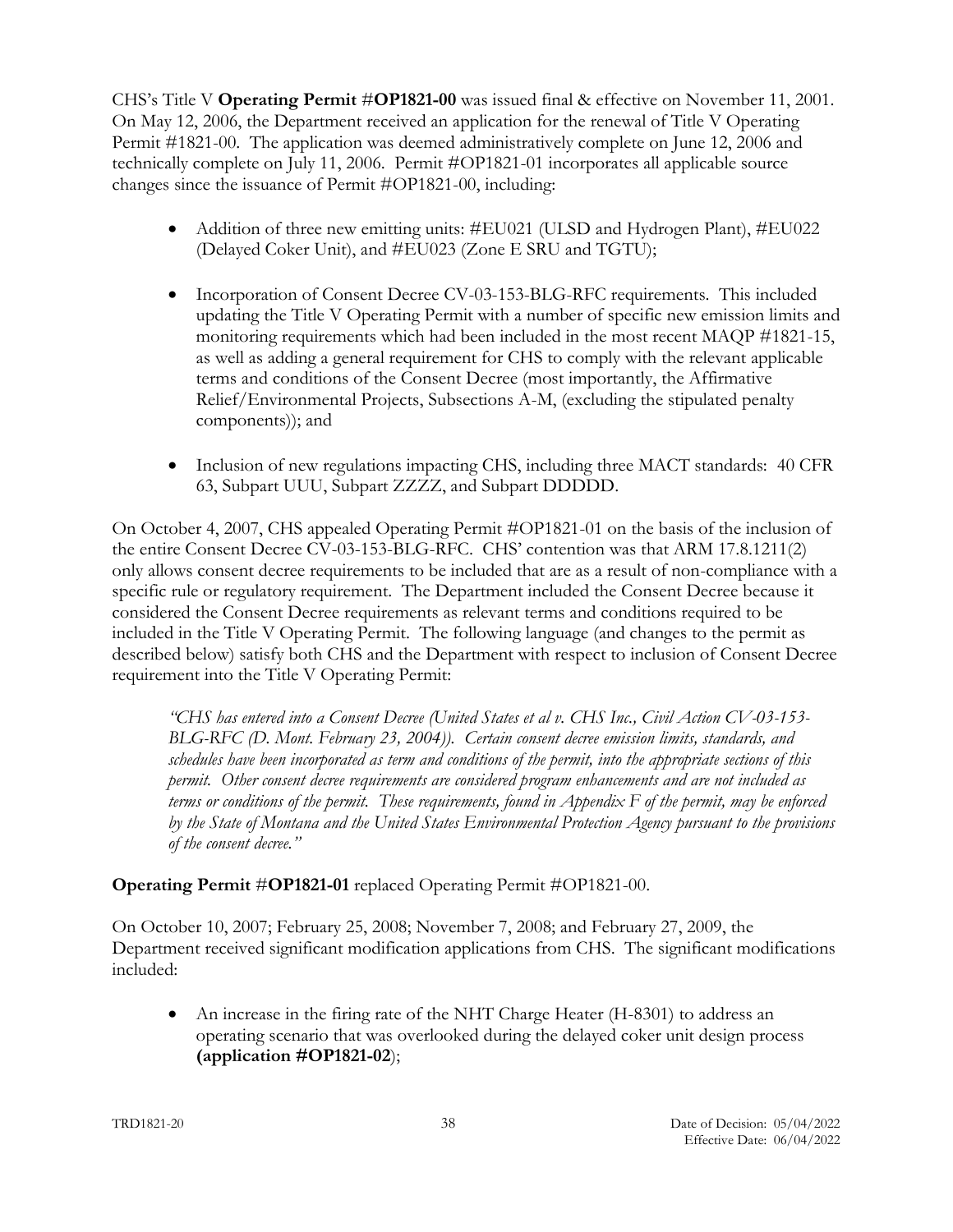- The installation of a new steam generating boiler (Boiler #12), expansion of the existing railcar light product loading facilities, as well as an alternative coke handling practice **(application #OP1821-03**);
- The construction of a Benzene Reduction Unit to comply with the Mobile Source Air Toxics Rule **(application #OP1821-04**); and
- Clarification of the averaging period applicable to the Boiler  $#12 \text{ NO}_x$  permit limit (#OP1821-05).

All of these significant modifications were issued under Operating Permit #OP1821-05. **Operating Permit** #**OP1821-05** replaced Operating Permit #OP1821-01.

The following series of applications and supplemental information triggered MAQP actions and subsequently called for modifications to Operating Permit #OP1821-05.

- August 13, 2009: CHS proposed retrofitting the existing Boiler #10 with a lower NO<sub>x</sub> control technology burner and to update the permit limits for this unit accordingly. This project was completed on a voluntary basis by CHS in order to improve environmental performance and boiler reliability.
- September 17, 2009: This information comprised of a revision to the August 13, 2009 application addressing the  $SO_2$  BACT analysis for both Boiler #10 and the recently permitted Platformer Splitter Reboiler. This application revision was submitted in consultation with the Department and revised the  $SO<sub>2</sub>$  BACT analysis to reflect the recently finalized NSPS Subpart Ja requirements. (These modifications would have been issued under **Operating Permit #OP1821-06**; however, were combined with the two modification requests that follow.)
- March 31, 2010: CHS proposed modifications associated with the results of retroactively analyzing previous permit actions, particularly associated with the Delayed Coker Project. This application and additional information included requests for several modifications within the permit. These requests have been outlined above within the MAQP history outlining the changes that resulted in MAQP #1821-21.
- July 27, 2010: This administrative amendment request consisted of the addition of ppm<sub>vd</sub> for units where H<sub>2</sub>S limits are expressed in  $gr/dscf$  and also included the December 31, 2010 shutdown date for Boiler #4 and Boiler #5.

**Operating Permit** #**OP1821-07** incorporated these aforementioned MAQP actions and replaced Operating Permit #OP1821-05.

On November 1, 2010, the Department received an application from CHS requesting a modification to Operating Permit #OP1821-07.

The application outlined CHS's proposal to convert the existing HDS Unit into a Mild Hydrocracker. As part of this project, referred to as the "Mild Hydrocracker Project", the capacities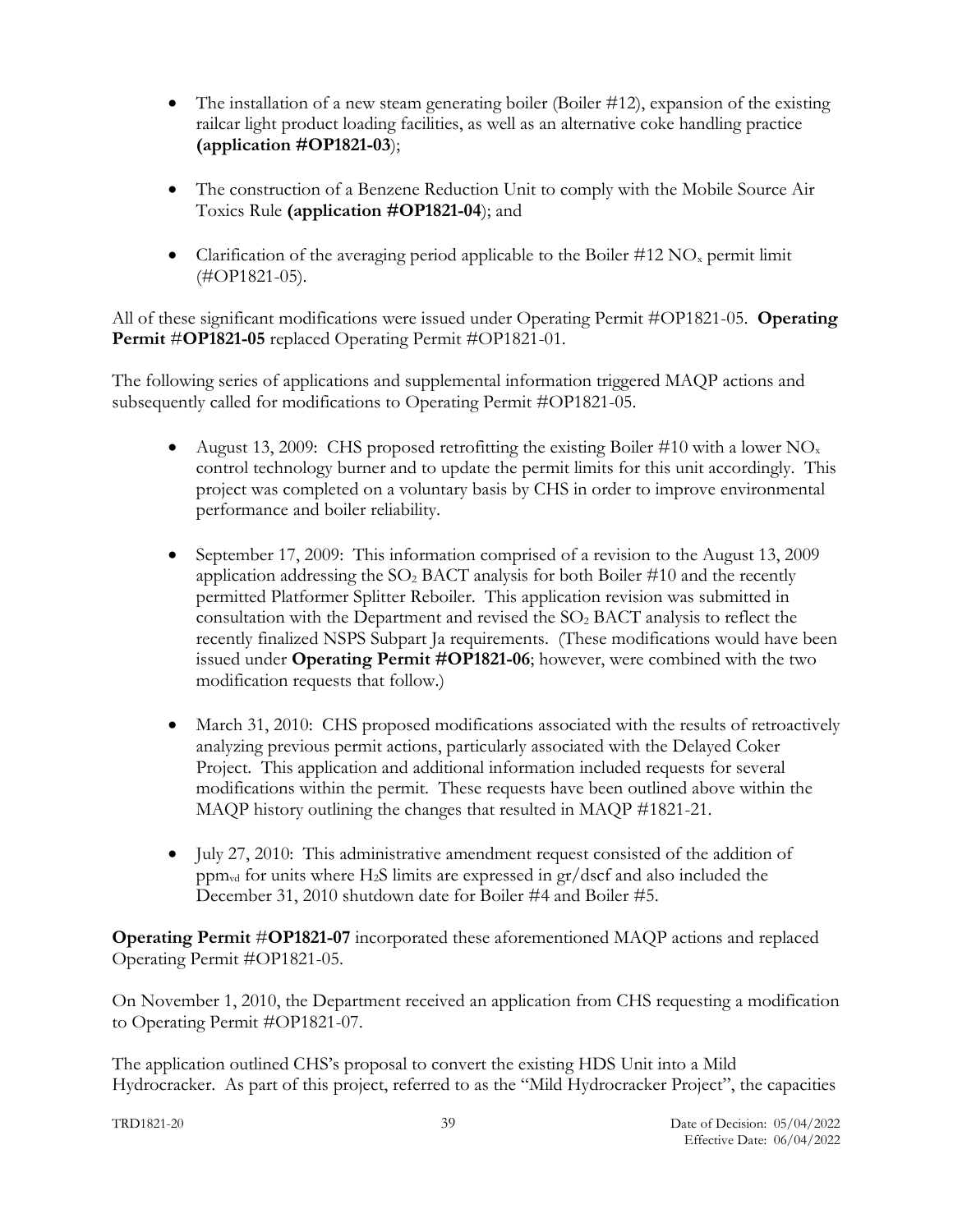of the existing 100 Unit Hydrogen Plant and the SRU/TGTU will be increased, the existing feed heater in the FCC Unit will be replaced and a rate-limiting pressure safety valve (PSV) in the Naphtha Hydrotreating Unit (NHT) will be replaced.

The application also included information related to an additional project that is proposed to be completed at the refinery concurrent with the Mild Hydrocracker Project. The project involves adding the flexibility to recover additional Burner Fuel, rather than Diesel Fuel, within the existing ULSD unit. The feed rate to the ULSD Unit will not increase with this project. This project is referred to as the "ULSD Burner Fuel Project."

In addition to the aforementioned projects, CHS requested the Department to incorporate several administrative changes.

A detailed description of the various components of these projects is included in the MAQP history for the actions resulting in MAQP #1821-23 and MAQP #1821-24.

**Operating Permit** #**OP1821-08** replaced Operating Permit #OP1821-07.

On April 12, 2011, the Department received an application from CHS for a modification to MAQP #1821-24 and Air Quality Operating Permit OP1821-07. As referenced in the permit history above, OP1821-07 was updated with a modification as requested on November 1, 2010, thus this application resulted in a modification of OP1821-08. The modification request detailed proposed changes to a *de minimis* request approved by the Department on December 10, 2010, as well as proposed construction of two product storage tanks.

On December 6, 2010, the Department received a *de minimis* notification from CHS proposing construction of a new 100,000 barrel (bbl) storage tank (Tank 133) for the purpose of storing asphalt. Emissions increases as a result of the proposed project were calculated to be less than the *de minimis* threshold of 5 tpy, with no emissions from each of the regulated pollutants exceeding 1.44 tpy. Although CHS justified the project from an economics standpoint for asphalt service only, CHS determined that during the times of year that asphalt storage is not necessary, it would be advantageous to have the extra tank capacity available to store other materials, such as gas oil and diesel. These materials may accumulate in anticipation of or as a result of a unit shutdown. Within the April 12, 2011 application, CHS proposed installation of additional pumps and piping to allow for gas oil and diesel to be stored as well as asphalt as previously approved for Tank 133.

A separate project detailed within the April 12, 2011 application included construction of two new product storage tanks, collectively referred to as the Tanks 135 and 136 Project. The Tanks 135 and 136 Project included construction of two new 120,000 bbl external floating roof (EFR) product storage tanks and associated pumps and piping to allow more flexible storage of various gasoline and/or diesel components and finished products produced at the refinery. Tank 135 would be installed in the East Tank Farm located on the east side of Highway 212. With the current refinery piping configuration, this tank would store only finished gasoline and diesel products. Tank 136 would be installed in the South Tank Farm located on the west side of Highway 212. With the current refinery piping configuration, this tank would be available to store both component and finished gasoline and diesel products. To avoid restriction of service of the tanks, project emissions increase calculations were based conservatively on storage of gasoline year round as well as current maximum refinery production capability.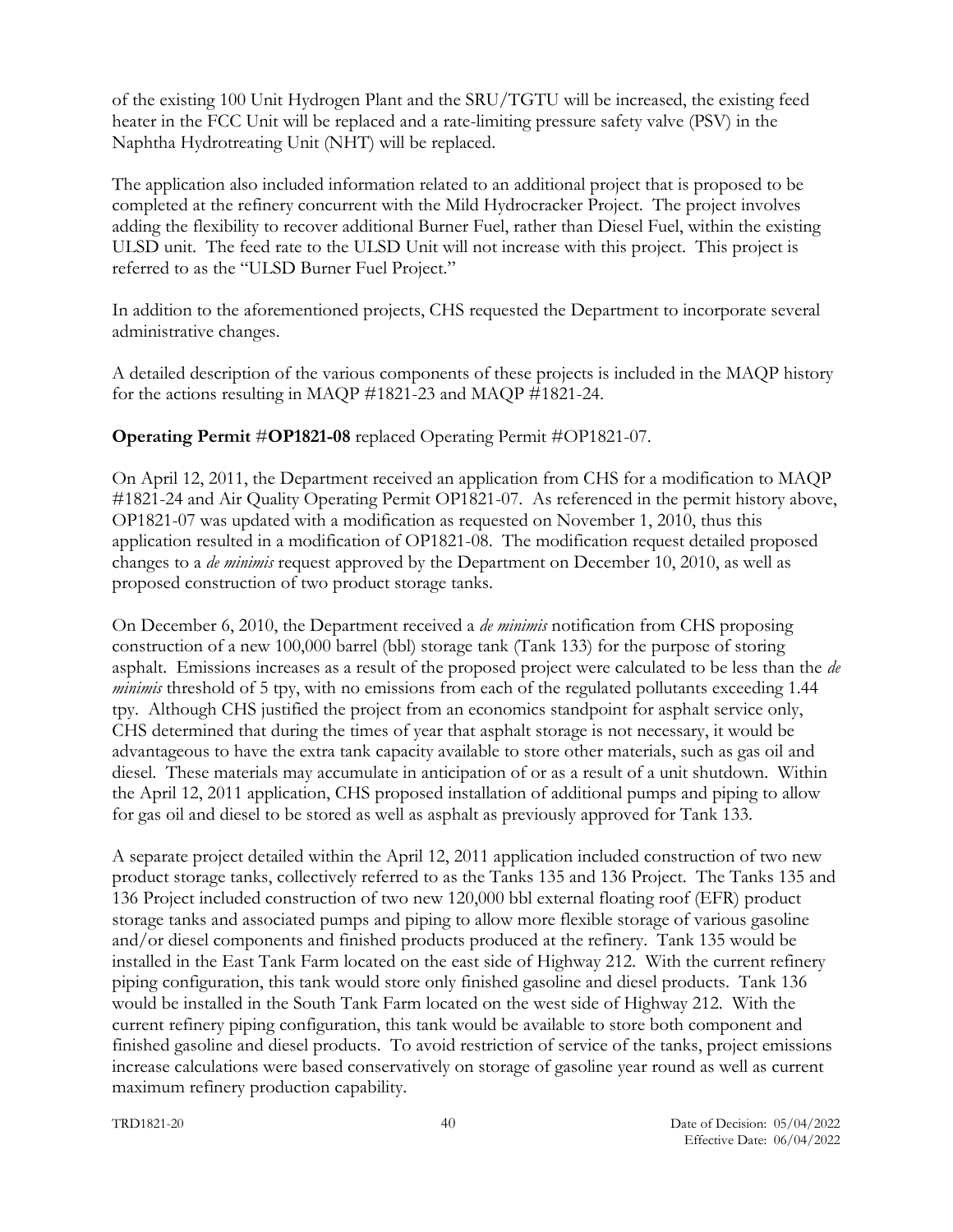Within the April 12, 2011 application, CHS also provided supplemental information to the BACT analysis included in the original permitting application for the Coker Charge Heater (H-7501) originally permitted as a part of the Delayed Coker project (MAQP #1821-13 with revisions MAQP #1821-14 through MAQP #1821-16). This supplemental information was submitted with the purpose of laying the foundation for a proposed additional short term CO emissions limit.

**Operating Permit** #**OP1821-09** incorporated these aforementioned MAQP actions and replaced Operating Permit #OP1821-08.

On November 8, 2011, the Department received an application from CHS for a significant modification to Operating Permit #OP1821-09. The application included three separate projects, grouped together into one action for administrative convenience. CHS proposed the following projects within this application:

- 1. #1 Crude Unit Revamp Project
- 2. Wastewater Facilities Project
- 3. Product Blending Project

The application also included the following:

- 1. Review of the regulatory applicability to existing Sour Water Storage Tanks 128 and 129.
- 2. Updates to the Mild Hydrocracker Project, which was permitted as part of MAQP #1821-23 and MAQP #1821-24.
- 3. Review of the regulatory applicability to the Product Storage Projects, which was permitted as part of MAQP #1821-25.

Each of these application components are thoroughly described within the Montana Air Quality Permit History section above.

**Operating Permit** #**OP1821-10** incorporated the permit conditions and changes associated with these projects and reviews and replaced Operating Permit #OP1821-09.

On June 4, 2012, CHS submitted concurrent applications for a modification to MAQP #1821-26 and a significant modification to Operating Permit #1821-10. The permit application proposed modifications to two previously permitted refinery projects (Mild Hydrocracker Project and the Benzene Reduction Unit Project) and the addition of a new gasoline and diesel truck loading facility. CHS submitted several clarifications and additional information through November 14, 2012, including an administrative amendment for MAQP #1821-27.

**Operating Permit #OP1821-11** incorporated the permit conditions and changes associated with these projects and replaced Operating Permit #OP1821-10.

On January 22, 2013, CHS Inc. submitted concurrent applications for a modification to MAQP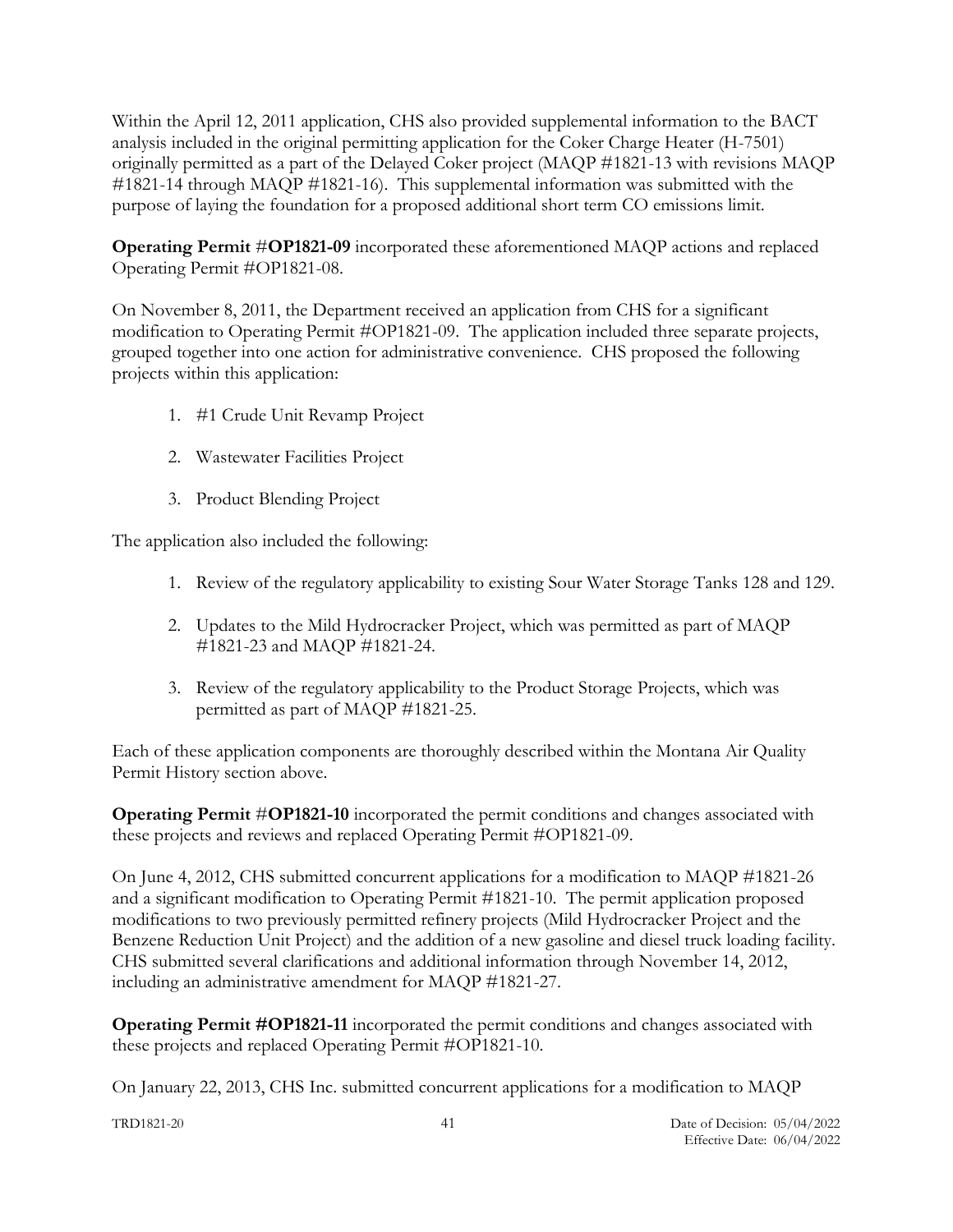#1821-28 (details included above within Montana Air Quality Permit History section) and a significant modification to Operating Permit #1821-11. CHS determined there may be times following the Mild Hydrocracker Project's startup that the refinery will not be able to produce enough of the higher octane gasoline components necessary to meet the minimum octane product specifications. CHS proposed permit changes associated with CHS's proposal to install the facilities necessary to unload various gasoline components from railcars to existing storage tanks such that these components can be blended into refinery products. The permit action also included the revision to the existing H-1001 and FCC Charge heater (FCC-Charge Heater-NEW) limits and clarification of the BACT limit for the VCU associated with the new gasoline and distillate truck loading rack.

### **Operating Permit #OP1821-12** replaced Operating Permit #OP1821-11.

On August 13, 2013, the Department received from CHS an application for modification of the MAQP and the associated Title V Permit to increase allowable emissions of  $NO<sub>X</sub>$ , CO, and VOC from the H-901 and H-902 process heaters. Please see the MAQP #1821-32 action description in the MAQP history for details of this project. Because the Department had not yet addressed the Title V Operating Permit Renewal request, assigned Operating Permit #OP1821-13, this H-901 and H-902 process heater permit action was assigned **Operating Permit #OP1821-14**. Operating Permit #OP1821-13 will be issued at a later date, but when it is issued, will represent the most up to date Operating Permit even though Operating Permit #OP1821-14 and Operating Permit #OP1821-15 will already have been issued.

On October 21, 2013, CHS Inc. submitted concurrent applications for a modification to MAQP #1821-31 and Operating Permit #OP1821-12. At the time of receipt, permit actions are also under way for updates Operating Permit #OP1821-13 and Operating Permit #OP1821-14. According to Department policy, permit actions are assigned numbers according to the order in which they are received, regardless of when they are issued. Therefore, Operating Permit #OP1821-15 may be issued before either of the actions under Operating Permit #OP1821-13 and Operating Permit #OP1821-14.

Under Operating Permit #OP1821-15, CHS proposed to add a new 100,000 barrel (approximately 4,040,000 gallons) intermediate storage tank. The proposed tank is identified as Tank 146 and will be a vertical fixed roof tank capable of storing sour gas oil, sweet gas oil, light coker gas oil, or raw diesel. Due to the physical properties of sweet and sour gas oil, a steam coil will also be installed in Tank 146 to reduce the viscosity for pumping purposes. NSPS Subpart Kb is not applicable to Tank 146 due to the vapor pressure of materials stored in the tank.

This proposed action has also included language from Proposed Operating Permit #OP1821-14, which completed the EPA Proposed Review period on February 27, 2014. The language included from Proposed Operating Permit #OP1821-14 was from Section III.V. **Operating Permit #OP1821-15** replaced Operating Permit #OP1821-14.

On April 15, 2013, the Department received from CHS an application for renewal of the Title V Operating Permit. Updates included reference to greenhouse gas reporting; updates and clarifications to applicability of MACT and NSPS including MACT CC and DDDDD and NSPS J, Ja, Kb, QQQ, GGG and GGGa; removal of emitting units no longer in service or on site; consent decree regulatory reference updates, SO2 SIP reference updates, and updates as needed to address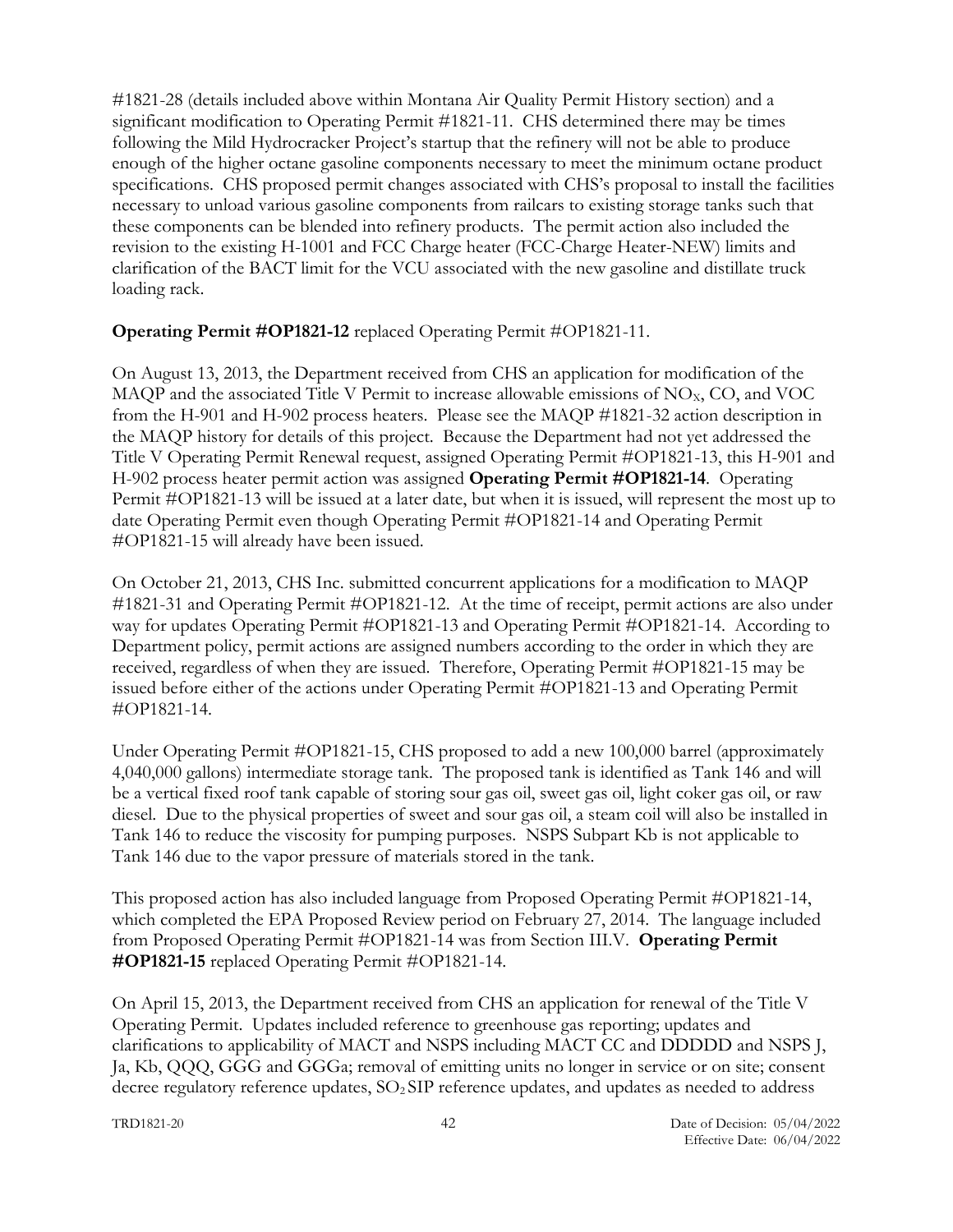inconsistencies between MAQP and OP. The permit application detailing the requested changes is on file with the Department. **Operating Permit #OP1821-13** replaced Operating Permit #OP1821-15.

On June 23, 2016, the Department received from CHS a modification application for the Title V Operating Permit. The action updated the Title V to reflect several projects which had been permitted and installed. This permit action updated the permit to reflect the main flare replacement of MAQP #1821-34; and modification of  $NO<sub>x</sub>$  limits for the H-102 heater which occurred in MAQP #1821-36. This action also included several updates which occurred through de minimis approvals, including external floating roof tank modifications to include slotted guide poles on several tanks, and new asphalt loading tanks. Administrative updates were made as well to remove redundancies in reporting requirements, fix administrative errors associated with cross reference tables, and other miscellaneous improvements as requested in the application.

The application included the submission of a compliance plan for conditions in which noncompliance was expected as a result of temporary shutdown of the newly constructed flare gas recovery and treatment system. Due to structural issues (cracked welds) discovered by CHS, the system was shut down to allow for repair. CHS expected potential non-compliance with several  $SO<sub>2</sub>$ related emissions limitations. However, as this application was submitted in June 2016, and CHS was able to quickly resolve the issue and resume operation of the system, the compliance plan is no longer relevant or necessary. Therefore, the Department did not incorporate the compliance plan into the operating permit.

Also included in the application was a request to remove Appendix G from the permit. Appendix G of the operating permit included the Zone D SRU Compliance Plan relating to the  $31.1$  tons of  $SO<sub>2</sub>$ per rolling 12-month total limit. The plan and the requirement to submit progress reports was requested to be removed from the operating permit due to successful demonstration that the Zone D SRU had attained compliance with the 12-month rolling total limit and had maintained compliance for seven consecutive months or more. As of May 1, 2017, CHS had been in continuous compliance with this limit for a total of 22 months. For this reason, the Zone D SRU Compliance Plan was removed from the operating permit.

Several permit updates will be required in the future to update the Title V to reflect currently approved projects which had not finished construction or had not yet been in operational status for one year. CHS included the status of those projects in the application. Operating Permit **#OP1821- 16** replaced Operating Permit #1821-13.

On October 27, 2017, the Department received a modification request, for an operating permit revision for equipment which had commenced operation within the last 12 months. The request included changes for numerous MAQP modifications, de minimis changes and new requirements from revised regulations including 40 CFR 63 Subpart CC and 40 CFR Subpart UUU. Permit conditions changing were related to equipment permitted under MAQP #1821-33, MAQP #1821- 34, MAQP #1821-35, MAQP #1821-36, MAQP #1821-37 and MAQP #1821-38. New and modified requirements associated with MAQP #1821-40 were also incorporated to reflect equipment names where equipment was now in service and is no longer "new" equipment. There were also a number of administrative changes to Operating Permit #OP1821-16 to reflect equipment names where equipment was now service and is no longer considered "new" equipment and where initial testing had been completed satisfying permit conditions. Additionally, on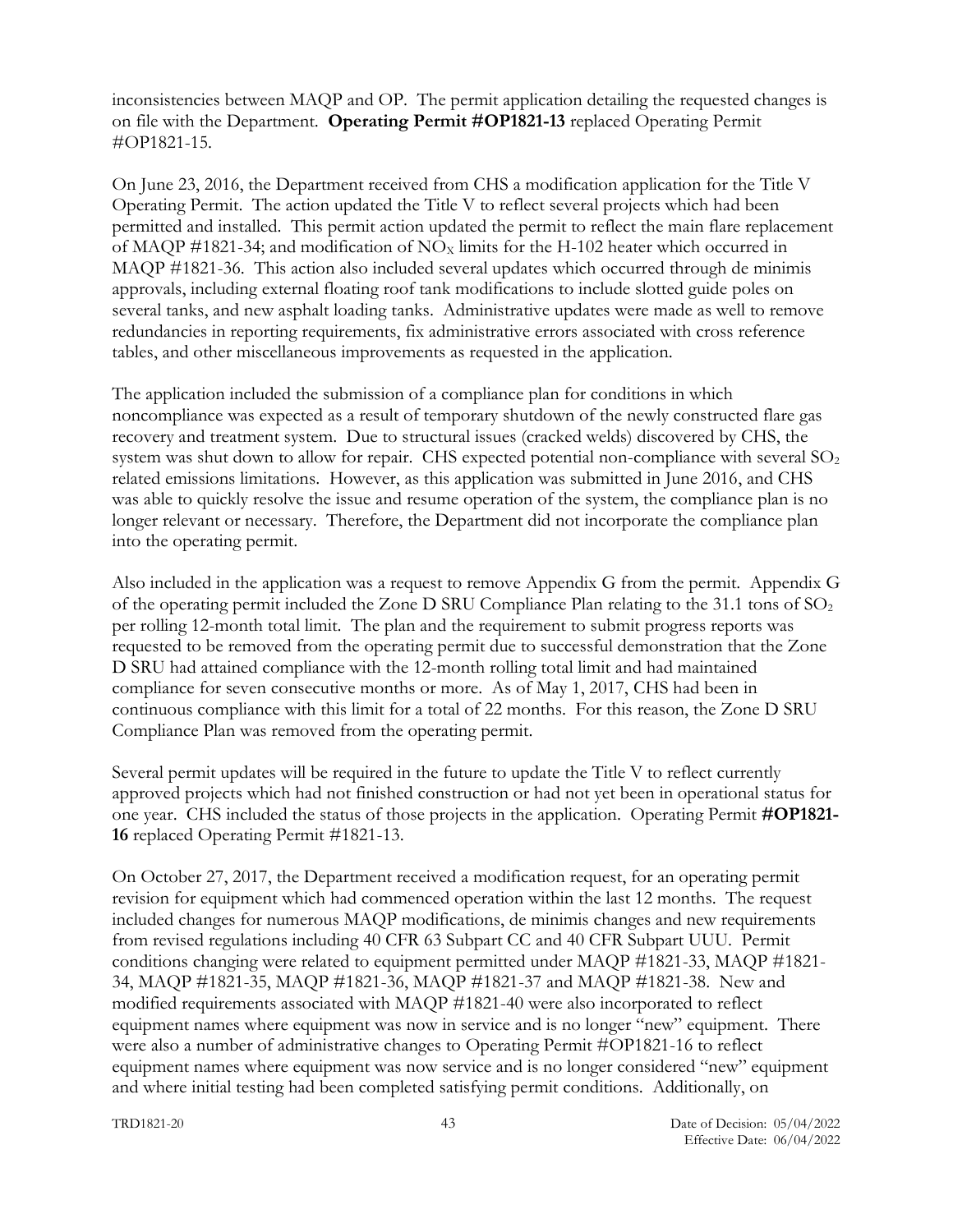November 15, 2017, an addendum to the modification of Operating Permit #OP1821-16 was received to incorporate applicable requirements from the FIP for the Billings/Laurel Area found at 40 CFR 52.1392. The FIP was published in the federal register on April 21, 2008, primarily dealing with elements of the Main Refinery Flare. Operating Permit **#OP1821-17** replaced Operating Permit #1821-16.

On April 2, 2019, the Department received an application for renewal of Operating Permit #OP1821-17.On October 3, 2019, correspondence was also received regarding requirements related to flares and the delayed coker for compliance with 40 CFR 63 Subpart CC**.** The Consent Decree requirements were also removed from the Operating Permit #OP1821-17, as the Consent Decree was terminated on December 21, 2018. **#OP1821-18** replaced Operating Permit #1821-17.

On March 31, 2021, the Department received a request to update the responsible official from Pat Kimmet to Jim Irwin of Operating Permit #OP1821-18. Operating Permit **#OP1821-19** replaced Operating Permit #1821-18.

# <span id="page-43-0"></span>**D. Current Permit Action**

On March 4, 2022, the Department received a request to open the permit as a minor modification. The requested change standardizes the MAQP quarterly reporting requirements to submit only deviations to permit conditions in the submitted quarterly reports. Operating Permit **#OP1821-20** replaces Operating Permit #1821-19.

# <span id="page-43-1"></span>**E. Taking and Damaging Analysis**

House Bill (HB) 311, the Montana Private Property Assessment Act, requires analysis of every proposed state agency administrative rule, policy, permit condition or permit denial, pertaining to an environmental matter, to determine whether the state action constitutes a taking or damaging of private real property that requires compensation under the Montana or U.S. Constitution. As part of issuing an operating permit, the Department is required to complete a Taking and Damaging Checklist. As required by 2-10-101 through 2-10-105, MCA, the Department conducted the following private property taking and damaging assessment.

| <b>YES</b>                | NO. |                                                                                              |
|---------------------------|-----|----------------------------------------------------------------------------------------------|
| $\boldsymbol{\mathrm{X}}$ |     | 1. Does the action pertain to land or water management or environmental regulation           |
|                           |     | affecting private real property or water rights?                                             |
|                           | X   | 2. Does the action result in either a permanent or indefinite physical occupation of private |
|                           |     | property?                                                                                    |
|                           | X   | 3. Does the action deny a fundamental attribute of ownership? (ex.: right to exclude         |
|                           |     | others, disposal of property)                                                                |
|                           | X   | 4. Does the action deprive the owner of all economically viable uses of the property?        |
|                           | X   | 5. Does the action require a property owner to dedicate a portion of property or to grant    |
|                           |     | an easement? [If no, go to $(6)$ ].                                                          |
|                           |     |                                                                                              |
|                           |     | 5a. Is there a reasonable, specific connection between the government requirement and        |
|                           |     | legitimate state interests?                                                                  |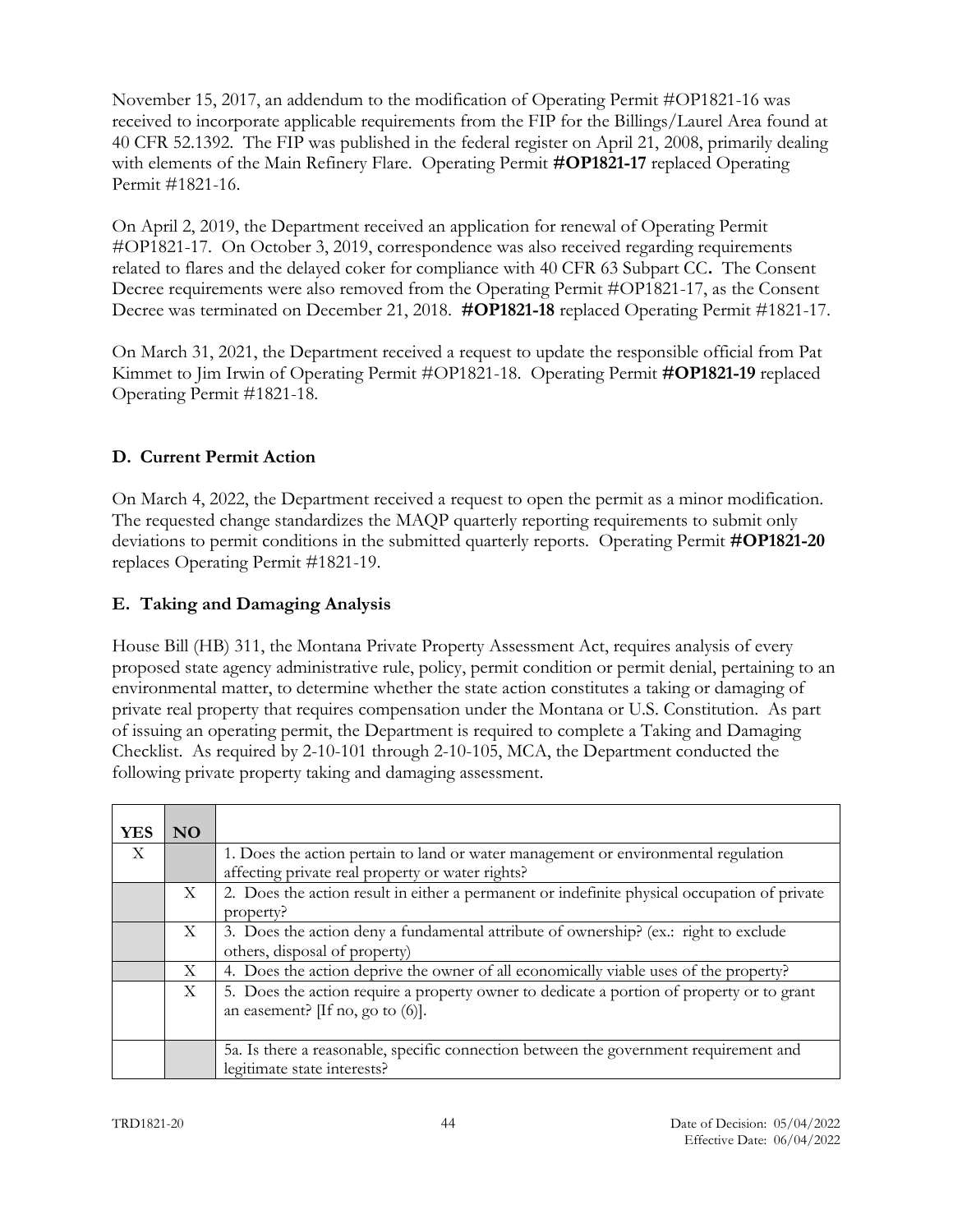| YES | NO.          |                                                                                           |
|-----|--------------|-------------------------------------------------------------------------------------------|
|     |              | 5b. Is the government requirement roughly proportional to the impact of the proposed use  |
|     |              | of the property?                                                                          |
|     | X            | 6. Does the action have a severe impact on the value of the property? (consider economic  |
|     |              | impact, investment-backed expectations, character of government action)                   |
|     | $\mathbf{X}$ | 7. Does the action damage the property by causing some physical disturbance with respect  |
|     |              | to the property in excess of that sustained by the public generally?                      |
|     | X            | 7a. Is the impact of government action direct, peculiar, and significant?                 |
|     | X            | 7b. Has government action resulted in the property becoming practically inaccessible,     |
|     |              | waterlogged or flooded?                                                                   |
|     | X            | 7c. Has government action lowered property values by more than 30% and necessitated the   |
|     |              | physical taking of adjacent property or property across a public way from the property in |
|     |              | question?                                                                                 |
|     | $\mathbf{X}$ | Takings or damaging implications? (Taking or damaging implications exist if YES is        |
|     |              | checked in response to question 1 and also to any one or more of the following questions: |
|     |              | 2, 3, 4, 6, 7a, 7b, 7c; or if NO is checked in response to questions 5a or 5b; the shaded |
|     |              | areas)                                                                                    |

Based on this analysis, the Department determined there are no taking or damaging implications associated with this permit action.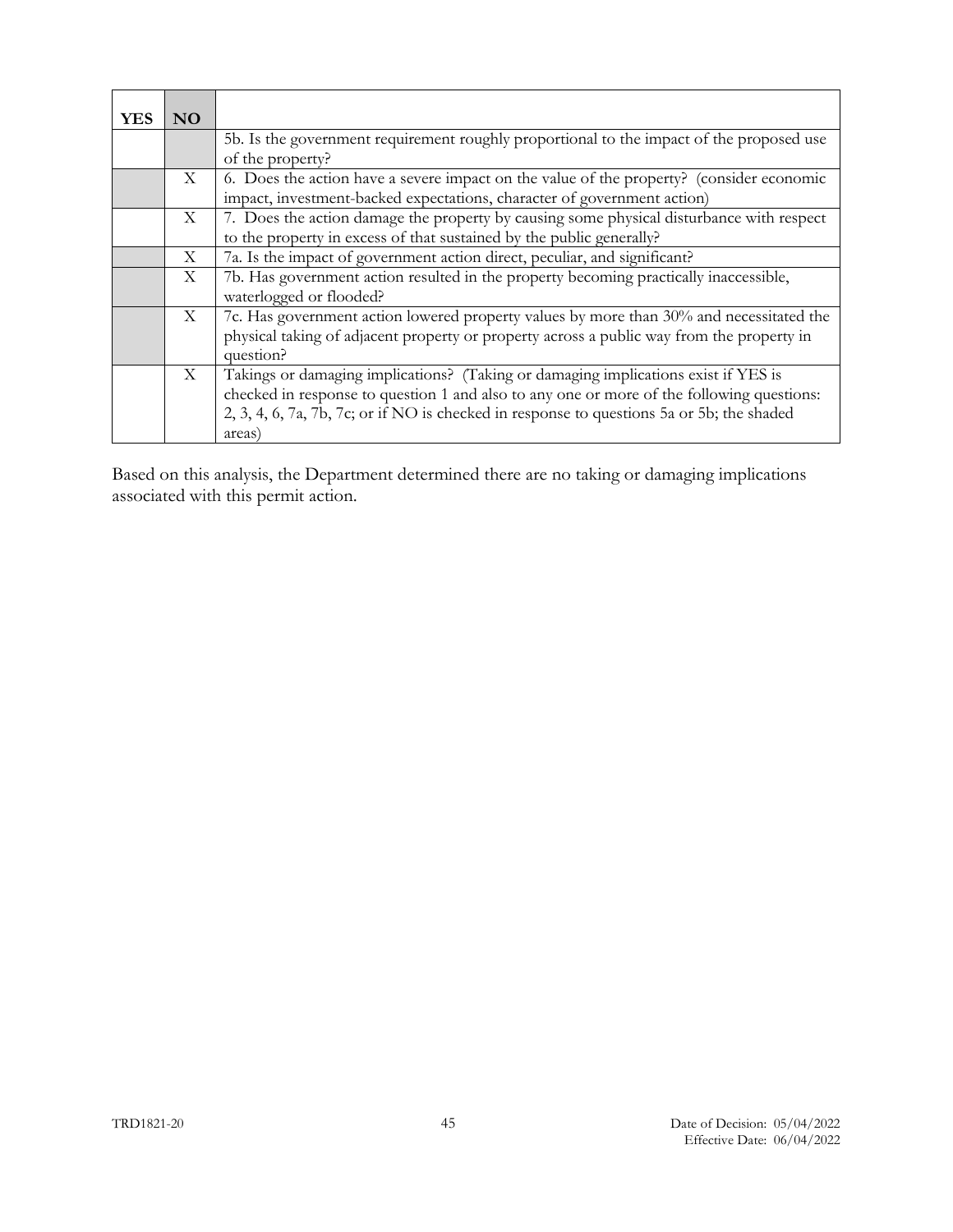#### <span id="page-45-0"></span>**F. Compliance Designation**

The most recent inspection occurred on September 29, 2021. A full compliance evaluation (FCE) was conducted on September 30, 2021, for the period from September 29, 2018, to September 30, 2021. Overall, based upon the information gathered at the time of the facility inspections, the observations made during the inspections, the review of the reports submitted by CHS during the review period, and compliance certifications submitted by CHS during the review period, the DEQ believes that CHS was routinely in compliance with the applicable air quality requirements described in MAQP #1821-43 and Operating Permit #OP1821-19. However, the refinery also had occurrences of noncompliance. While instances of noncompliance were documented, CHS was proactive with identifying and addressing the compliance issues. The next FCE is due by September 30, 2024.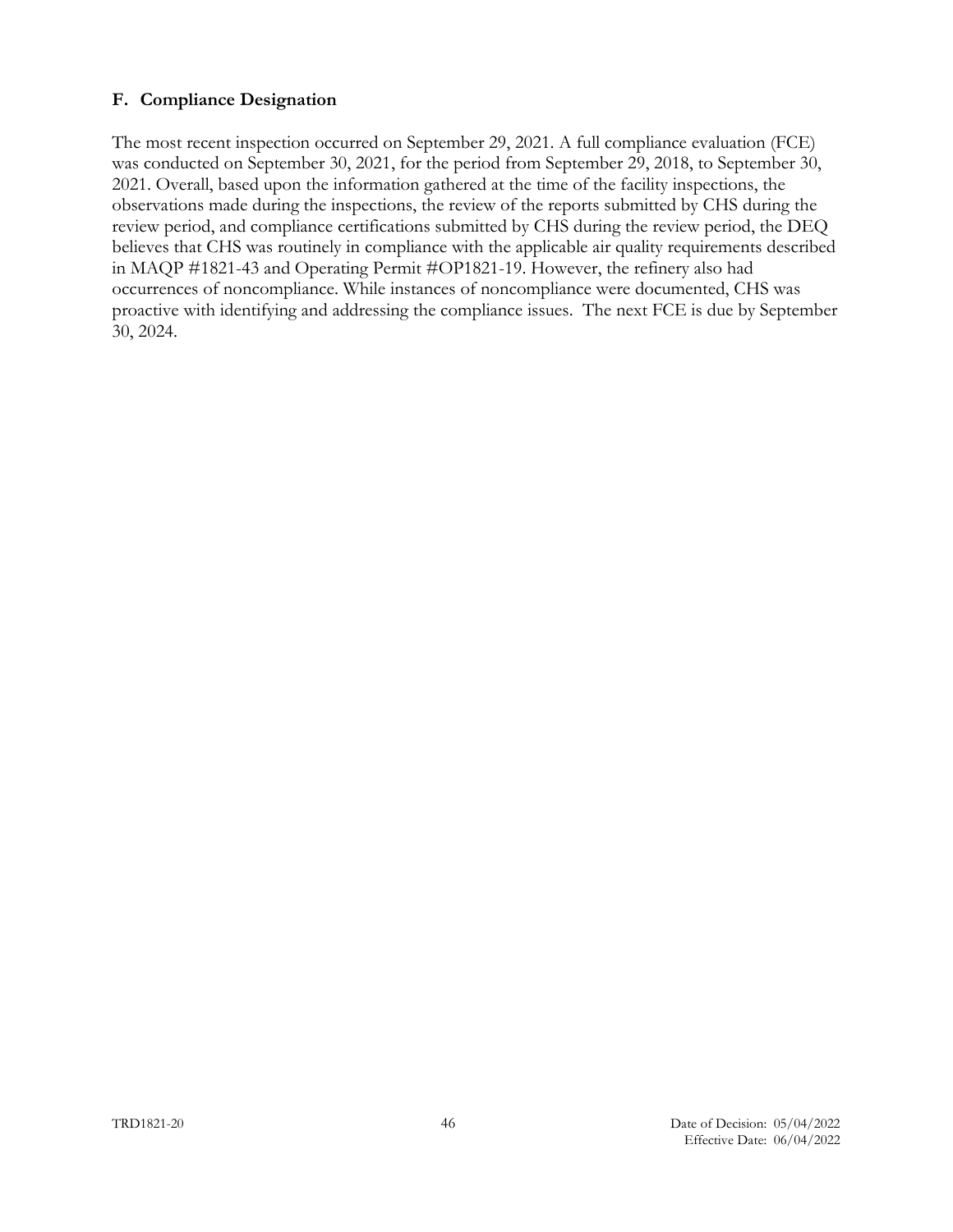# <span id="page-46-0"></span>**SECTION II. SUMMARY OF EMISSION UNITS**

## <span id="page-46-1"></span>**A. Facility Process Description**

CHS is a petroleum refinery located in Laurel, Montana. The refining process distills crude oil using heat. This distillation separates the crude oil into its component parts. The refiner then cracks some of the heavier molecules by applying heat in the presence of a catalyst to make the reaction take place. These raw products are then treated in several ways to take out impurities. Finally, the proper liquids and additives are blended to create the desired product. The major processing equipment includes:

- Crude Units and Naphtha Splitter
- Naphtha Hydrotreaters (NHT) (*previously Unifiners*)
- Platformer (Naphtha Reformer)
- Benzene Reduction Unit (BRU)
- Fluid Catalytic Cracking (FCC) Unit
- Alkylation/Butamer/Merox/Saturate Units
- Mild Hydrocracker (MHC) Unit
- Sulfur Recovery Units (SRUs) with Tailgas Treatment Units (TGTUs) and Tailgas Incinerators
- Ultralow Sulfur Diesel Unit
- Delayed Coker Unit
- Transfer Facilities (Truck Product Loading, Railcar Product Loading)
- Steam Generation Units
- Wastewater Treatment Units
- Miscellaneous Storage Tanks
- Sour Water Stripper Ammonia Combustor
- Flare Systems
- Hydrogen Plants
- Stationary Engines

#### <span id="page-46-2"></span>**B. Emission Units and Pollution Control Device Identification**

| Emission<br>Unit ID | Description                                        | <b>Pollution Control Device/Practice</b>                                           |
|---------------------|----------------------------------------------------|------------------------------------------------------------------------------------|
| EU001               | Plant-wide and Multiple Emitting Unit Limitations  | MAQP Limits,                                                                       |
|                     | Limits and Conditions associated with MAQP 1821-05 | Billings/ Laurel SO <sub>2</sub> Stipulation.<br>CEMS on Refinery Fuel Gas system; |
|                     | Plant-wide Fuel Gas Combustion Device Limitations  | NSPS J - all FG combustion devices,<br>except NSPS Ja units                        |
|                     | SIP Multiple Emitting Unit Limitations             |                                                                                    |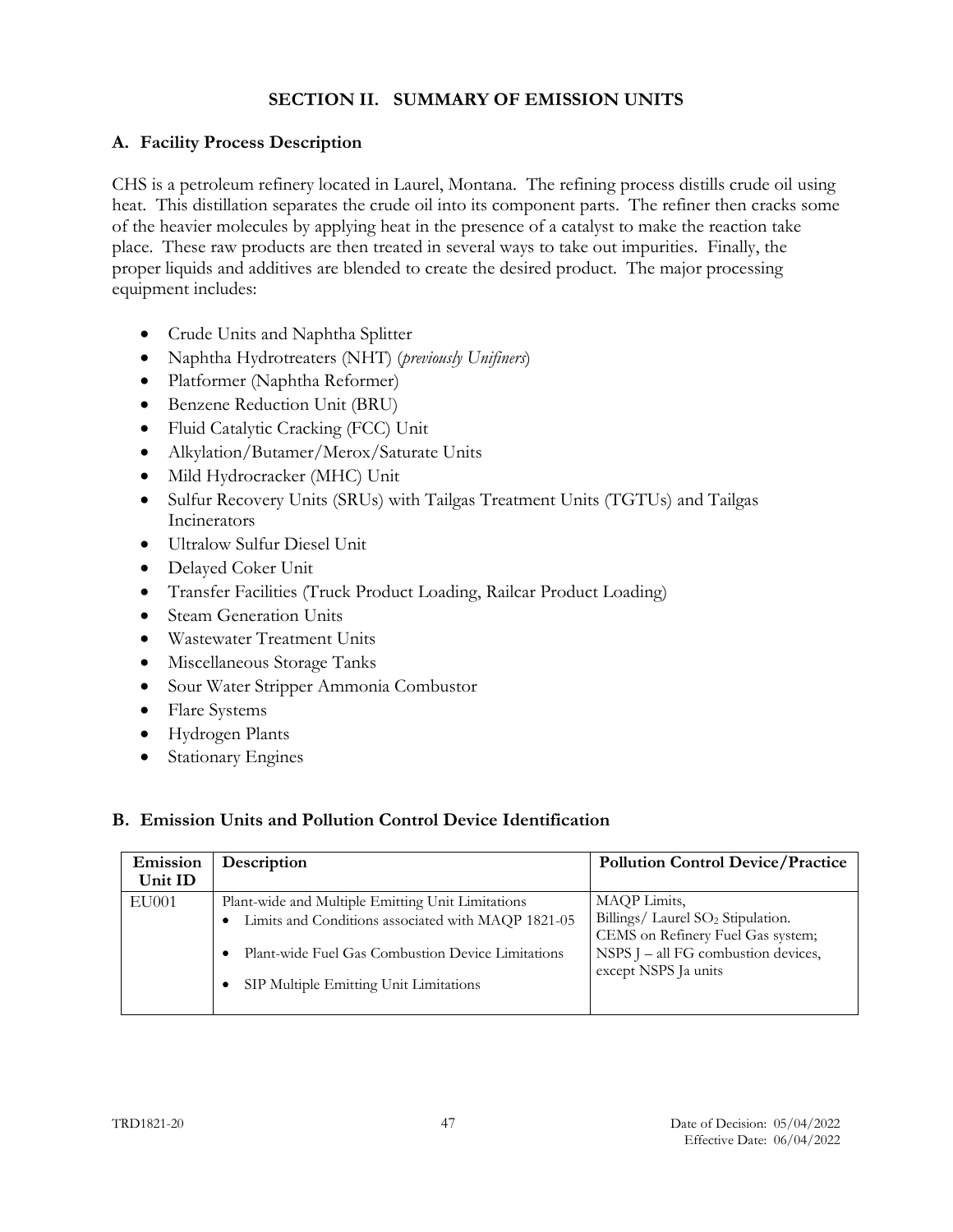| EU002        | #1 Crude Unit and Naphtha Splitter<br>#1 Crude Unit Preheater (CV-HTR-1)<br>#1 Crude Unit Main Heater (CV-HTR-2)<br>٠<br>#1 Crude Unit Vacuum Heater (CV-HTR-4)<br>Low Pressure Vapor Recovery Compressor (C-401)                                                                  | LDAR - NSPS GGGa,<br>MACT CC;<br><b>MACT DDDDD</b><br>NSPS Ja (CV-HTR-4) - H2S in RFG only                                    |  |  |  |
|--------------|------------------------------------------------------------------------------------------------------------------------------------------------------------------------------------------------------------------------------------------------------------------------------------|-------------------------------------------------------------------------------------------------------------------------------|--|--|--|
| EU003        | $# 2$ Crude Unit<br># 2 Crude Unit Main Heater (2CV-HTR-1)<br># 2 Crude Unit Vacuum Heater (2CV-HTR-2)<br>$\bullet$                                                                                                                                                                | LDAR - NSPS GGG, MACT CC,<br><b>MACT DDDDD</b>                                                                                |  |  |  |
| EU004        | PDA Unit - SHUT DOWN<br>$\bullet$                                                                                                                                                                                                                                                  |                                                                                                                               |  |  |  |
| <b>EU005</b> | Naphtha Hydrotreating Unit<br>NHT Charge Heater (H-8301)<br>NHT Reboiler Heater #1 (H-8302)<br>NHT Reboiler Heater #2 (H-8303)<br>$\bullet$<br>NHT Splitter Reboiler Heater (H-8304)<br>$\bullet$<br>Makeup Hydrogen Compressor (C-8302A)<br>Recycle Hydrogen Compressor (C-8302B) | LDAR - NSPS GGG, MACT CC<br><b>MACT DDDDD</b><br>MAQP limits - NHT Charge Heater<br>Low NOx technology - NHT Charge<br>Heater |  |  |  |
| EU006        | Middle Distillate Unifiner - SHUT DOWN                                                                                                                                                                                                                                             |                                                                                                                               |  |  |  |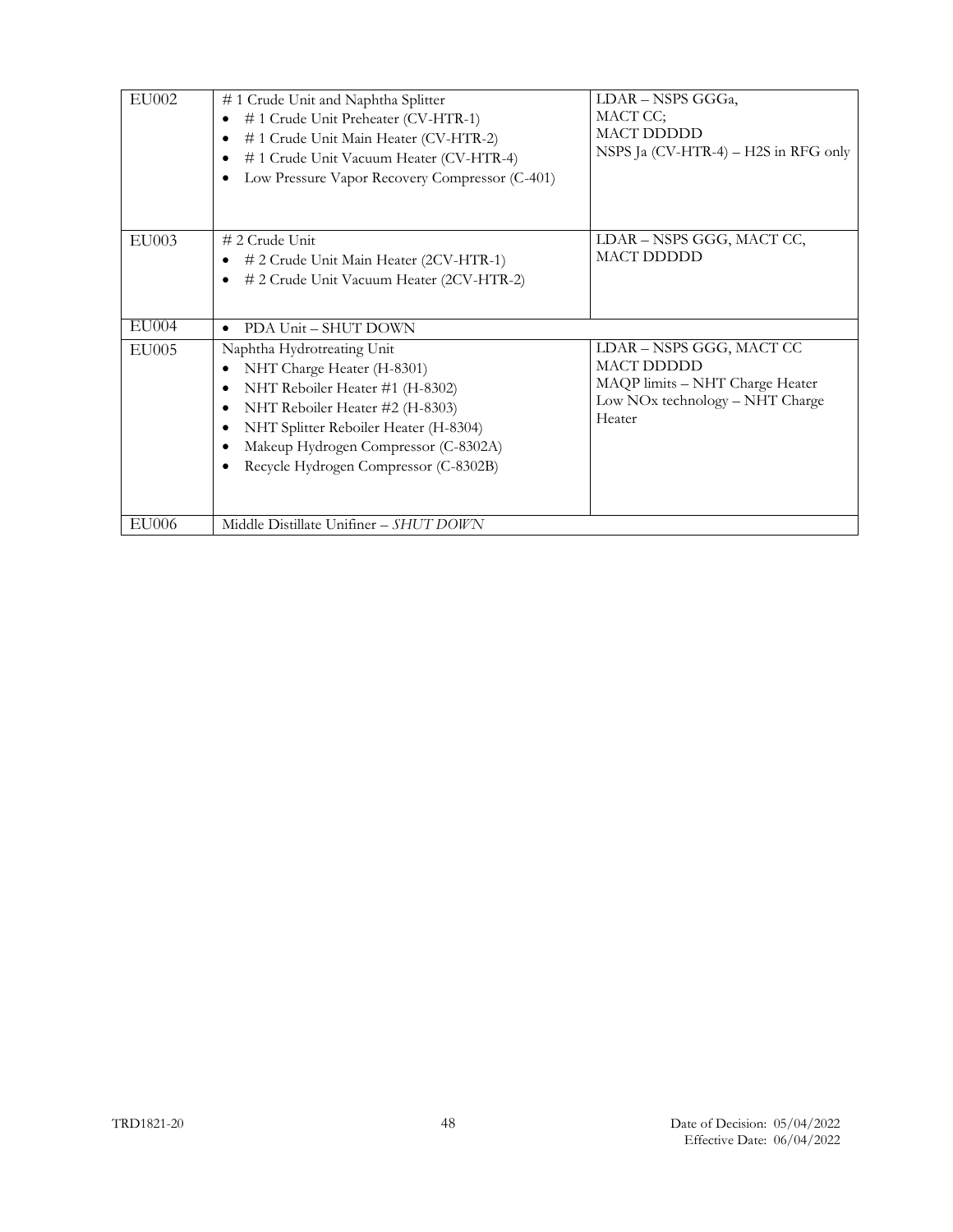| Emission<br>Unit ID | Description                                                                                                                                                                                                                                                                                                  | <b>Pollution Control Device/Practice</b>                                                                                                                                                                                                                                        |
|---------------------|--------------------------------------------------------------------------------------------------------------------------------------------------------------------------------------------------------------------------------------------------------------------------------------------------------------|---------------------------------------------------------------------------------------------------------------------------------------------------------------------------------------------------------------------------------------------------------------------------------|
| $\rm EU007$         | Platformer Unit, including the Benzene Reduction Unit<br>(BRU)<br>Platformer Heater (P-HTR-1)<br>$\bullet$<br>Platformer Debutanizer Reboiler Heater (P-HTR-2)<br>$\bullet$<br>Platformer Splitter Reboiler (P-HTR-3)<br>$\bullet$<br>Benzene Reduction Unit Oily Water Sewer<br>٠                           | LDAR - NSPS GGGa (BRU), MACT CC,<br>Low NOx technology (Platformer Splitter<br>Reboiler)<br>NSPS Ja - Platformer Splitter Reboiler<br>(H <sub>2</sub> S in RFG only)<br>NSPS QQQ (BRU)<br>MACT UUU, DDDDD<br>MAQP limits - Platformer Splitter<br>Reboiler                      |
| <b>EU008</b>        | Fluid Catalytic Cracking (FCC) Unit<br>FCC Charge Heater (FCC-Htr-1)<br>FCC Regenerator (FCC-VSSL-1)                                                                                                                                                                                                         | LDAR - MACT CC,<br>FCC Regenerator: SO2/NOx/CO<br>CEMS and COMS; ESP (control device);<br>NSPS J (PM, SO2), NSPS Ja (CO),<br>MAQP limits, MACT UUU;<br>Billings/Laurel SO2 Stipulation<br>FCC Charge Heater: Low NOX<br>Technology NSPS Ja, NOx CEM, MACT<br>DDDDD, MAQP limits |
| <b>EU009</b>        | Alkylation/Butamer/Merox/Saturate Units<br>Alkylation Unit Hot Oil Belt Heater (ALKY-HTR-1)<br>$\bullet$<br>Group 1 Miscellaneous Process Vents (Alkylation Unit<br>$\bullet$<br>Butamer Stabilizer Off Gas and Disulfide Separator Off<br>Gas)                                                              | <b>LDAR-NSPS GGG</b><br>MACT CC, DDDDD                                                                                                                                                                                                                                          |
| <b>EU010</b>        | Mild Hydrocracker (MHC) and Hydrogen Plant (100<br>Unit)<br>Reformer Heater (H-101)<br>$\bullet$<br>Reformer Heater (H-102)<br>٠<br>Reactor Charge Heater (H-201)<br>٠<br>Fractionator Feed Heater (H-202)<br>٠<br>Recycle Hydrogen Compressor (C-203)<br>$\bullet$<br>Makeup Hydrogen Compressor (C-204A/B) | LDAR - NSPS GGG (Hydrogen Plant),<br>NSPS GGGa (MHC, compressors),<br>MACT CC<br>MAQP Limits (heaters)<br>Low NOx Technology (on heaters)<br>H-102: NSPS Ja, NOx/CO CEM                                                                                                         |
| EU011               | Zone D SRU and TGTU and TGI<br>Tail Gas Incinerator (INC-401)                                                                                                                                                                                                                                                | <b>MAQP</b> Limits<br><b>SO2 CEMS</b><br>Billings/ Laurel SO2 Stipulation<br>NSPS Ja<br><b>MACT UUU</b>                                                                                                                                                                         |
| EU012               | Zone A #1 and #2 SRU feeding one TGTU and TGI<br>Tail Gas Incinerator (SRU-AUX-4)                                                                                                                                                                                                                            | SO2 CEMS,<br>Billings/ Laurel SO2 Stipulation<br>NSPS J, QQQ (TGTU)<br><b>MACT UUU</b>                                                                                                                                                                                          |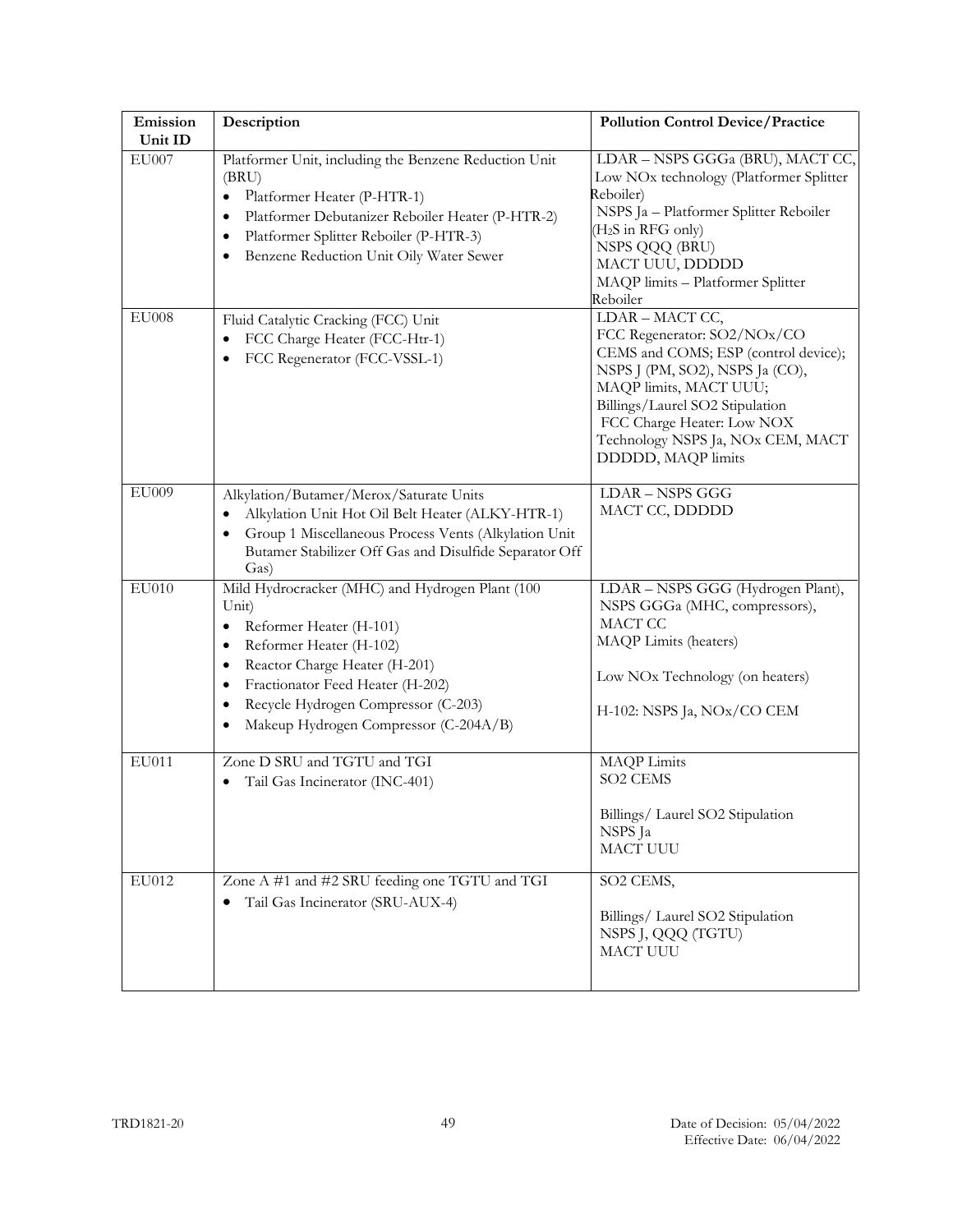| EU013 | Steam Generation Units                                            | <b>MAQP</b> Limits                                    |
|-------|-------------------------------------------------------------------|-------------------------------------------------------|
|       | Boiler #9<br>$\bullet$                                            |                                                       |
|       | Boiler #10<br>٠                                                   | $LDAR - NSPS GGG (10 & 11), NSPS$                     |
|       | Boiler #11<br>٠                                                   | GGGa (12)                                             |
|       | Boiler #12                                                        |                                                       |
|       |                                                                   | Low NOx Technology (Boilers #10, #11,<br>and $\#12$ ) |
|       |                                                                   |                                                       |
|       |                                                                   | NSPS Db (10, 11 and 12), Ja (12- H <sub>2</sub> S in  |
|       |                                                                   | RFG only)                                             |
|       |                                                                   | <b>MACT DDDDD</b>                                     |
|       |                                                                   | CEMS: NOx, CO (10, 11, 12)                            |
| EU014 | Tank Farm (non-Wastewater):                                       | Internal and External Floating Roofs,                 |
|       | Refinery MACT I Group 1 Storage Vessels<br>٠                      | Fixed Roofs                                           |
|       | Refinery MACT I Group 2 Storage Vessels<br>٠                      |                                                       |
|       | Refinery MACT I Exempt vessels - pressure vessels,<br>٠           | LDAR (MACT CC, BACT, as                               |
|       | not organic HAP, not refining                                     | applicable)                                           |
|       |                                                                   | NSPS Kb                                               |
|       |                                                                   | UU (as applicable)<br>MAQP limits                     |
|       |                                                                   |                                                       |
| EU015 | <b>Transfer Facilities</b>                                        | VCU (control device) on Light Product                 |
|       | Asphalt Loading Heater #1<br>$\bullet$                            | Truck Loading Rack and Railcar Loading                |
|       | Truck Product Loading Rack and VCU<br>٠                           | Rack,                                                 |
|       | Railcar Product Loading Rack and VCU<br>٠                         |                                                       |
|       | Railcar Gasoline Component Unloading<br>٠                         | LDAR - MACT CC, BACT                                  |
|       |                                                                   | Proper design and operating practices                 |
|       |                                                                   | NSPS Ja, XX                                           |
|       |                                                                   | MACT CC (Loading rack), DDDDD                         |
|       |                                                                   | MAQP limits                                           |
| EU016 | Wastewater Treatment Units                                        | NSPS QQQ, Kb (as applicable)                          |
|       | Separators                                                        |                                                       |
|       | API separators: T-23A/B, TK-3437, TK-3447                         | LDAR-BACT                                             |
|       | Separators - slop oil facilities: T-16, T-17, T-18                | MACT CC                                               |
|       | Dissolved gas flotation units: TK-3448, TK-3458                   |                                                       |
|       | Other separators: TK-23, T-14                                     |                                                       |
|       |                                                                   |                                                       |
|       | <b>Storage Vessels</b>                                            |                                                       |
|       | Wastewater: T-20, T-25, TK-25, TK-3436<br>Slop oil: TK-44, TK-118 |                                                       |
|       | Sour water: TK-128, TK-129                                        |                                                       |
|       | Foam/sludge: TK-3449, TK-3450, TK-3451                            |                                                       |
|       |                                                                   |                                                       |
|       | <b>Control Devices</b><br>٠                                       |                                                       |
|       | F-3401A/B/C Activated carbon beds                                 |                                                       |
|       | 034IN0001 Wastewater Area Combustor                               |                                                       |
|       |                                                                   |                                                       |
| EU017 | Flare Systems                                                     | Flare - Control Device, flare gas recovery            |
|       | Main Refinery Flare (FL-7202)                                     | system                                                |
|       | Zone E Coker Flare (FL-7201)<br>٠                                 | Billings/ Laurel SO2 Stipulation (Main                |
|       |                                                                   | Refinery Flare)                                       |
|       |                                                                   | Billings/Laurel SO2 FIP                               |
|       |                                                                   | NSPS Ja<br>MACT CC                                    |
|       |                                                                   | LDAR - BACT                                           |
|       |                                                                   |                                                       |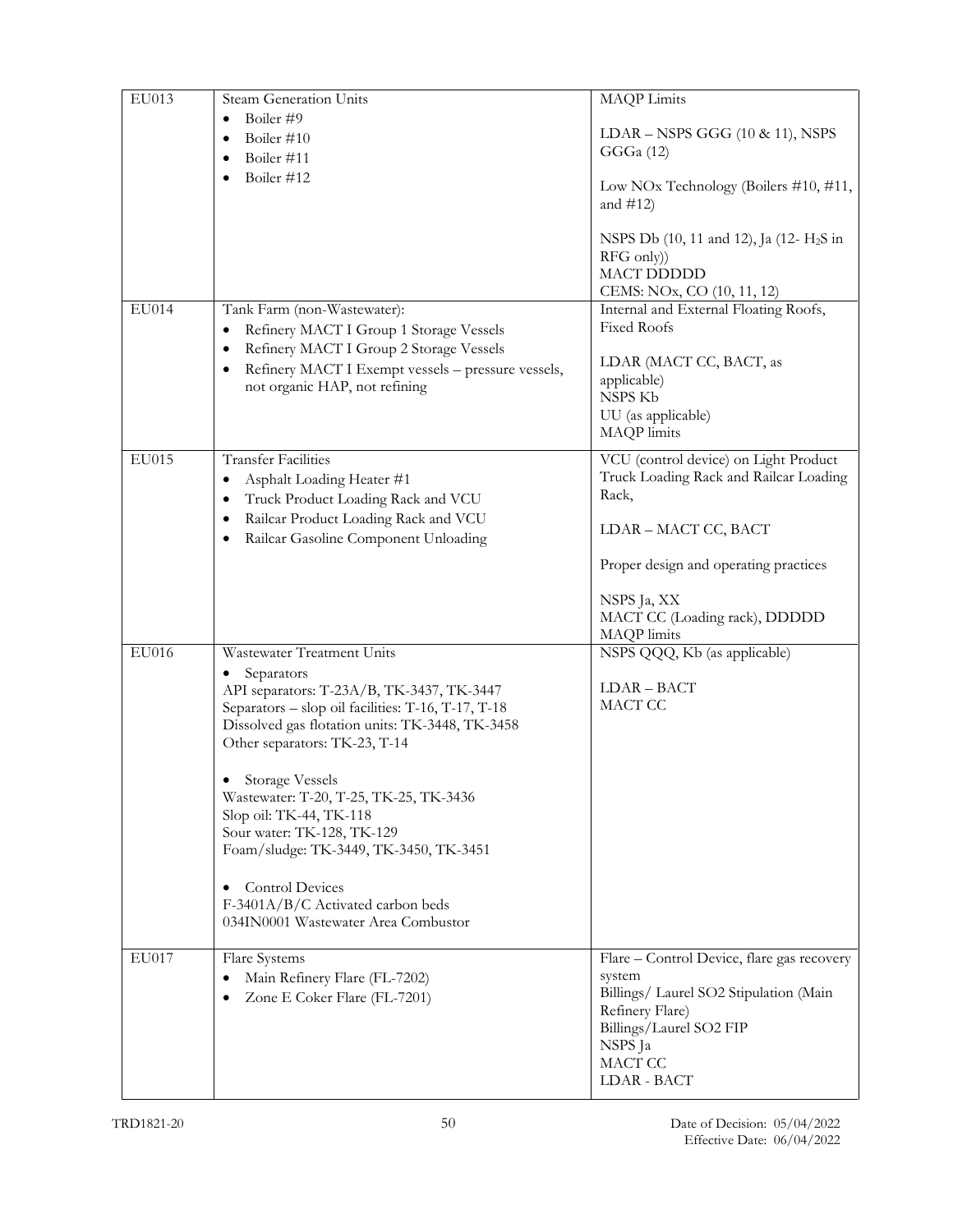| <b>EU018</b> | RCRA Units                                                                                                                                                                                                                                               | Restrictions on Land Tillage (HSWA<br>permit)                                                                                                                                  |
|--------------|----------------------------------------------------------------------------------------------------------------------------------------------------------------------------------------------------------------------------------------------------------|--------------------------------------------------------------------------------------------------------------------------------------------------------------------------------|
| EU019        | Cooling Towers<br>Cooling Towers #1, #2, #3<br>٠<br>Cooling Tower #5<br>٠<br>Cooling Tower #6 (Coker Cooling Tower)<br>٠<br>Heat Exchange Systems associated with each<br>٠<br>cooling tower                                                             | MACT CC - heat exchange systems<br>Mist eliminator (#6)                                                                                                                        |
| EU020        | Saturate Gas Concentration Unit - naphtha splitter consolidated with EU002                                                                                                                                                                               |                                                                                                                                                                                |
| EU021        | Ultra-Low Sulfur Diesel (ULSD) (900 Unit) and Hydrogen<br>Plant (1000 Unit)<br>Reactor Charge Heater (H-901)<br>$\bullet$<br>Fractionator Reboiler (H-902)<br>٠<br>Reformer Heater (H-1001)<br>٠<br>C-901A/B Compressor<br>٠<br>C-902A/B Compressor<br>٠ | LDAR - NSPS GGG, MACT CC<br>NSPS Ja (H-1001), QQQ<br>MACT DDDDD                                                                                                                |
|              |                                                                                                                                                                                                                                                          | MAQP limits<br>Low NO <sub>x</sub> technology (heaters)                                                                                                                        |
|              |                                                                                                                                                                                                                                                          | CEMs: NOx (H-901, H-902, H-1001)<br>and CO (H-1001)                                                                                                                            |
| EU022        | Delayed Coker Unit<br>Coker Charge Heater (H-7501)<br>٠<br>Coke Processing Operations<br>٠<br>C-7601 compressor<br>٠<br>Coke drum steam vent                                                                                                             | LDAR - NSPS GGG, MACT CC<br>NSPS QQQ<br>MACT CC, DDDDD<br>Reasonable precautions for coke<br>processing<br>Low NO <sub>x</sub> technology<br>MAQP limits<br>CEMS - CO (heater) |
| EU023        | Zone E SRU, TGTU and TGI                                                                                                                                                                                                                                 | NSPS J<br>MACT UUU<br>MAQP limits<br>$CEMs - SO2$                                                                                                                              |
| <b>EU024</b> | Ammonia Combustor                                                                                                                                                                                                                                        | SCR<br>NSPS Ja<br>MAQP limits<br>CEMs - NOx, SO2                                                                                                                               |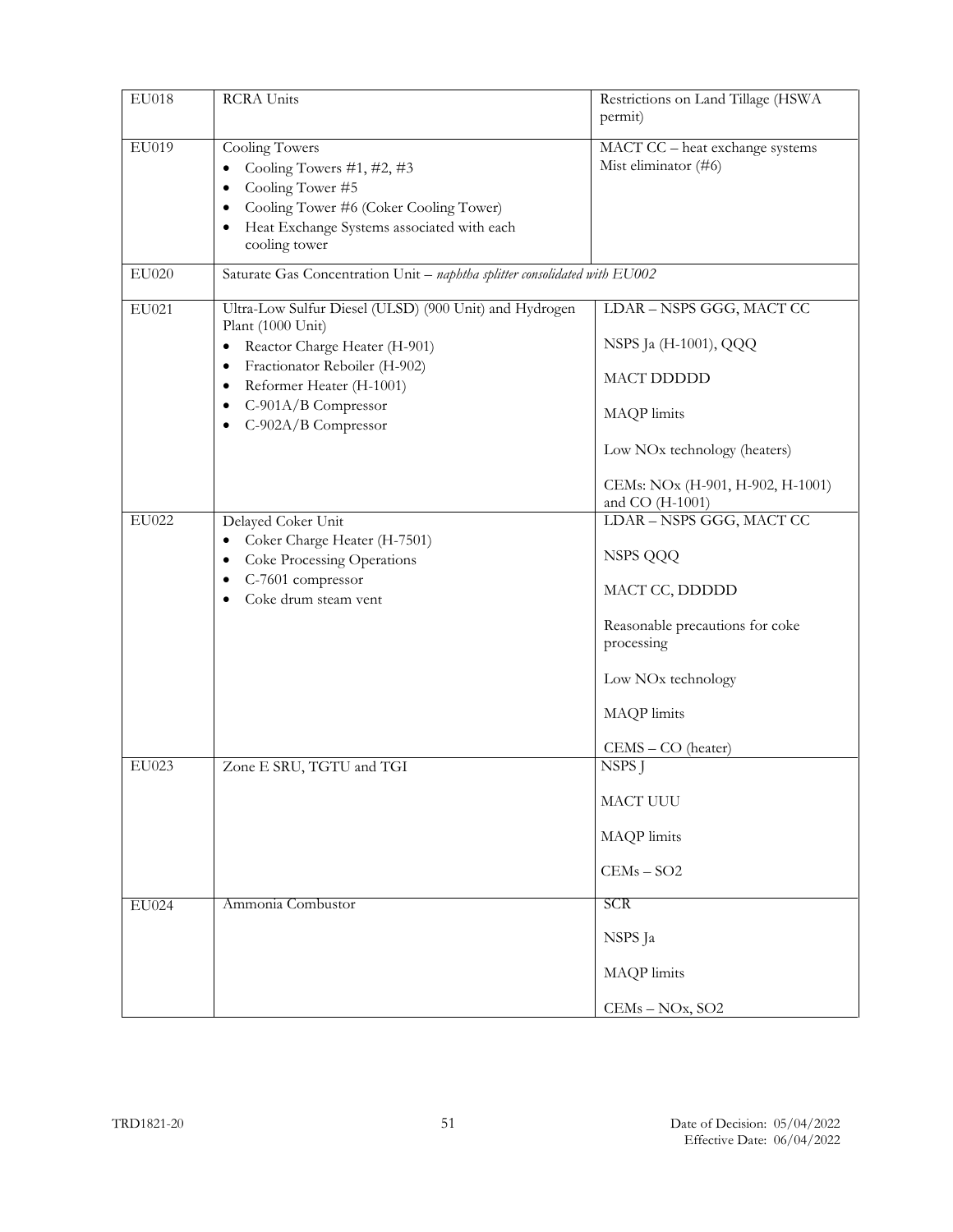| EU025 | Hydrogen Plant #3                           | SCR on Reformer Heater    |
|-------|---------------------------------------------|---------------------------|
|       | Hydrogen Reformer Heater (067HT0001)        |                           |
|       |                                             | LDAR – NSPS GGGa, MACT CC |
|       |                                             |                           |
|       |                                             | NSPS - Ja, QQQ            |
|       |                                             | MACT-DDDDD                |
|       |                                             |                           |
|       |                                             | MAQP limits               |
|       |                                             | CEMs - NOx, CO            |
| EU026 | <b>Stationary Engines</b>                   | NSPS IIII, JJJJ           |
|       | <b>Emergency Generators</b>                 | MACT ZZZZ                 |
|       | Admin 1 EG (021-GN-0204)                    |                           |
|       | Zone C DCS EG (024-SG-001)                  |                           |
|       | Zone E DCS EG (075-SG-001)                  |                           |
|       | CCB EG1 (002-SG-002)                        |                           |
|       | CCB EG2 (002-SG-003)                        |                           |
|       | Zone B DCS EG (004-SG-025)                  |                           |
|       | Westside Complex EG (002-SG-001)            |                           |
|       | Zone D DCS EG (065-SG-003)                  |                           |
|       | Zone A DCS EG (004-SG-001)                  |                           |
|       | Truck Terminal EG (LrlTermGen)              |                           |
|       | Admin 3 EG (021-GN-1031)                    |                           |
|       | Diesel Fire Water Pump Engines<br>٠         |                           |
|       | East Fire Pump #1 (EG-2205)                 |                           |
|       | East Fire Pump #2 (EG-2206)                 |                           |
|       | Tank 134 East Pump (P-2207)                 |                           |
|       | Tank 134 West Pump (P-2208)                 |                           |
|       | West Diesel Pump (P-2204)                   |                           |
|       | <b>Emergency Plant Air Compressors</b><br>٠ |                           |
|       | Zone C Plant Air Compressor (024CO0064)     |                           |
|       | Zone E Plant Air Compressor (026CO0004)     |                           |

#### <span id="page-51-0"></span>**C. Categorically Insignificant Sources/Activities**

Appendix A of Operating Permit #OP1821-19 lists insignificant emission units at the facility. The permittee is not required to update a list of insignificant emission units; therefore, the emission units and/or activities may change from those specified in Appendix A.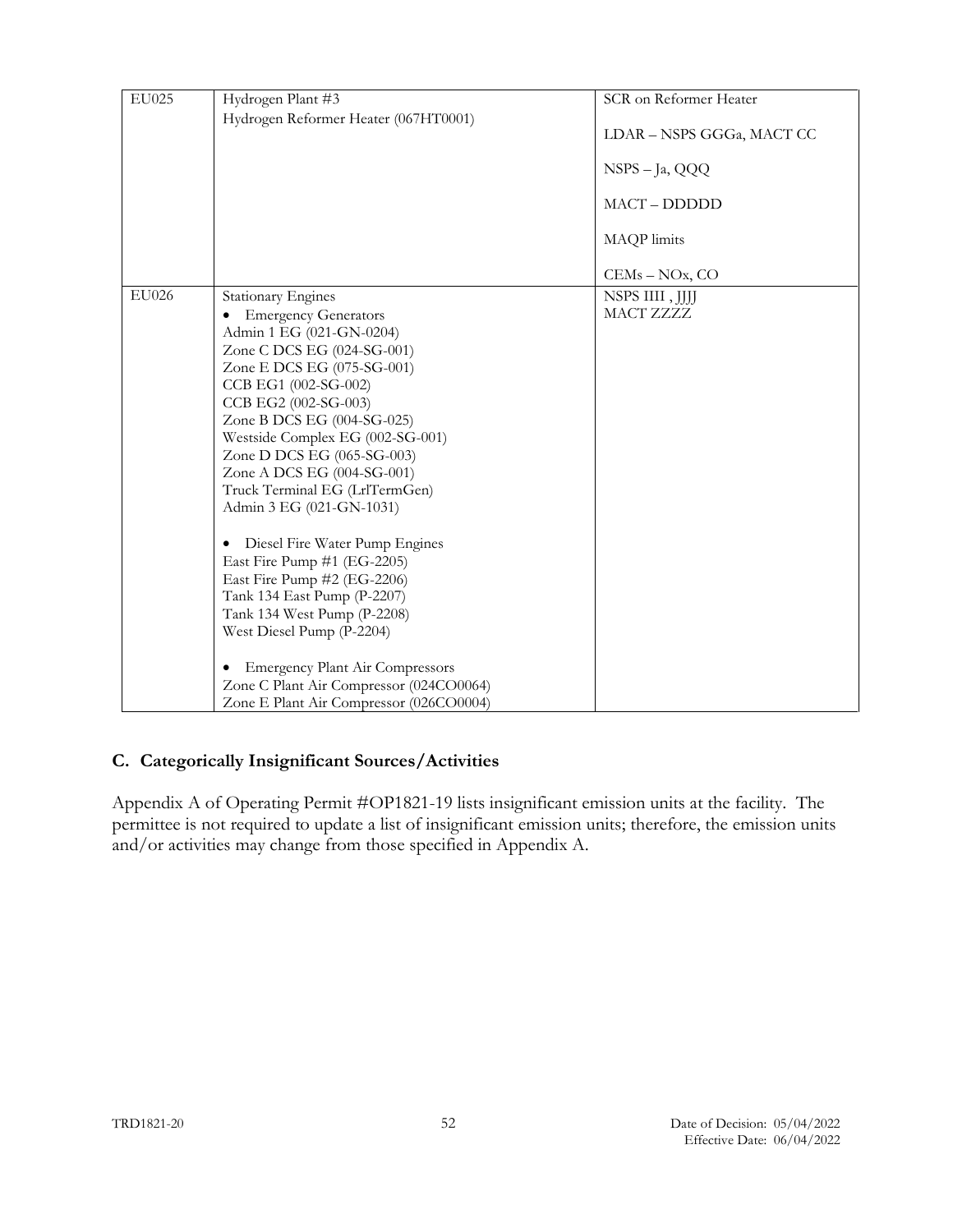#### **SECTION III. PERMIT CONDITIONS**

## <span id="page-52-1"></span><span id="page-52-0"></span>**A. Emission Limits and Standards**

Emission limits and standards in the Title V permit were established from preconstruction permits, the Billings/Laurel SIP, NSPS requirements, NESHAP requirements, MACT requirements, and the USEPA Consent Decree entered February 2004. The following is a list of preconstruction permit numbers: #9-091868, #56-091569, #55-091569, #105-042970, #129-062270, #272-061171, #363- 112971, #364-112971, #362-112971, #499-102372, #540-030773, #664-112073, #665-112073, #674-121973, #800-041675, #1111, #1161, #1176, #1175, #1168, #1169, #1170, #1173, #1174, #1317, #1552, #1821-29. Permits #14-110768, #1171, and #1172 were revoked. MAQP #1821- 44 is the most recent Montana Air Quality Permit in place.

# <span id="page-52-2"></span>**B. Monitoring Requirements**

ARM 17.8.1212(1) requires that all monitoring and analysis procedures or test methods, required under applicable requirements, be contained in operating permits. In addition, when the applicable requirement does not require periodic testing or monitoring, periodic monitoring must be prescribed that is sufficient to yield reliable data from the relevant time period that is representative of the source's compliance with the permit.

The requirements for testing, monitoring, recordkeeping, reporting, and compliance certification sufficient to assure compliance, does not require the permit to impose the same level of rigor for all emission units. Furthermore, it does not require extensive testing or monitoring to assure compliance with the applicable requirements for emission units that do not have significant potential to violate emission limitations or other requirements under normal operating conditions. When compliance with the underlying applicable requirement for an insignificant emissions unit is not threatened by lack of regular monitoring and when periodic testing or monitoring is not otherwise required by the applicable requirement, the status quo **(i.e., no monitoring)** will meet the requirements of ARM 17.8.1212(1). Therefore, the permit does not include monitoring for insignificant emission units.

The permit includes periodic monitoring or recordkeeping for each applicable requirement. The information obtained from the monitoring and recordkeeping will be used by the permittee to periodically certify compliance with the emission limits and standards. However, the Department may request additional testing to determine compliance with the emission limits and standards.

# <span id="page-52-3"></span>**C. Test Methods and Procedures**

The operating permit may not require testing for all sources if routine monitoring is used to determine compliance, but the Department has the authority to require testing if deemed necessary to determine compliance with an emission limit or standard. In addition, the permittee may elect to voluntarily conduct compliance testing to confirm its compliance status.

# <span id="page-52-4"></span>**D. Recordkeeping Requirements**

The permittee is required to keep all records listed in the operating permit as a permanent business record for at least 5 years following the date of generation of the record.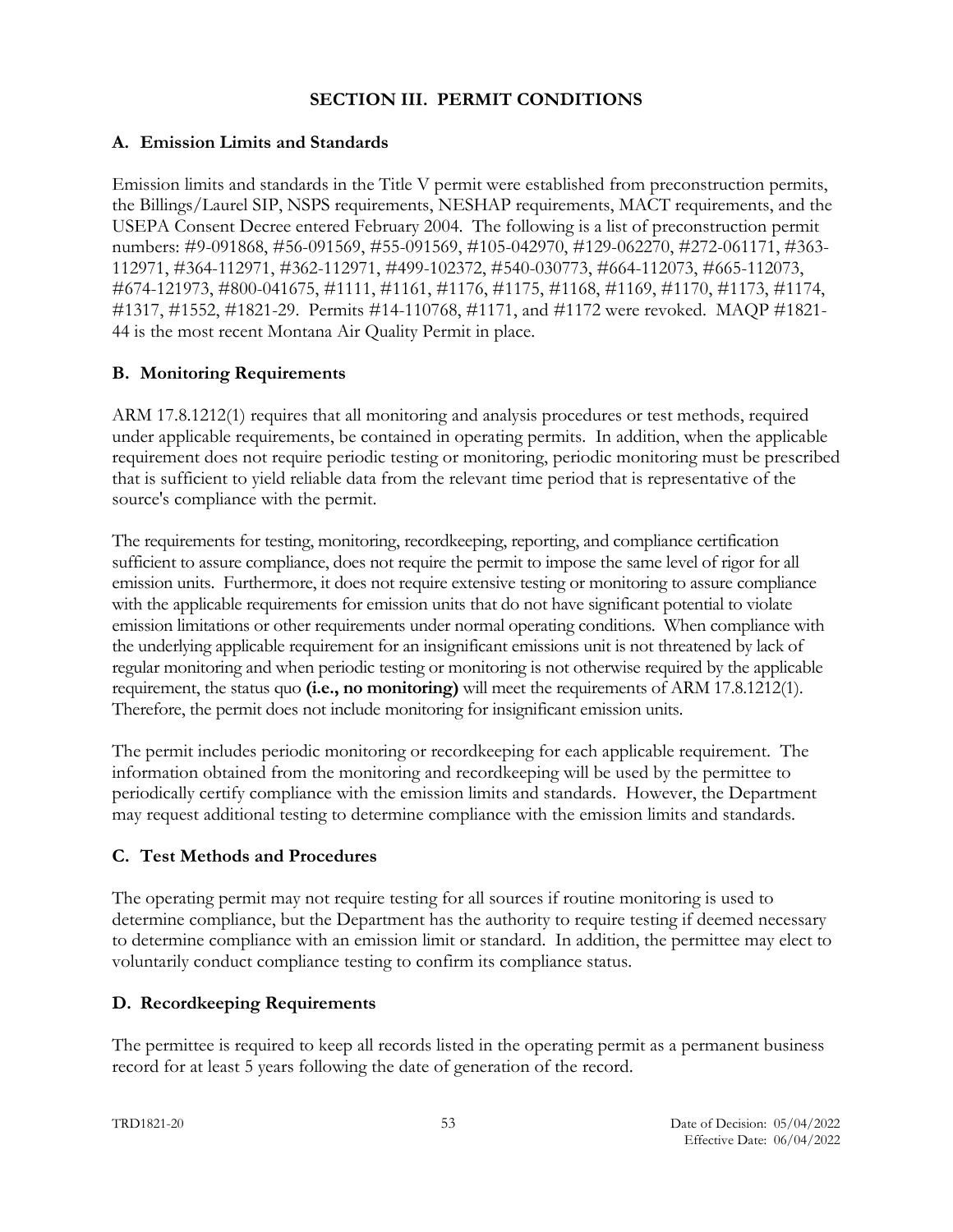### <span id="page-53-0"></span>**E. Reporting Requirements**

Reporting requirements are included in the permit for each emission unit, and Section V of the operating permit, "General Conditions", explains the reporting requirements. However, the permittee is required to submit quarterly reports, semi-annual monitoring and annual monitoring reports to the Department and to annually certify compliance with the applicable requirements contained in the permit. The reports must include a list of all emission limit and monitoring deviations, the reason for any deviation, and the corrective action taken as a result of any deviation.

To eliminate redundant reporting, a source may reference previously submitted reports (with at least the date and subject of the report) in the semi-annual and annual reports instead of resubmitting the information in quarterly, and/or other reports. However, a source must still certify continuous or intermittent compliance with each applicable requirement annually.

#### <span id="page-53-1"></span>**F. Public Notice**

As this is a minor modification to standardize the content of quarterly reporting requirements, a public notice was not required. A minor modification also does not require a draft version of the permit but begins with the proposed version going directly to EPA.

#### <span id="page-53-2"></span>**G. Proposed Permit Comments**

No comments were received from EPA.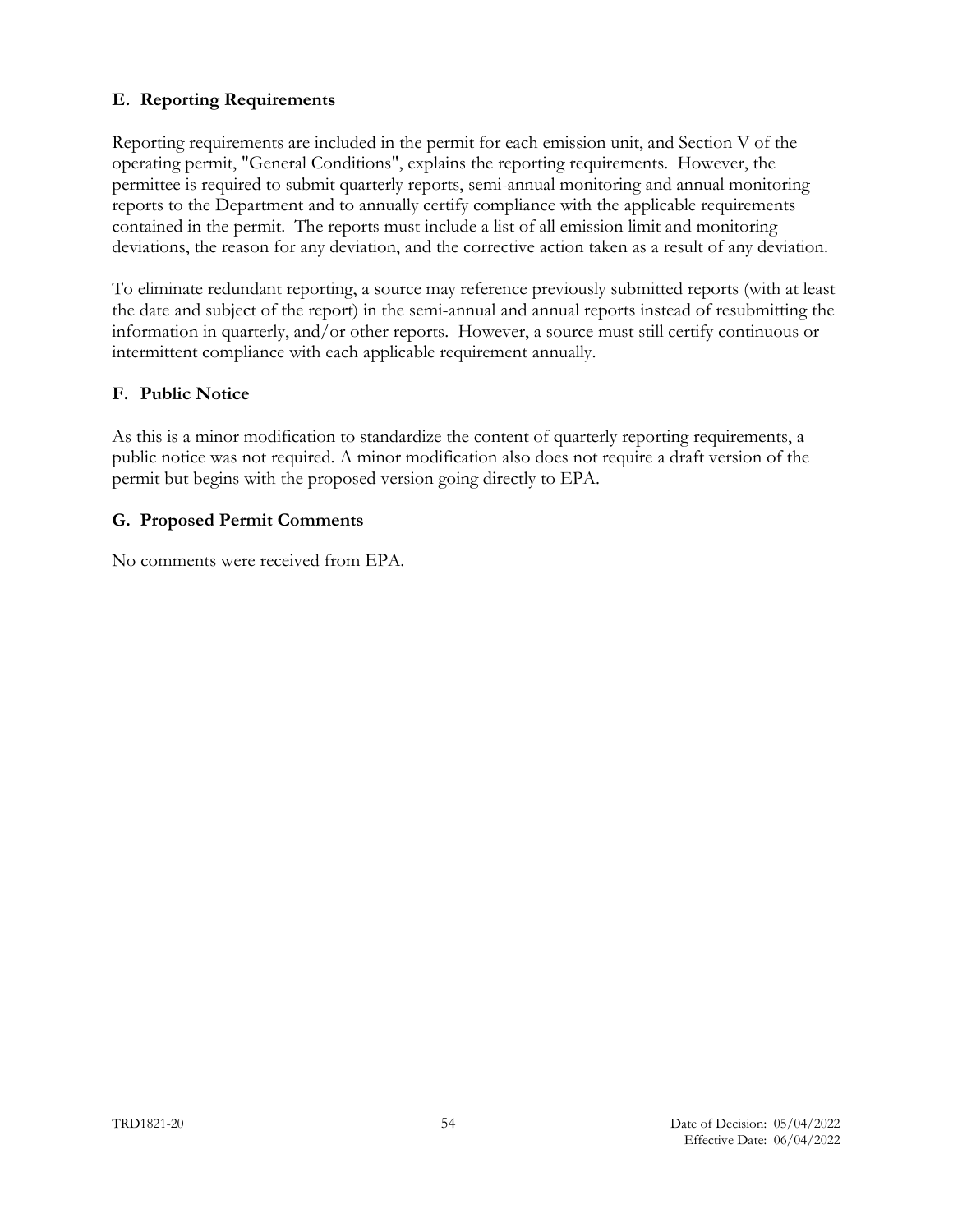# <span id="page-54-0"></span>**SECTION IV. NON-APPLICABLE REQUIREMENT ANALYSIS**

CHS did not request a permit shield within this permit application. All regulatory requirements previously identified as non-applicable within previous permit actions are included in Section IV of Operating Permit #OP1821-19.

The following table outlines those requirements that CHS has identified historically as nonapplicable in previous permit applications, but will not be included in the operating permit as nonapplicable. The table includes both the applicable requirement and reason that the Department did not identify this requirement as non-applicable.

| <b>Applicable Requirement</b>                        |                                                                                                                                              |
|------------------------------------------------------|----------------------------------------------------------------------------------------------------------------------------------------------|
|                                                      | Reason                                                                                                                                       |
| 40 CFR 60 Subpart D, Dc, Ka                          | These are NSPS which may potentially be<br>applicable to the source category the permittee is<br>111                                         |
| 40 CFR 63 Subpart B                                  | This is a procedural rule that has specific<br>requirements that may become relevant to a major<br>source during a permit span.              |
| Consent Decree CV-03-153-BLG-RFC (entered<br>2/23/04 | The Consent Decree closed in December 2018,<br>and therefore requirements from the CD<br>(Appendix F) have been removed from #OP1821-<br>18. |
| ARM 17.8.341                                         | This is a general applicable requirement that could<br>apply in the future.                                                                  |
| ARM 17.8, Subchapter 8                               | This is major PSD source, therefore, shield from<br>the PSD rules is inappropriate                                                           |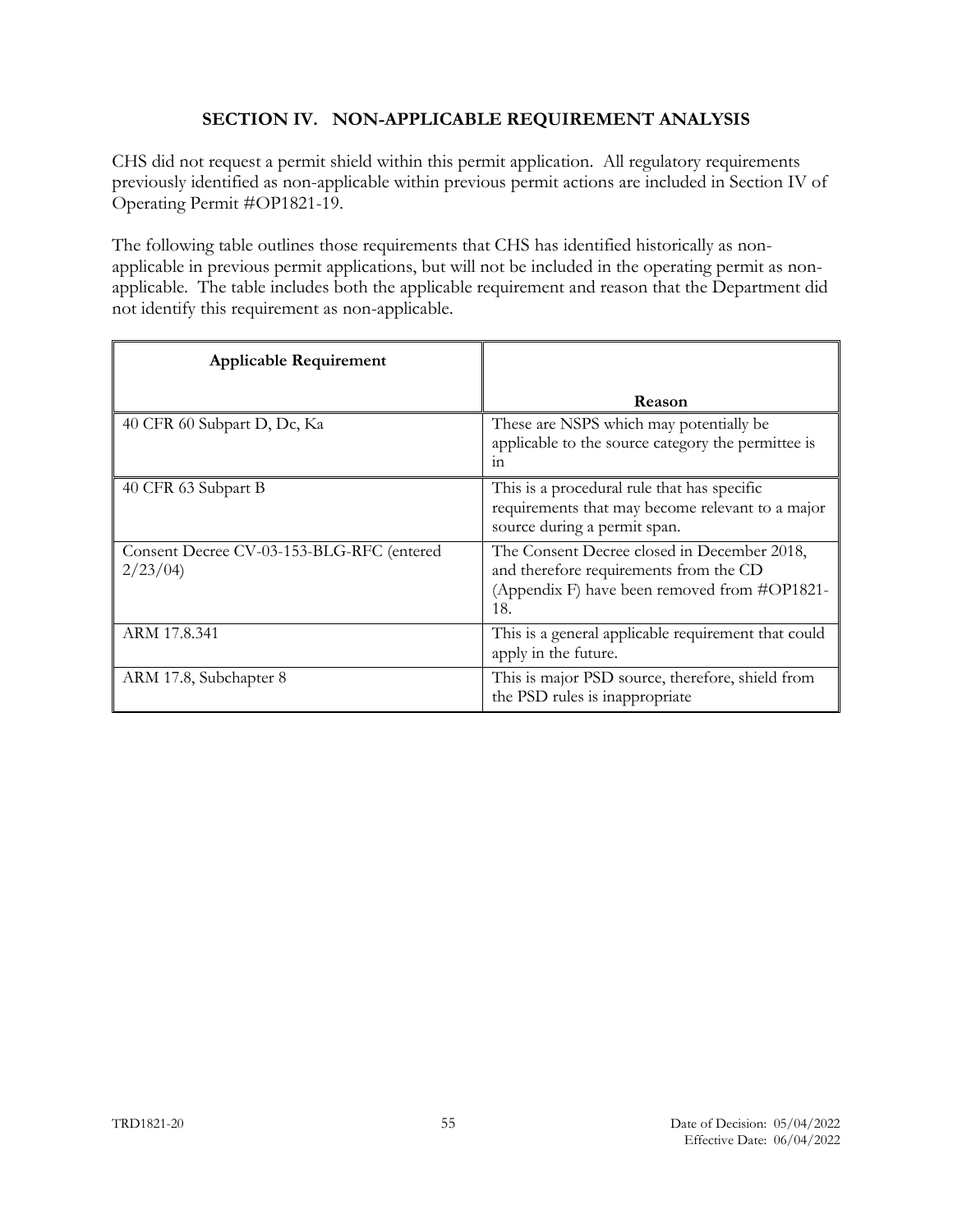## <span id="page-55-0"></span>**SECTION V. FUTURE PERMIT CONSIDERATIONS**

#### <span id="page-55-1"></span>**A. MACT Standards**

In December 2015, the EPA issued a final rule that will further control toxic air emissions from petroleum refineries and disclose information about refinery benzene emissions to the public and neighboring communities via benzene fenceline monitoring. This rule further regulates flare efficiencies and upset emission events, and requires refineries to monitor emissions at key emission sources within their facilities and around their fencelines.

40 CFR 63 Subpart CC (MACT CC) was updated to include decoking operations as an affected unit, increase control requirements on tanks, increase flare monitoring, design, and operation requirements, increased process and maintenance vent control requirements, and require fenceline monitoring of benzene emissions which is expected to increase minimization of fugitive equipment leaks, amongst other changes.

Of note relevant to the current permit action, the flare design and operation requirements of 40 CFR 60.18 and 63.11 has transitioned to that of MACT CC. As of January 30, 2019, the MACT CC flare design and operation requirements are applicable and 40 CFR 60.18 and 40 CFR 63.11 requirements are no longer applicable. Existing 40 CFR 60.18 and 63.11 conditions in the MAQP were replaced with MACT CC requirements as part of MAQP 1821-43.

40 CFR 63 Subpart UUU was also updated to require that flares receiving gas from the fuel gas system be subject to 40 CFR 63.670. MACT UUU updates regulation on Fluid Catalytic Cracking Units and Sulfur Recovery Units.

EPA also revised certain startup, shutdown, and malfunction provisions in refinery MACTs in order to ensure that the subparts are consistent with the court decision in Sierra Club v. U.S. EPA.

The overall rulemaking is referred to as the "Refinery Sector Rules" or "RSR" for short. The updates include:

- New emissions controls for refinery storage tanks, Catalytic Reforming Units, and Delayed Coker Units;
- Work practice standards to reduce emissions from atmospheric Pressure Relief Devices and flares;
- Periodic benzene monitoring at the refinery fenceline to improve the management of fugitive emissions;
- Elimination of exemptions to emission limits for uncontrolled releases during start-up, shutdown, and malfunction;

With the issuance of OP #1821-18, CHS incorporated all elements of the RSR.

#### <span id="page-55-2"></span>. **B. NESHAP Standards**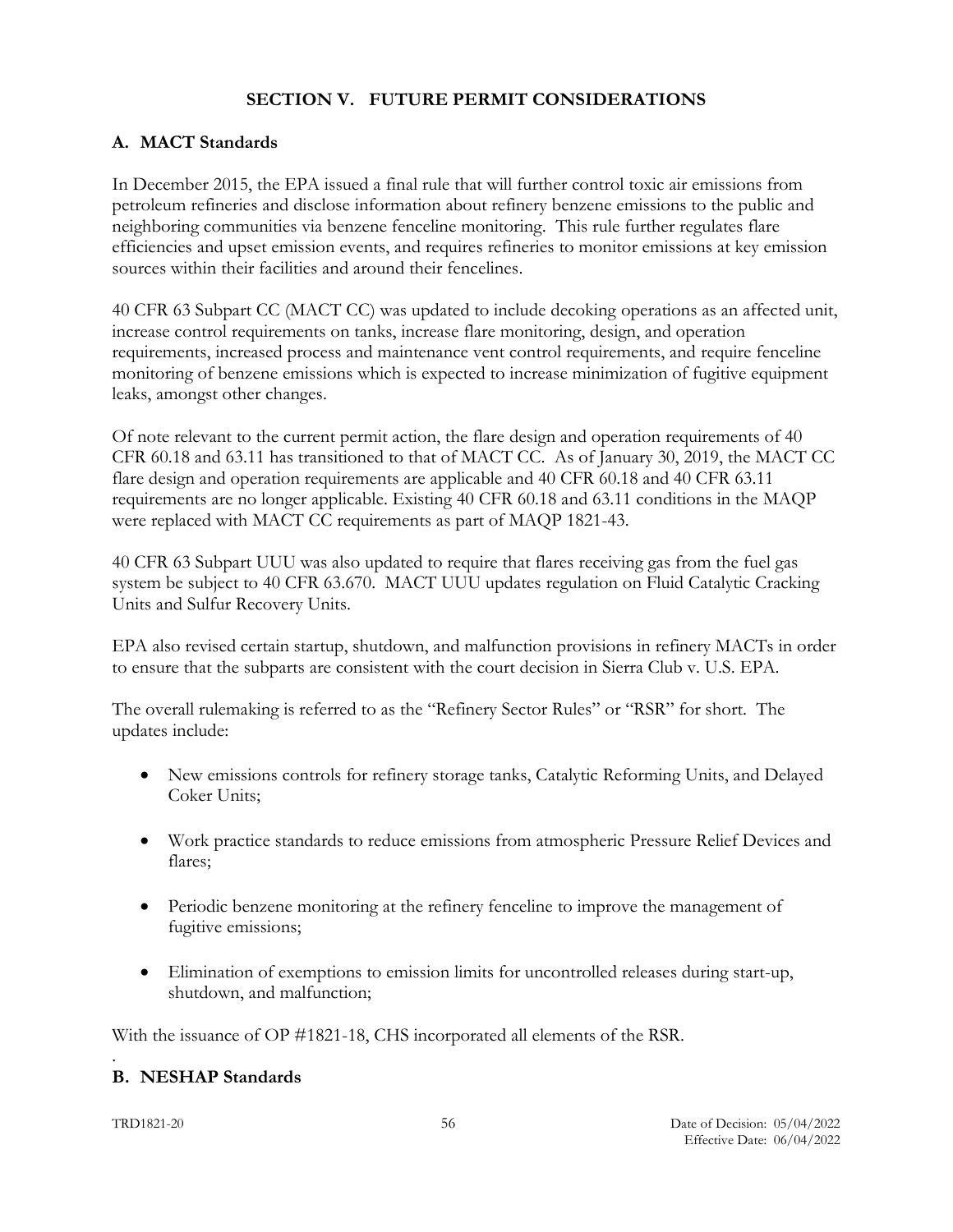The Department is not aware of any proposed or pending NESHAP standards, in addition to those already listed, that may be applicable.

# <span id="page-56-0"></span>**C. NSPS Standards**

Included with the updates noted in the MACT section as the "RSR" were updates to NSPS J and Ja. These were technical corrections and clarifications.

# <span id="page-56-1"></span>**D. Risk Management Plan**

This facility does exceed minimum threshold quantities for any regulated substance listed in 40 CFR Part 68.115 for any facility process. Consequently, this facility is required to submit a Risk Management Plan.

If a facility has more than a threshold quantity of a regulated substance in a process, the facility must comply with 40 CFR Part 68 requirements no later than June 21, 1999; 3 years after the date on which a regulated substance is first listed under 40 CFR Part 68.130; or the date on which a regulated substance is first present in more than a threshold quantity in a process, whichever is later.

# <span id="page-56-2"></span>**E. Compliance Assurance Monitoring (CAM) Plan**

An emitting unit located at a Title V facility that meets the following criteria listed in ARM 17.8.1503 is subject to Subchapter 15 and must develop a CAM Plan for that unit:

- The emitting unit is subject to an emission limitation or standard for the applicable regulated air pollutant (other than emission limits or standards proposed after November 15, 1990, since these regulations contain specific monitoring requirements);
- The emitting unit uses a control device to achieve compliance with such limit; and
- The emitting unit has potential pre-control device emission of the applicable regulated air pollutant that are greater than major source thresholds.

CHS does not currently have any emitting units that meet all the applicability criteria in ARM 17.8.1503 and is therefore not currently required to develop a CAM Plan.

# <span id="page-56-3"></span>**F. Prevention of Significant Deterioration and Title V Greenhouse Gas Tailoring Rule**

On May 7, 2010, EPA published the "light duty vehicle rule" (Docket # EPA-HQ-OAR- 2009- 0472, 75 FR 25324) controlling greenhouse gas (GHG) emissions from mobile sources, whereby GHG became a pollutant subject to regulation under the Federal and Montana Clean Air Act(s). On June 3, 2010, EPA promulgated the GHG "Tailoring Rule" (Docket # EPA-HQ-OAR-2009-0517, 75 FR 31514) which modified 40 CFR Parts 51, 52, 70, and 71 to specify which facilities are subject to GHG permitting requirements and when such facilities become subject to regulation for GHG under the PSD and Title V programs.